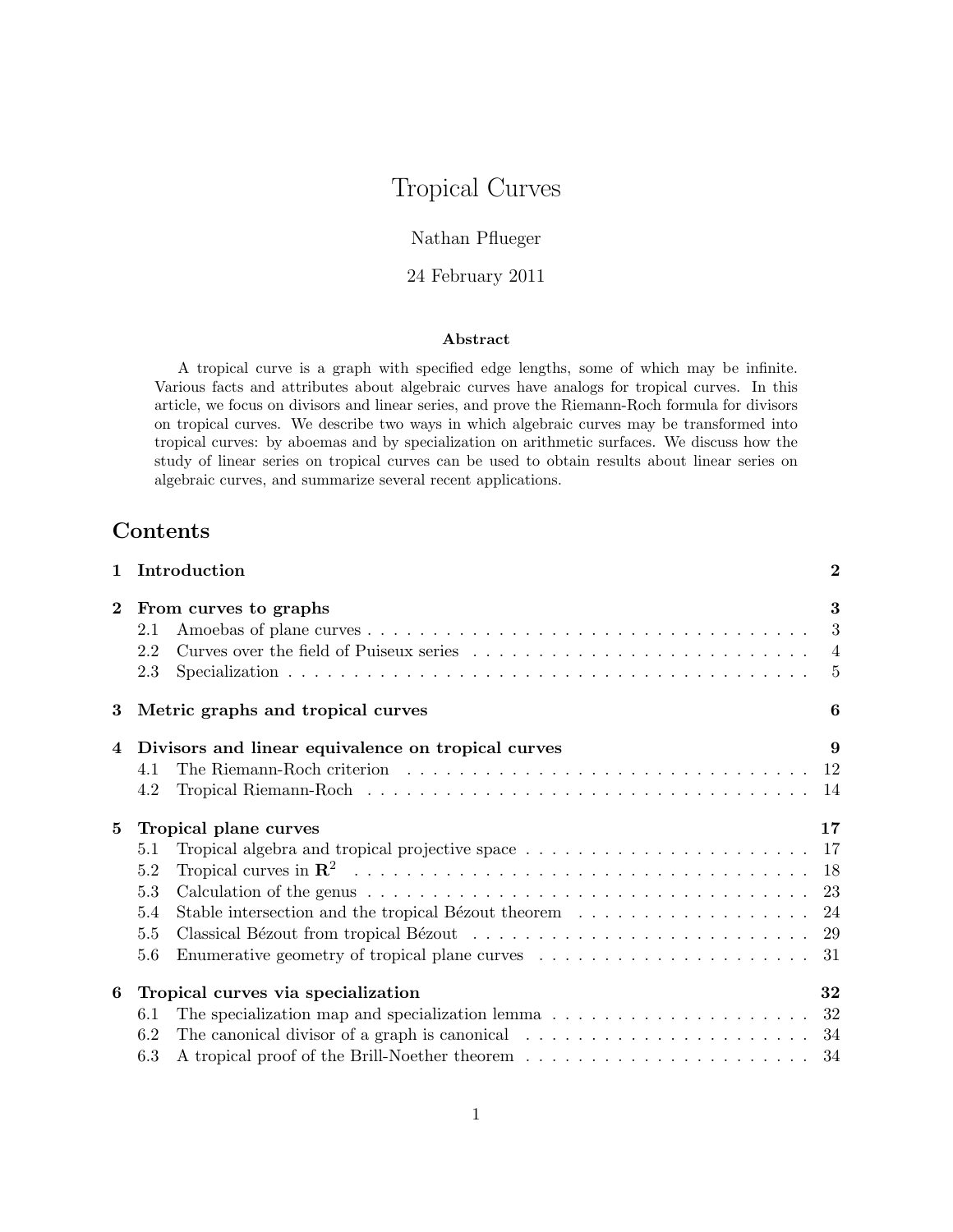## 1 Introduction

The origins of tropical geometry lie in the study of tropical algebra, whose basic object is the set  $\mathbf{R} \cup \{-\infty\}$  equipped with the operations  $x \oplus y = \max(x, y)$  and  $x \otimes y = x + y$ . This is the socalled tropical semifield. Tropical algebra may be regarded as an idealization of ordinary algebra composed with the logarithm map, insofar as  $\log(x \cdot y) = \log x \otimes \log y$  and  $\log(x+y) \approx \log x \oplus \log y$ for values of x and y that are sufficiently far apart. Due to the fact that  $x \oplus x = x$ , the term "idempotent algebra" is sometimes used. Such semirings were originally studied by Imre Simon of Brazil. The appellation "tropical" arose apparently because French computer scientists believed that it would flatter Mr. Simon.

Although tropical mathematics in a broad sense has been studied for over two decades, it has recently seen enormous growth in its connections to algebraic geometry, and especially algebraic curves. Polynomials over the tropical semiring are piecewise-linear functions with integer slopes, hence their graphs form convex polyhedral complexes. These complexes bear many strong analogies to algebraic varieties. Along the lines of the tropical-logarithmic analogy made above, tropical geometry studies what happens to algebraic geometry after catastrophic deformations of complex structure. In order to make such analogies more precise, the notion of a tropical variety has recently been introduced; the notion of a *tropical curve* is somewhat older. An indication of the recent growth of the field is that as recently as 2005, there was no satisfactory definition of tropical varieties in all dimensions ([11]).

This article is meant as an introduction to some basic topics about tropical curves, although we sometimes indicate how the situation should be generalized to higher-dimensional tropical varieties. We do this in order to maintain simplicity of notation and to preserve as much geometric intuition as possible. We will focus on the notion of divisors and linear series on tropical curves. Our approach in this article is to avoid, as much as possible, discussion of the tropical semifield and tropical algebra, and to instead phrase our statements in terms of piecewise-linear maps. We hope that this will minimize the confusion associated between keeping the distinction between classical and tropical arithmetic straight, while still allowing us to cover nontrivial content and applications.

We shall examine two methods to converting curves to tropical curves: amoebas and specialization via arithmetic surfaces. Amoebas are the result of applying the logarithm map to all coordinates of an algebraic variety, and then deforming the variety to shrink the image onto a polyhedral skeleton; we indicate how this can be understood and formalized for curves. Specialization uses techniques from scheme theory to degenerate a smooth curve into a graph. In section 2 we describe these two methods informally. In sections 5 and 6, we elaborate on these two methods, and discussion a recent application of each to classical geometry: section 5.6 discusses the work of Mikhalkin [19] on the computation via tropical geometry of Gromov-Witten and Welschinger invariants, and section 6.3 discusses a recent tropical proof of the classical Brill-Noether theorem, by Cools, Draisma, Payne, and Robeva [8]. Sections 3 and 4 formulate the notions of abstract tropical curves and linear series on them, so that we may draw on these notions in the following two sections. The capstone of section 4 is the tropical Riemann-Roch theorem, which is a compelling testament to the analogy between the tropical and classical worlds. We also believe that its proof sheds light on the principles behind the classical Riemann-Roch theorem.

An excellent survey of tropical curves (although now outdated) is [11]. For definitions of tropical varieties in arbitrary dimension, as well as a notion of tropical schemes, see Mikhalkin's paper [21] and book in progress [20]. An illuminating, if rather technical, introduction to tropical geometry via toric schemes, with particular attention to tropical intersection theory, is [16]. A delightful paper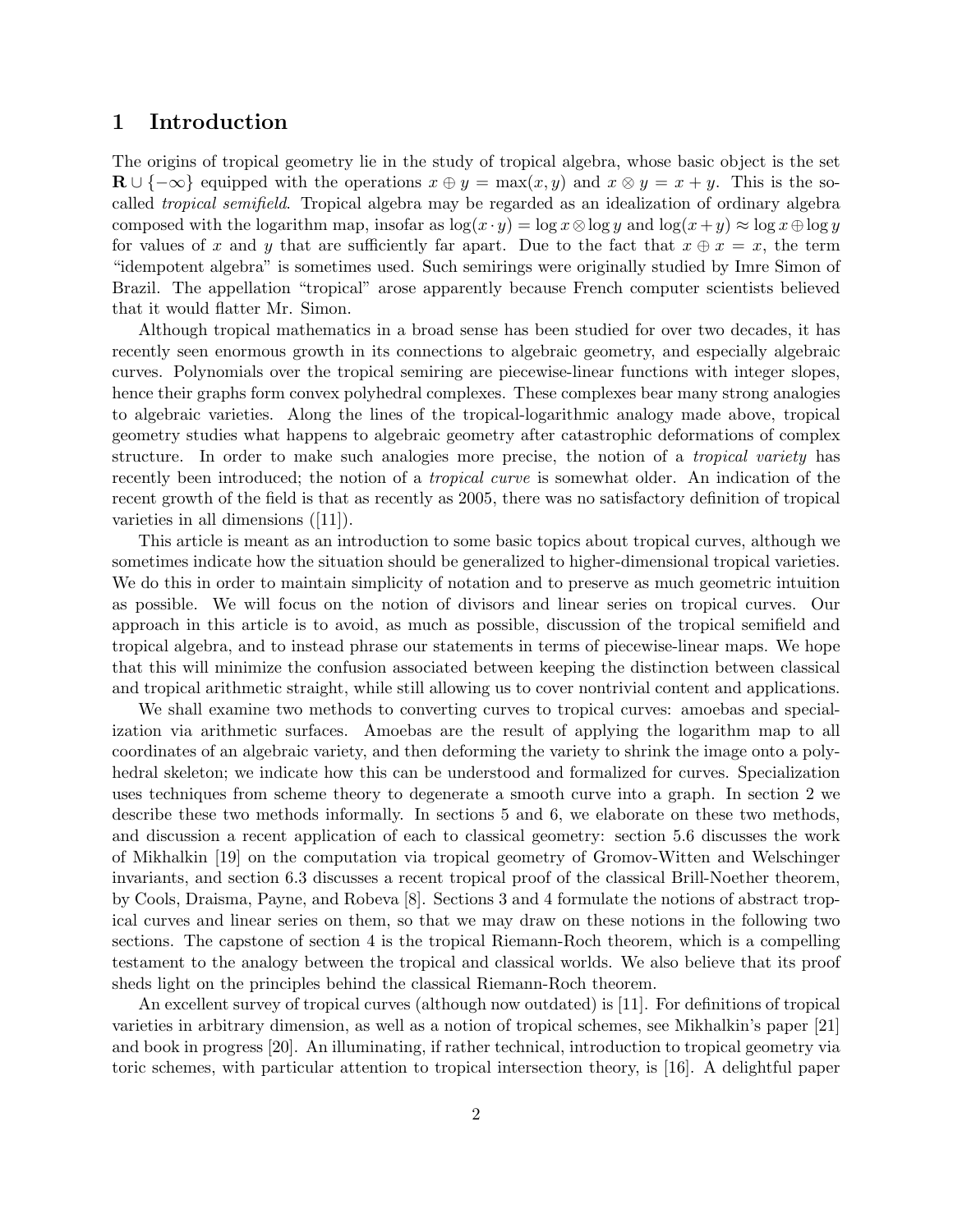

Figure 1: Plane curves of degrees 1, 2 and 3 under the Log map.

that highlights the analogy between Riemann surfaces and finite graphs, with many charming combinatorial implications, is [4]. For more careful discussion of the polyhedral aspects of the subject, computational aspects and the development of so-called tropical grassmannians, consult [25], [26], [27], or [28]. Other references to topics specific to individual sections are distributed throughout this article.

## 2 From curves to graphs

Before defining abstract tropical curves in section 3, we describe how graphs arise from degeneration of curves, in order to motivate which features must be brought out in tropical curves, and which properties of algebraic curves we might expect to carry over to them.

#### 2.1 Amoebas of plane curves

We begin informally by describing in vague terms some intuition behind the definitions of tropical geometry. We will become more precise in the next subsection, where we describe a suitable formalism for the intuitive content of this subsection.

Suppose that C is a general algebraic curve given by a degree d polynomial in  $(\mathbb{C}^*)^2$  (or in any compactification thereof). Then C may be mapped into  $\mathbb{R}^2$  by applying the map  $Log: (x, y) \mapsto$  $(\log |x|, \log |y|)$ . This map splatters the curve onto the plane; the result is called the *amoeba* of the curve. Figure 2.1 illustrates the effect of the Log map on plane curves of degree 1, 2, and 3.

Several features of these amoebas are immediately apparent. First, they appear to have the same number of holes as the original curve. Second, far away from the origin, the amoebas consist of three sets of long, straight tentacles: one set pointing in each of the directions west, south, and northeast, and each set containing d tentacles (where d is the degree of the curve). As the reader can verify, these should be expected to exist as the manifestation of points where one of the coordinates approaches either 0 or  $\infty$ . Third, near the center of the picture, the amoeba seems to cling to a skeleton of sorts. Our objective is to uncover this skeleton, which we shall refer to as a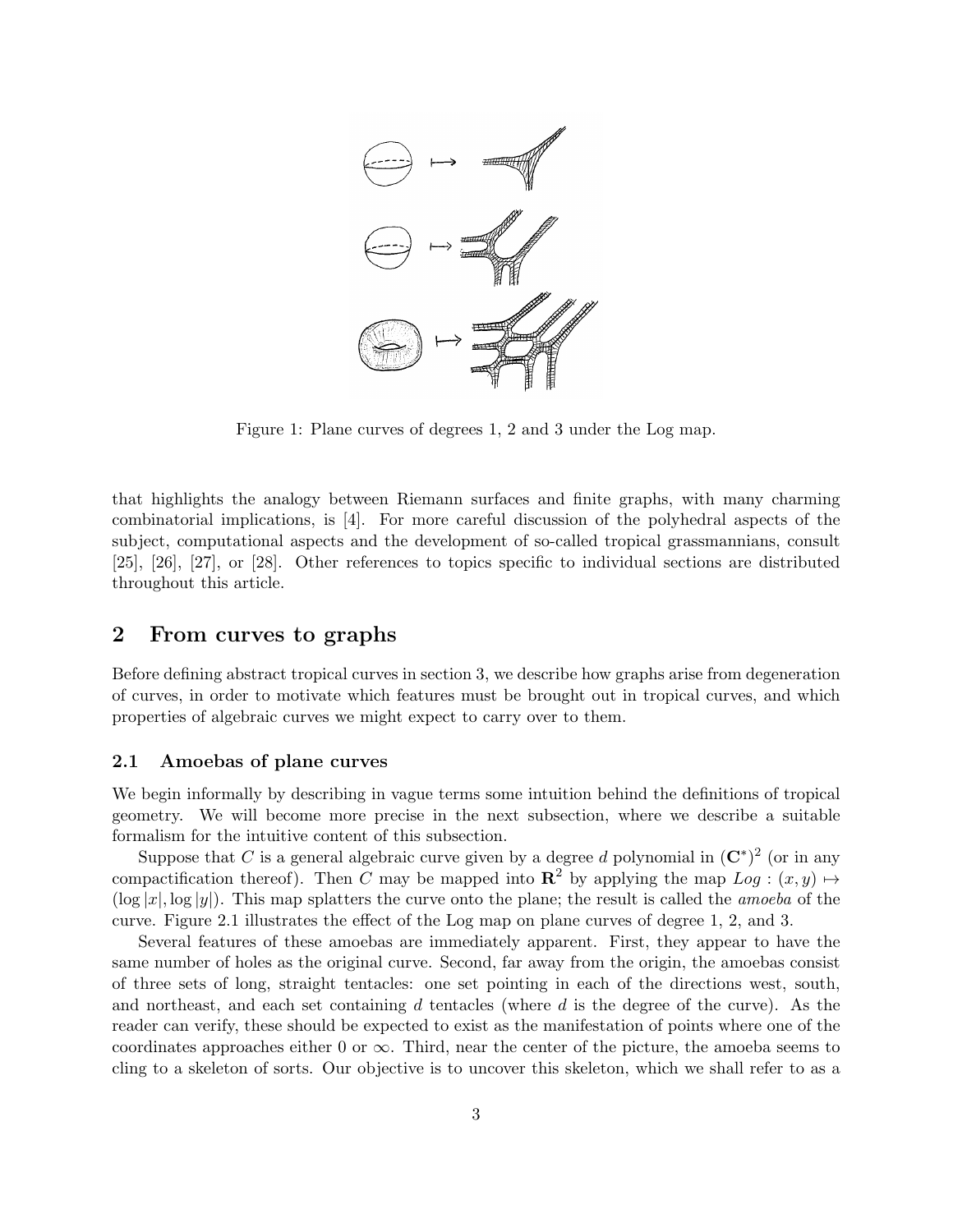tropical curve, and understand how properties of the original curve correspond to properties of the skeleton.

To achieve this, we consider not just a single curve, but a family of curves parameterized by t, which will shrink to 0. We could like to choose this family in such a way that the amoeba is neatly shrinkwrapped onto the underlying skeleton as  $t$  goes to 0. The following section indicates an effective way to formalize this idea.

#### 2.2 Curves over the field of Puiseux series

Suppose that  $p_t(x, y)$  is a family of polynomials in  $x, y$ , for t in some neighborhood of 0. Then the coefficients of  $p_t$  are analytic functions of  $t$ , i.e. convergent power series. Disregarding the convergence of this power series, we have simply a curve defined over the ring  $\mathbf{C}[[t]]$ . We wish to understand the image of this curve under the Log map, and how it specializes as  $t$  goes to 0. The following lemma is very useful.

**Lemma 2.1.** Let  $R = C[[t]]$  and  $K = C((t))$  be the field of fractions of R. Then every field extension K' of K is obtained by adjoining a  $k^{th}$  root of t for some k, and the integral closure of R in such an extension is  $R' = C[[t^{1/k}]]$ .

Proof. See [10], corollary 13.15.

This suggests the following definition.

**Definition 2.2.** The field of Puiseux series, which we denote  $\mathbf{K}$ , is given by

$$
\mathbf{K} = \bigcup_{k \ge 1} \mathbf{C}((t^{1/k})),
$$

where the union is taken in an algebraic closure of  $\mathbf{C}((t))$ . For any  $x \in \mathbf{K}^*$ , we denote by val $(x)$ the smallest exponent of  $t$  occurring in  $x$ .

By lemma 2.1, the field  $\bf{K}$  is in fact algebraically closed. The map val is well-defined since all the exponents of terms in a given series  $x \in K$  have bounded denominator and are bounded below. Because the field  $\bf{K}$  is algebraically closed and has characteristic zero, theorems over  $\bf{K}$  almost always suffice to prove theorems over C.

Returning to our original situation: a curve defined over the ring  $\mathbf{C}[[t]]$  gives rise to a curve over the algebraically closed field **K**. Suppose that this curve lies in  $A_K^2$ , and is given by coordinates  $(x(t), y(t))$ , where x, y are Puiseux series. Then supposing for then moment that both x and y are convergent power series, consider their image under the Log map. As t goes to 0, the result will increasingly be dominated by the term of lowest exponent; hence the result will be approximately  $(\text{val}(x) \log |t|, \text{val}(y) \log |t|)$ . As t approaches 0,  $\log |t|$  will become a very large negative number. Thus we should scale by  $(-\log|t|)$  in order to prevent this expansion. Alternatively, we should take the logarithm with respect to  $1/|t|$ . This now suggests that the following definition as the correct abstract notion for "the limit of amoebas."

**Definition 2.3.** Let C be a curve in  $(K^*)^2$ . The non-archimedean amoeba of C is the closure in  $\mathbb{R}^2$  of the image of C under the map  $(x, y) \mapsto (-\text{val}(x), -\text{val}(y)).$ 

 $\Box$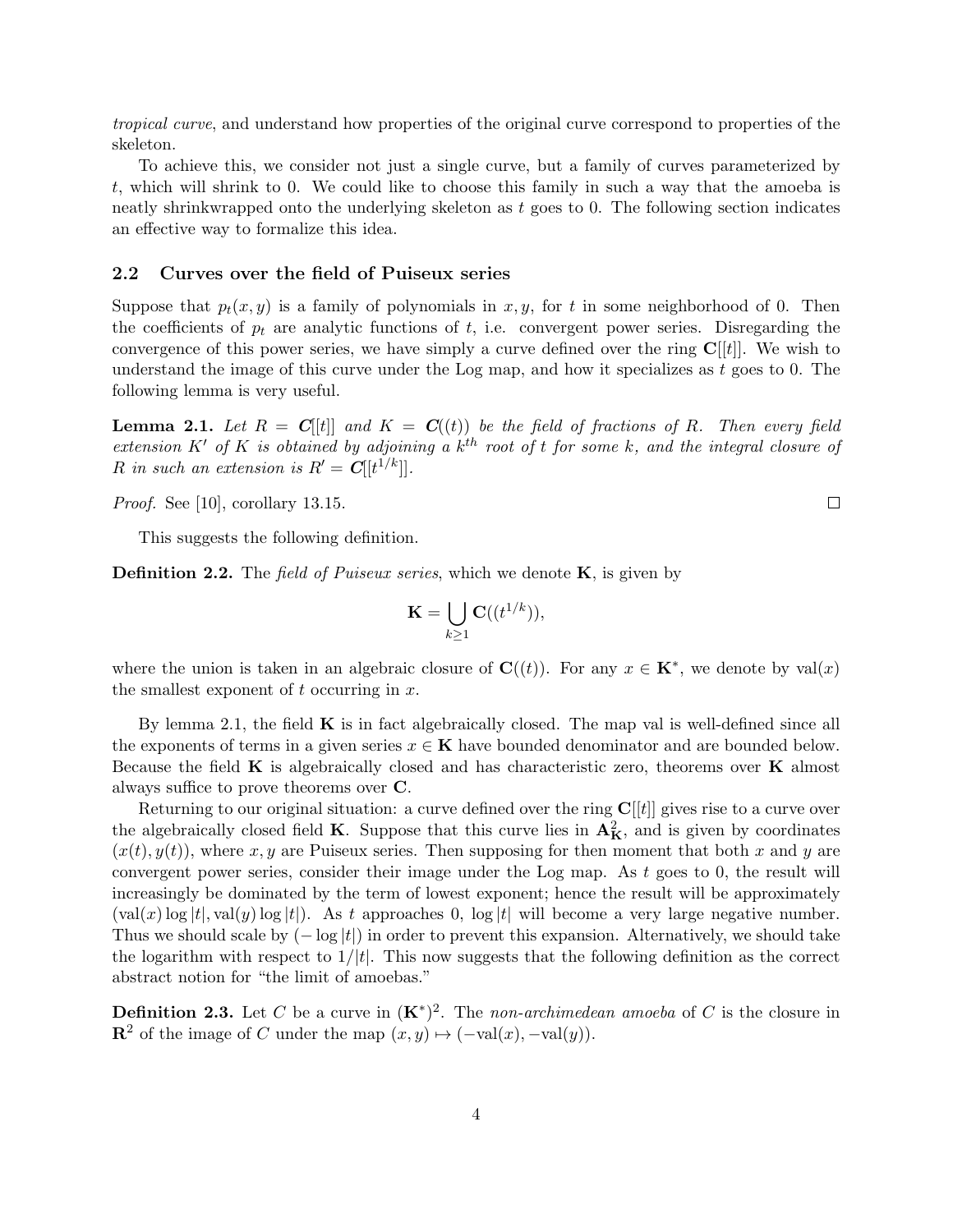Observe that if  $p(x, y)$  is a polynomial with coefficients in **K**, then if it is equal to 0, then two of its monomials must be equal, and both have minimal valuation among all the monomials (otherwise, the valuation of  $p(x, y)$  would be equal to the lowest valuation of a monomial). In fact, we have the following theorem, originally proved by Kapranov. A proof can be found in [9].

**Theorem 2.4.** Let  $p(x, y) = \sum_{i,j} c_{i,j} x^i y^j$  be a polynomial, defining a curve C in  $(K^*)^2$ . Then the non-archimedean amoeba of C is precisely the closure of the set of points  $(u, v) \in \mathbb{R}^2$  where  $\max\{-val(c_{i,j}) + iu + jv\}$  is achieved more than once; in other words, it is the set of points where this function is not differentiable.

One inclusion follows from the remarks before the theorem statement. The other follows from a suitable application of Hensel's lemma, although we do not wish to dwell on the details here. See section 5.5 for a related argument that suggests the proof.

The non-archimedean amoeba of a plane curve defined over  $\bf{K}$  gives one way to associate a graph, in this case embedded in  $\mathbb{R}^2$ , to such a curve. We now consider another construction, which considers not the limit of the amoeba as  $t$  goes to 0, but instead the limit of the curve. This notion does not work for all curves  $C$ , but can still be used to prove nontrivial theorems for curves defined over algebraically closed fields of any characteristic, one example of which we will describe in section 6.

#### 2.3 Specialization

A second method for converting curves into graphs, discussed by Baker in [2] and applied to algebraic curves over fields of any characteristic in [8], is by specialization on an arithmetic surface. Although this method is different in nature from the amoeba approach of the previous subsection, there is a deep connection between the two methods of converting curves to graphs, which is elaborated in [24].

This method is based on the idea of specialization, which is described in section II.8 of [20]. This section, and section 6, which builds upon it, depend on various aspects of scheme theory that will not be used elsewhere in this article.

As in the previous section, suppose that C is a curve defined over the field  $\bf{K}$  of Puiseux series. Such a curve can be defined over some extension of the field of formal Laurent series, and by lemma 2.1, it suffices to take this extension to be  $\mathbf{C}((t))$  itself, by replacing  $t^{1/k}$  by t. Since this is the field of fractions of the complete discrete valuation ring  $\mathbf{C}[[t]]$ , we can study such curves in terms of arithmetic surfaces.

**Definition 2.5.** Let R be a complete discrete valuation ring, with field of fractions K and algebraically closed residue field k. An *arithmetic surface* is a proper flat scheme  $\mathfrak X$  over SpecR, whose generic fiber is a smooth curve C over K. Such an arithmetic surface is called a model for  $C$ .

For a given curve C, there may exist more than one model for C. If C is meant to describe a family of curves, then the limit as t goes to 0 should be precisely the special fiber  $\mathfrak{X}_k$  of this family, which will be a one-dimensional scheme over k. There are several convenient attributes the special fiber may have.

**Definition 2.6.** A model  $\mathfrak{X}$  for a curve C is called *semistable* if the special fiber  $\mathfrak{X}_k$  is a reduced scheme over k with only simple double points as singularities. The model  $\mathfrak X$  is called *strongly* semistable if each irreducible component of  $\mathfrak{X}_k$  is smooth, and  $\mathfrak{X}$  is called totally degenerate if each irreducible component of  $\mathfrak{X}_k$  is a genus 0 curve.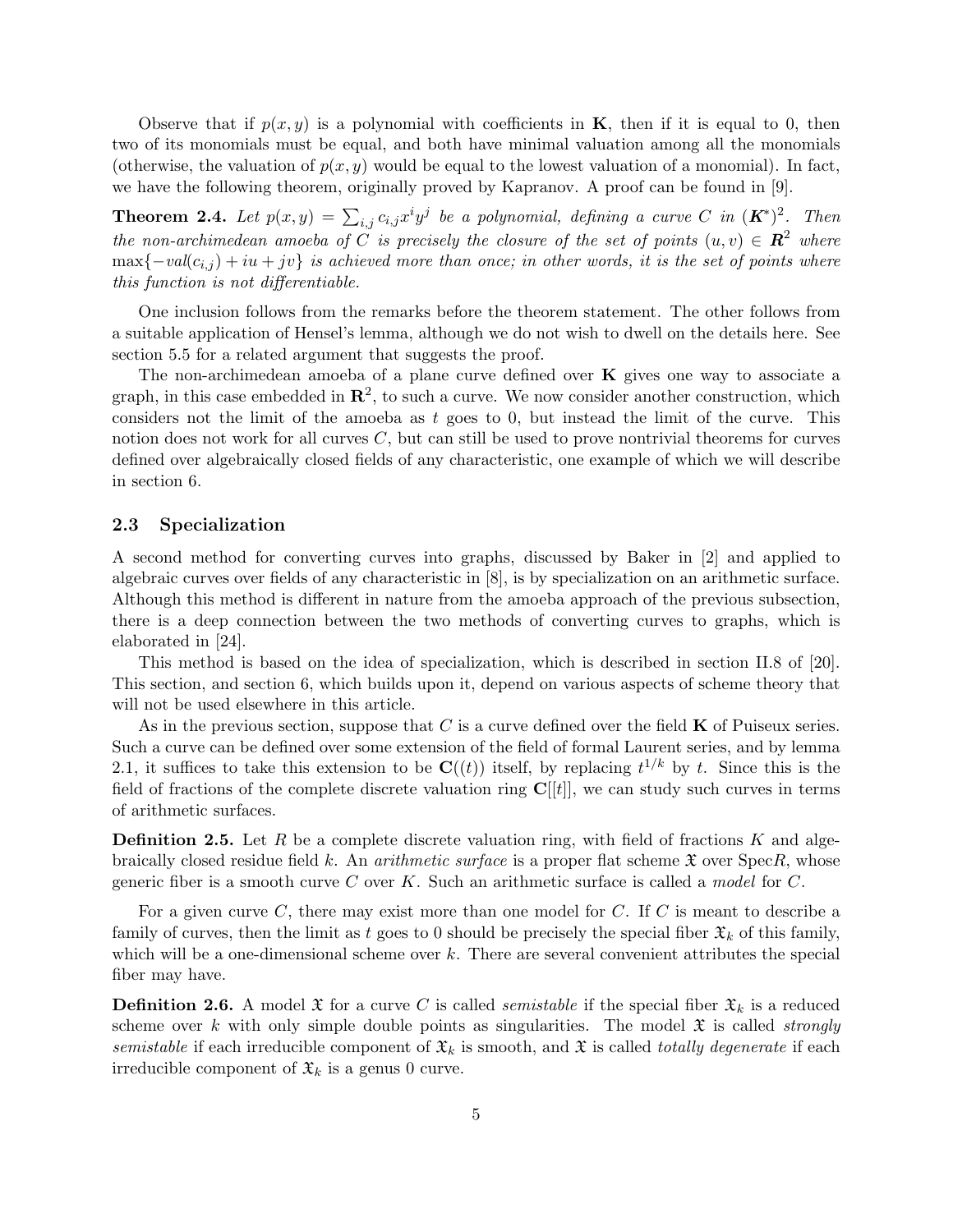

Figure 2: A smooth plane quartic curve X (over K), its special fiber  $\mathfrak{X}_k$  (over C), and the corresponding dual graph G.

A semistable model  $\mathfrak X$  for the curve C gives rise to a graph, as follows. Notice that the model is strongly semistable if and only if the resulting graph has no loop edges.

**Definition 2.7.** The *dual graph* of the special fiber of a semistable model  $\mathfrak{X}$  for C is a multigraph whose vertices correspond to the irreducible components of  $\mathfrak{X}_k$ , and whose edges correspond to the double points of  $\mathfrak{X}_k$  and connect the two components involved.

*Example* 2.8 (Adapted from [2]). Let R be the ring  $\mathbf{C}[[t]]$ . Consider the arithmetic surface  $\mathfrak{X}'$  in  $\mathbf{P}_R^2$ given by the homogenous quartic polynomial  $p(X, Y, Z) = (X^2 - 2Y^2 + Z^2)(X^2 - Z^2) + tY^3Z$ . The generic fiber may be regarded as a smooth quartic plane curve  $C$  over  $K$ . By the genus formula, C has genus  $\binom{4-1}{2}$  $\binom{-1}{2} = 3$ . This scheme is not regular, but blowing up the point  $[0, 1, 0]$  in the special fiber results in an arithmetic surface  $\mathfrak X$  with generic fiber C. The special fiber  $\mathfrak X_k$  consists of a plane conic  $Q$  meeting each of two lines  $L_1, L_2$  in two points, and the exceptional divisor, a genus 0 curve meeting each the lines  $L_1, L_2$  in one point each. The result is shown in figure 2, along with the dual graph, G. Observe that G has 3 loops; the genus of G (as defined in section 3) is equal to the genus of  $C$ . We will see in section 6.2 that this is always the case for a totally degenerate strongly semistable model.

Point on the curve C can be associated to points on the special fiber  $\mathfrak{X}_k$  via the specialization map, which will be discussed in section 6. If  $\mathfrak{X}$  sits in  $\mathbf{P}_R^n$ , then this map is the specialization map described in [20].

One strength of the specialization approach is that it can be used to prove results that are valid in all characteristics, as we will see is section 6.

The specialization approach is particularly well-suited to problems concerning the dimensions of linear series on the curve C. Linear series on C specialize to linear series on the graph  $G$ , and ranks of linear series do not decrease under specialization (this is the content of the specialization lemma 6.1). Before describing these topics, we must describe abstract tropical curves and linear series on them, to provide the necessary vocabulary and technique.

## 3 Metric graphs and tropical curves

Just as smooth manifolds are topological spaces composed of euclidean neighborhoods glued by smooth maps, tropical varieties are topological spaces composed of neighborhoods that appear as polyhedral cones, glued by continuous piecewise affine linear maps with integer slope. The requirement that the maps have integer slopes (rather than simply being piecewise linear) is critical,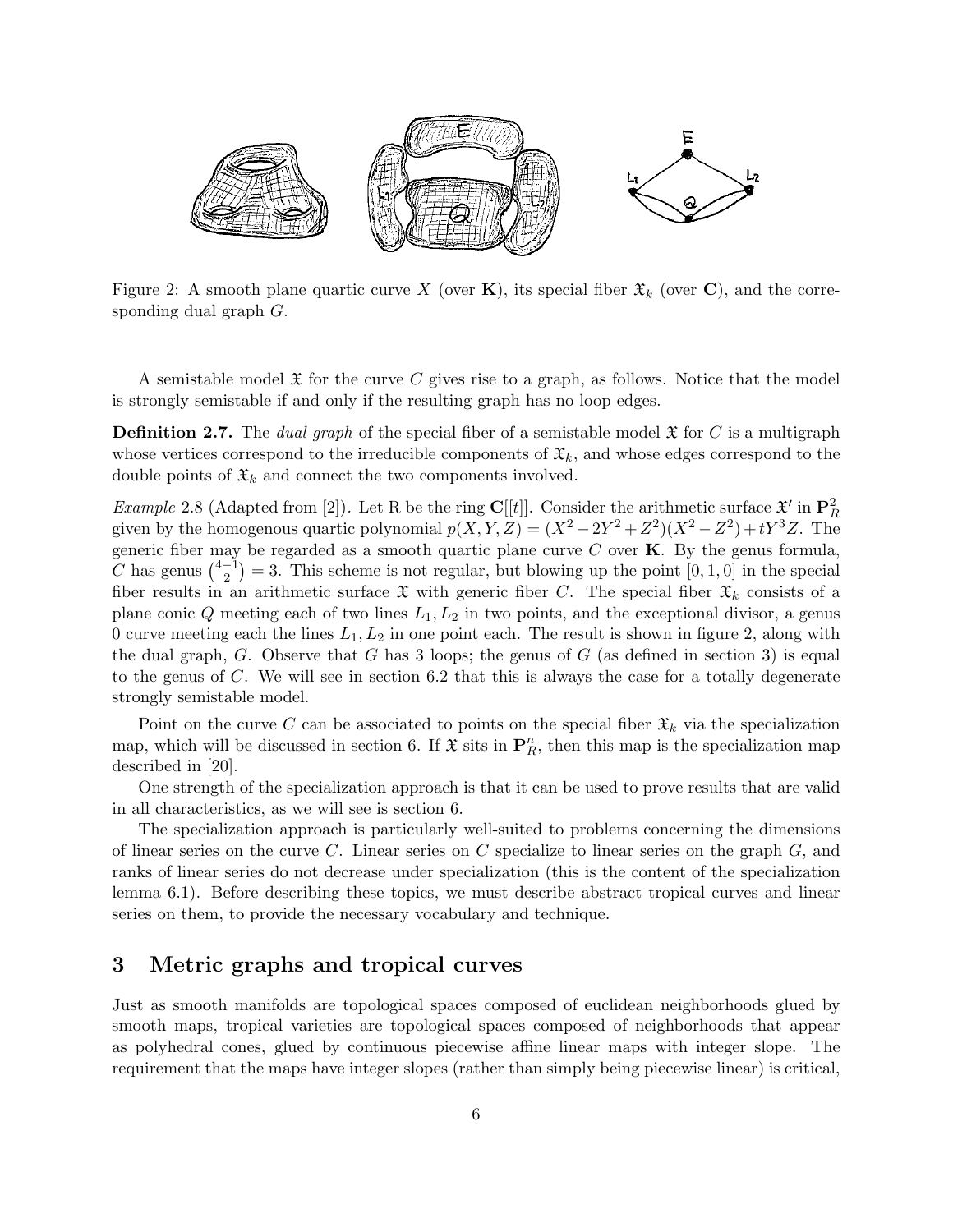

Figure 3: Subdivision is not regarded as changing the metric graph Γ.



Figure 4: A tropical curve.

and derives from the fact that we are meant to regard maps of tropical varieties as the image under a logarithmic map of maps of algebraic varieties. Monomials, naturally, have integer exponents. In this article, we are not concerned with general tropical varieties, but will instead only develop the case of tropical curves. We begin with an informal discussion before presenting a more careful definition.

Abstract tropical curves are a mild generalization of metric graphs. Intuitively, a metric graph is simply a finite graph together with edge lengths in  $\mathbb{R}_+$ . Two such graphs are regarded as the same if they give the same metric space; for example, splitting an edge into two edges whose lengths sum to the original length is not considered to change the metric graph.

A metric graph can be specified by a finite multigraph, possibly with loop edges, with assigned edge lengths. However, it is never necessary to include loops or multiple edges, since these can always be subdivided to produce a simple graph (see figure 3).

A tropical curve differs from a metric graph in that it allows the presence of infinite edges, so long as they lead to leaves (see figure 4). Some care is needed here in order to carefully define an infinite edge: the author prefers to conceive of an infinite edge as the one-point compactification of the interval  $[0, \infty)$ , where we regard this not just as a topological space but as almost a metric space (where the distance from any point to  $\infty$  is infinite). Although this has the same topology as  $[0, 1]$ , the metric structure is different, insofar as there is a point with no metric neighborhoods. Thus infinite edges are asymmetric; it is the end at infinity that we require to be a leaf of the graph.

Several remarks are in order on the principle behind this definition. We wish to allow infinite edges on tropical curves in order to describe the behavior of the tentacles described in section 2.1,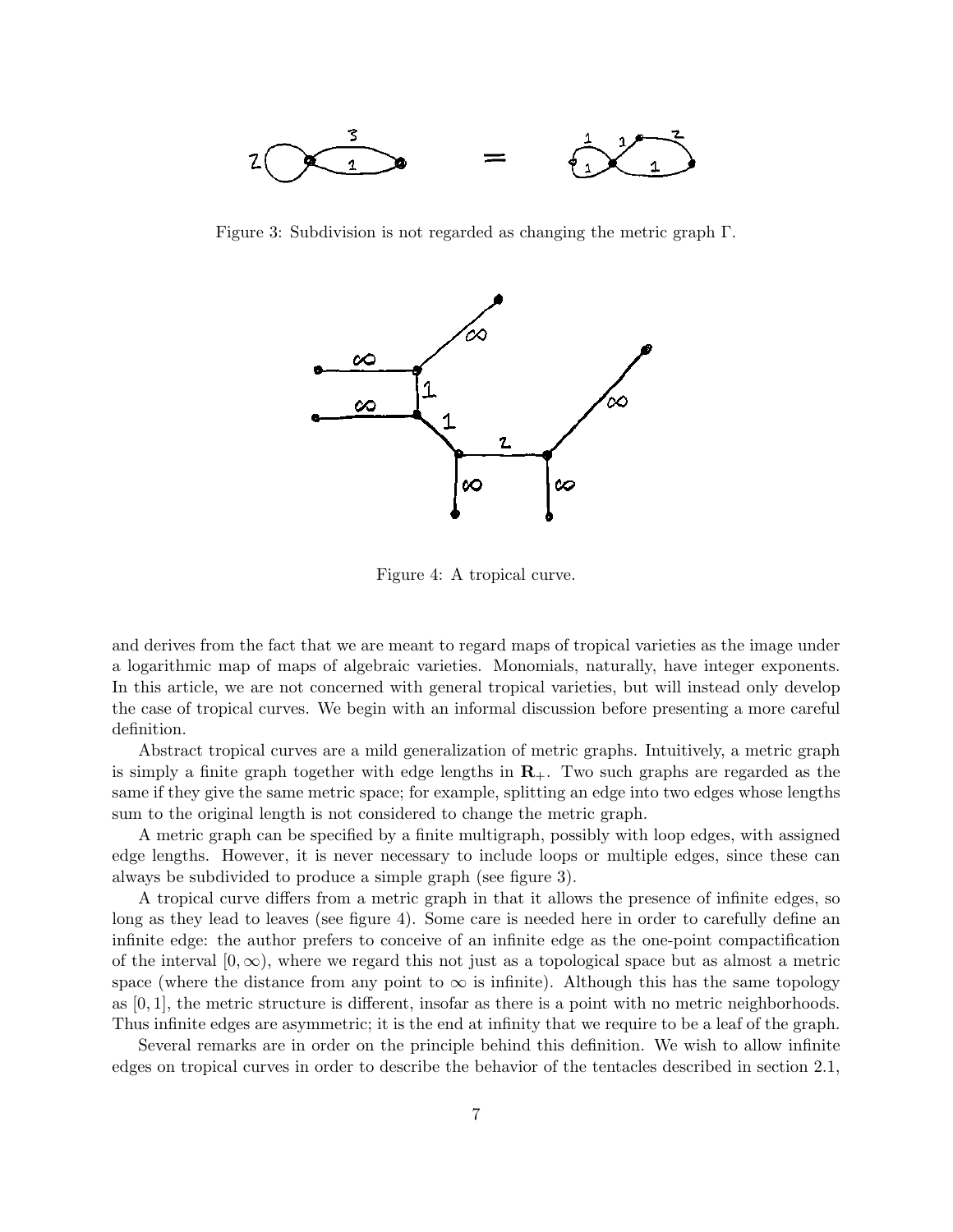but clearly there can be no more combinatorial structure at the "other end" of such a tentacle. We might consider representing these edges as open intervals, however compactifying the space by adjoining vertices at infinity is convenient for a number of reasons. It constrains the definition of "piecewise linear" functions (which shall become important momentarily) to those with finitely many pieces. More importantly for our purposes, we shall see in section 4 that this convention allows the divisor of a rational function to be supported in part at infinity, which is necessary in order for the degree of this divisor to be zero. As for the fundamental asymmetry of infinite edges, this simply arises from the fact that in tropical geometry (in contrast to classical projective geometry), points at infinity are qualitatively different from finite points.

We shall now present a more precise definition of the notions above, along with a notion of a rational and regular functions on a tropical curve.

**Definition 3.1.** A *tropical edge E* is a topological space together with an identifictation (i.e. a homeomorphism) with [0,  $\ell$ ], for some  $\ell \in (0,\infty]$ . A finite point on E is any point other than  $\infty$ . The vertices of  $E$  are 0 and  $\ell$ .

**Definition 3.2.** A *tropical curve*  $\Gamma$  is a connected finite graph, together with an identification of each edge with a tropical edge, such that all infinite points are leaves. If  $\Gamma$  has only finite points, it is called a metric graph. Two such labelled graphs are considered to give the same tropical curve if they have the same infinite points and their sets of finite points give the same metric space.

Note that we have chosen not to refer to two curves with a common subdivision as "equivalent", since elsewhere in the literature this term is reserved for a weaker notion in which all simply connected tropical curves are considered equivalent (for example, in [21]).

**Definition 3.3.** A rational function on a tropical edge E is a piecewise linear function from E to  $\mathbf{R} \cup {\{\pm \infty\}}$ , where all finite points are sent to finite values, and the slope of the function on all pieces is an integer. A *rational function* on a tropical curve  $\Gamma$  is a continuous function from  $\Gamma$  to  $\mathbf{R} \cup {\{\pm \infty\}}$  which restricts to each edge as a rational function on that edge.

**Definition 3.4.** The *order* of a rational function f at a point p on a tropical curve  $\Gamma$  is the sum of outgoing slopes of f around p. The function f is called regular at p if it has nonnegative order at p. A regular function on  $\Gamma$  is a rational function regular at all points in its domain.

Recall that we wish to regard tropical curves as being limits of images of curves under the Log map. Given this, we should expect the logarithm of a regular or rational function to come to resemble a function build up from the tropical operations  $\oplus$  and  $\otimes$ ; that is, a continuous piecewise linear function. This is the reasoning behind this notion of rational function. The notion of the divisor of a rational function similarly follows from reasoning about the limits of amoebas. Although we do not wish to go into tropical algebra in this section, we simply mention that the rational functions on a tropical curve do not form a field, but instead they form a semifield (with the operations  $\oplus$  and  $\ominus$ ). In fact, this semifield is also a **T**-module, just as the ring of regular functions and field of rational functions on a variety are C-modules. In [19], the theory of tropical varieties is developed using the idea of a sheaf of tropical algebras; one can similarly define sheaves of tropical modules and so forth. We shall not discuss any of that in this article.

Example 3.5. Consider the rational function  $f(t) = \max(t-2,0) + \min(t,1)$  on the tropical edge  $[0, \infty]$ . The points 0 and 2 have order 1, the points 1 and  $\infty$  have order  $-1$ , and all other points have order 0. Notice in particular that the sum of the orders of all points is 0.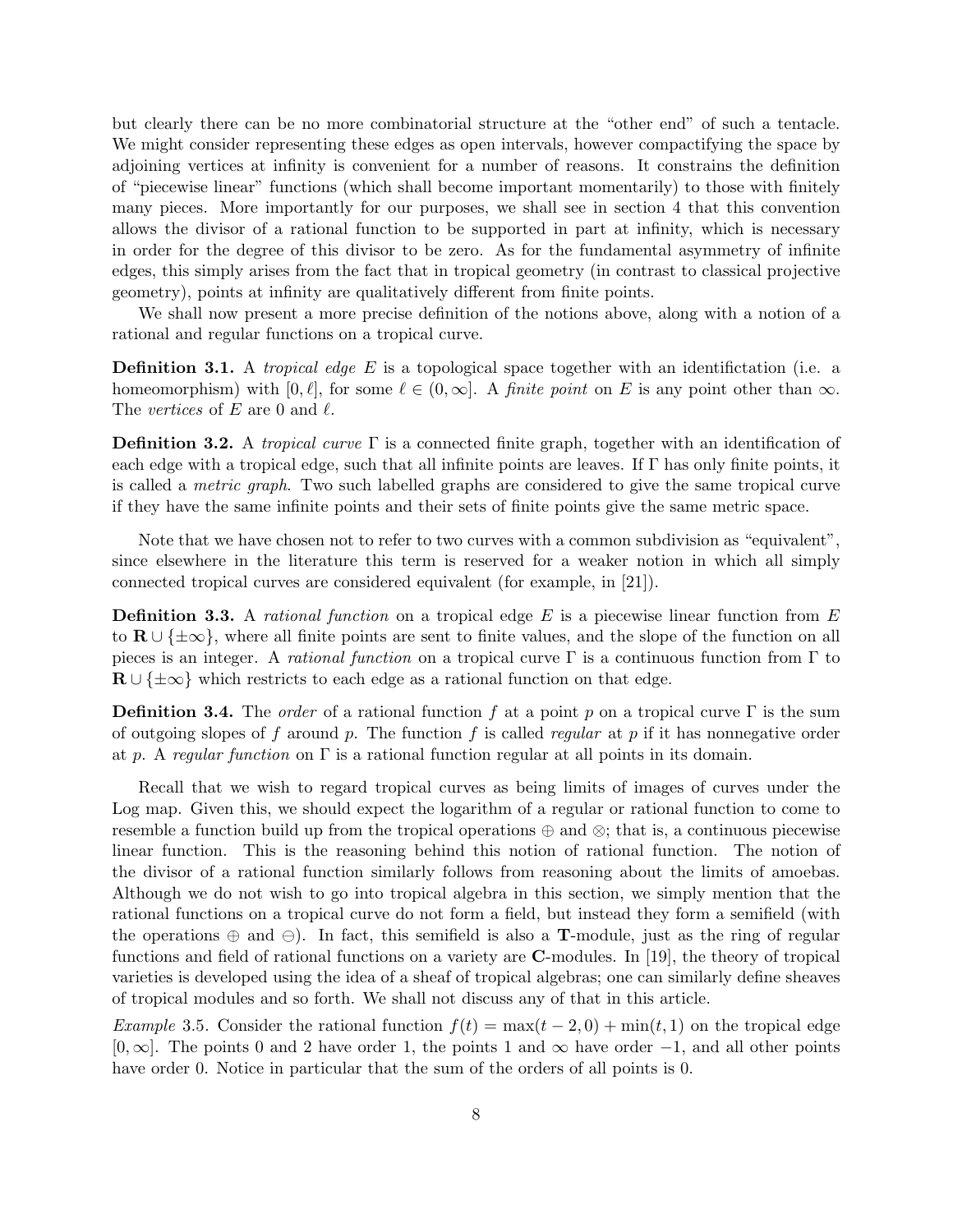

Figure 5: A rational function on an infinite tropical edge. Coefficients of its divisors are indicated.

Observe that a rational function can have nonzero order at only finitely many points of Γ. Hence rational functions can be used to define divisors on tropical curves, as we do in the following section.

Most applications of tropical curves to algebraic curves concern constructions in which the genus of the curve is the same as the genus of the tropical curve, in the following sense. This is true when the tropical curve is constructed as the limit of amoebas, or through specialization in a totally degenerate strongly semistable model.

**Definition 3.6.** The genus of a tropical curve is dim  $H_1(\Gamma)$ , where  $\Gamma$  is regarded as a topological space.

Notice that if Γ is described by a multigraph, regardless of how edges are subdivided, the genus is  $|E| - |V| + 1$ .

We do not wish to delve too much into more general tropical varieties in this article, but we shall briefly remark on how such definitions must work. The reader can presumably imagine how the definitions above could be stated in terms of an atlas: a tropical curve is a topological space with some atlas of open sets that are all homeomorphic to "stars" (single vertices with some number of open rays emanating) such that the transition functions have integer slope. The reader may consult [21] for a general definition, along these lines, of tropical varieties of all dimensions; one must replace "stars" with "polyhedral cones" and "slope" must be understood to be the full derivative matrix while must lie in  $GL_n(\mathbf{Z})$ .

## 4 Divisors and linear equivalence on tropical curves

In this section, we shall discuss the notion of linear series on tropical curves, in analogy with the same notions on algebraic curves. These notions will provide the necessary language to state and prove the tropical Bézout theorem in section 5.14 and will be used in section 6, through the use of the specialization lemma, to obtain results about the corresponding notions on algebraic curves.

The definitions regarding linear series on tropical curves are completely analogous to the corresponding definitions for algebraic curves. After stating these definitions, we shall discuss the Riemann-Roch theorem for tropical curves.

All these definitions (and the Riemann-Roch theorem) were originally stated and proved by Baker and Norine [4] on graphs. These results were subsequently adapted to metric graphs and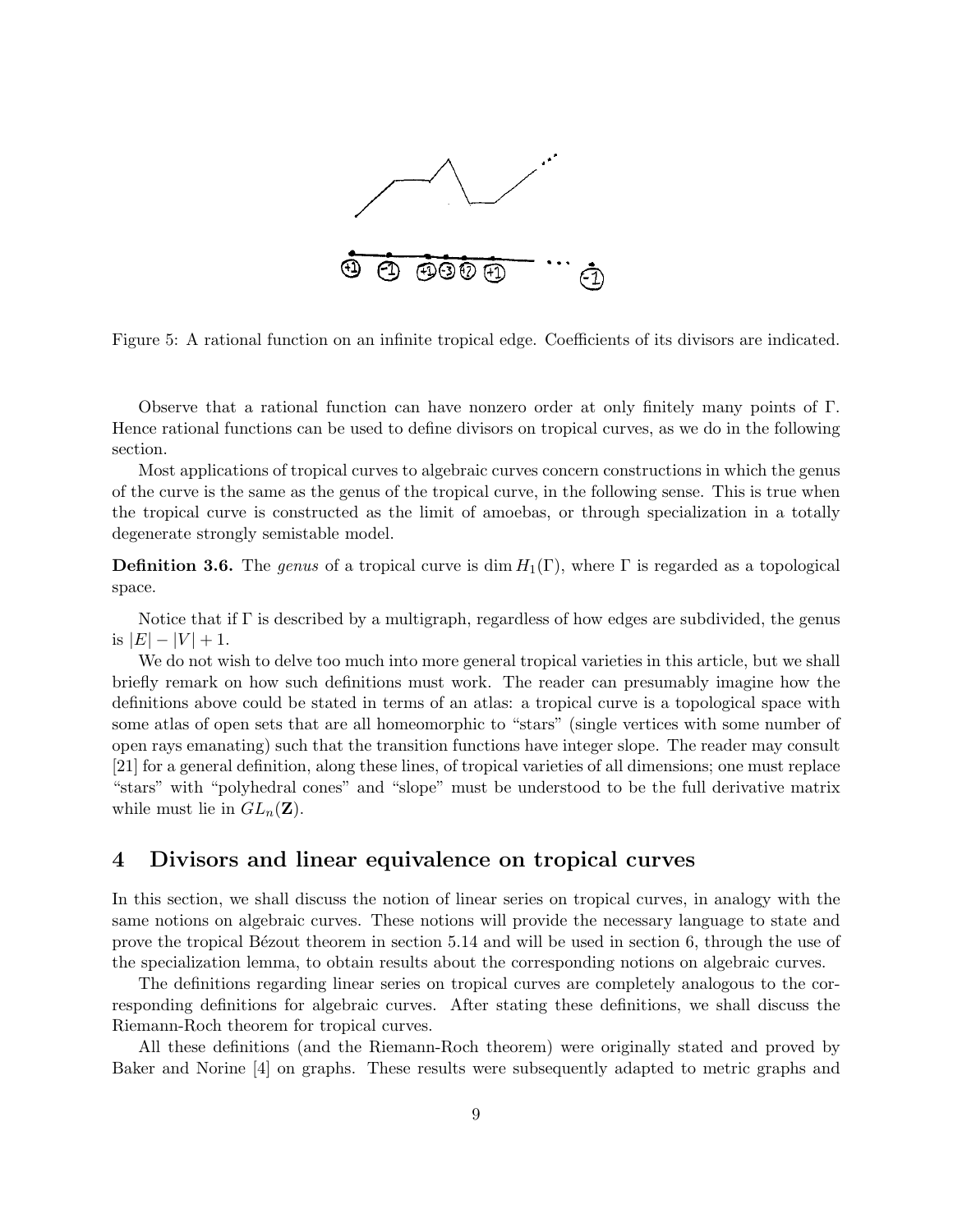tropical curves in [22] and [12]. Baker and Norine also considered various aspects of the Jacobian of a graph, although much of their analysis does not carry over to tropical curves. Mikhalkin and Zharkov [22] have developed a more detailed theory of the Jacobian of a tropical curve, including tropical analogs of Abel's theorem and Jacobi inversion; their proof of Riemann-Roch is based on tropical Abel-Jacobi theory. We do not discuss these developments here, because they require a discussion of differentials and line bundles on tropical curves, which we have not developed.

**Definition 4.1.** Let  $\Gamma$  be a tropical curve. The group of divisors  $Div(\Gamma)$  is the free abelian group generated by points of Γ. The *degree* of a divisor is the sum of its coefficients.

**Definition 4.2.** The divisor of a rational function f on  $\Gamma$ , denoted  $(f)$ , is  $(f) = \sum_{p \in \Gamma} \text{ord}_p(f)$ . Such divisors form a subgroup of  $Div(\Gamma)$ , which is called the subgroup of *principle divisors*. Two divisors are called *linearly equivalent* if they differ by a principle divisor. The group Pic(Γ) is the quotient of the group of divisors by the group of principle divisors, i.e. the group of linear equivalence classes.

Observe that given a rational function f, each interval in  $\Gamma$  on which f is linear contributes some integer m to the order of f at one endpoint, and contributes  $-m$  to the order of f at the other endpoint. The following proposition is immediate. Observe that this justifies our choice of including infinite points in  $\Gamma$ , rather than leaving infinite edges half-open.

**Proposition 4.3.** The degree of a principle divisor is 0, hence the degree of a divisor class in  $Pic(\Gamma)$  is well-defined.

As in the case of algebraic curves, we shall denote by  $Pic_n(\Gamma)$  the set of divisor classes of degree  $n$ .

We define one divisor of particular importance on tropical curves (in particular, for the statement of the Riemann-Roch theorem).

**Definition 4.4.** The *canonical divisor* of a tropical curve  $\Gamma$  is given by

$$
K = \sum_{p \in \Gamma} (\text{Val}(p) - 2)p
$$

Where  $Val(p)$ , the valence of p, is the number of edges leaving p (which is 2 at all but finitely many points).

The canonical divisor is intriguing partially because it is seemingly the only intrinsically defined divisor on Γ, which does not depend on a choice of subdivision of edges. Of course, it is far more intriguing because it is a dualizing divisor for Riemann-Roch purposes (section 4.2). For a discussion of why this definition should correspond to a canonical divisor on an algebraic curve, and more particularly why we have defined one specific divisor, instead of a class, see section 6.2.

The structure of  $Pic(\Gamma)$  on tropical curves is closely related to its structure on algebraic curves, as will be seen clearly in the next two subsections. The following two examples show the correspondence in genus 0 and 1.

Example 4.5. Suppose that Γ has genus 0. Then Pic(Γ)  $\cong$  **Z**, via the degree map. To see this, observe that for any two finite points  $p, q \in \Gamma$ , there is a rational function given by  $f(x) = d(p, x)$ on the unique path from  $p$  to  $q$ , and constant elsewhere (namely, it is 0 on the component of  $p$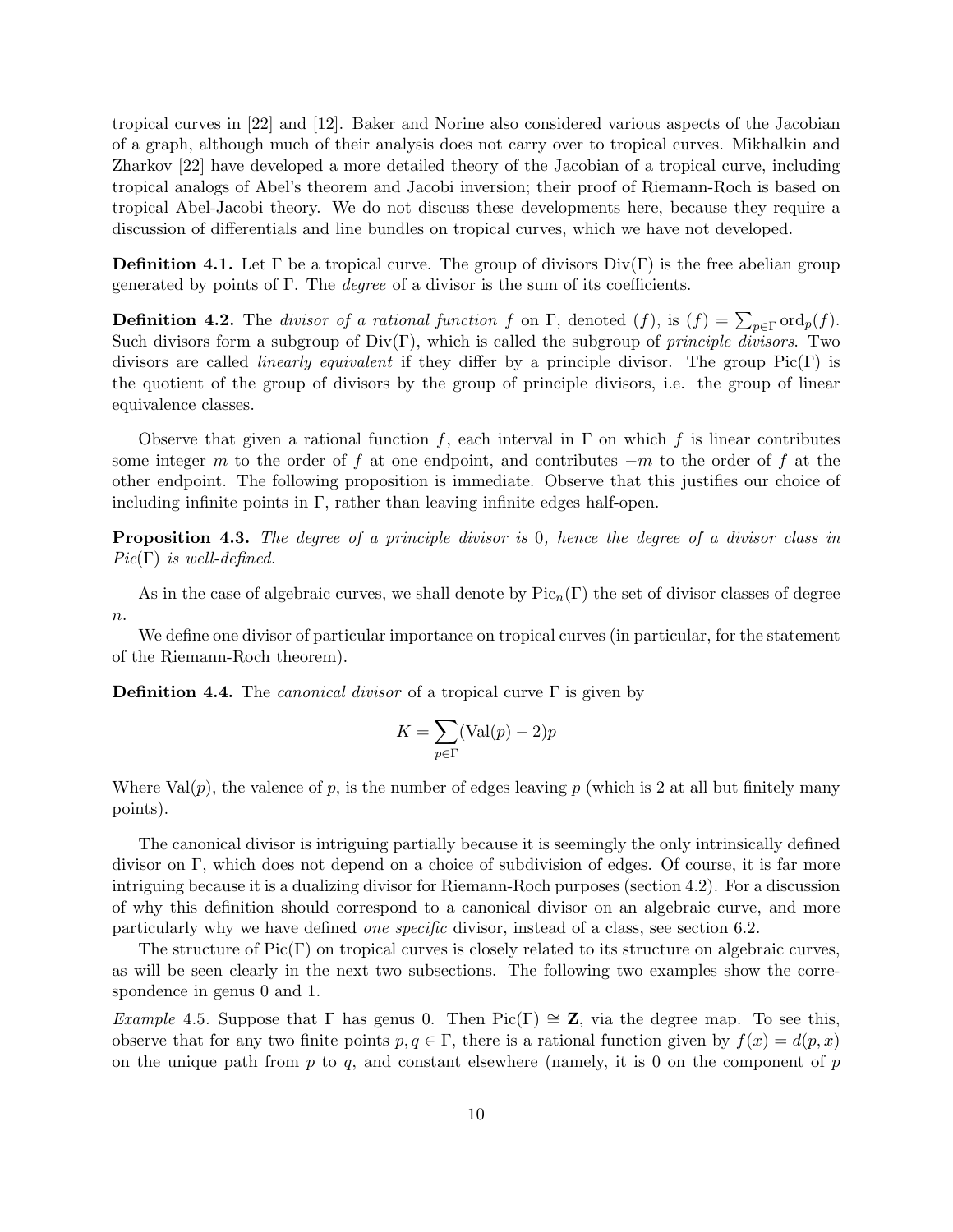

Figure 6: The Picard group of a genus 1 tropical curve is a circle, and can be identified with a nontrivial cycle in Γ. All points on attached trees are equivalent to the nearest point on this cycle.

and  $d(p, q)$  on the component of q on the space obtained by removing the path from p to q). This gives  $(f) = p - q$ , hence p and q are linearly equivalent as divisors. As for infinite points, if p,q are correspond to  $0, \infty$  on an infinite edge, then the function given by  $f(x) = x$  on this edge and  $f(x) = 0$  elsewhere gives  $(f) = p - q$ . Thus every infinite point is equivalent to a finite point, and in turn to every other point on Γ. Thus linear equivalence is entirely given by degree.

Observe that the argument above also shows that if  $\Gamma$  contains a tree that joins the rest of  $\Gamma$  at a single point, then all points on this tree are linearly equivalent to the point where the tree joins the rest of the graph. For this reason, other authors consider  $\Gamma$  to be equivalent as a tropical curve to the result of pruning off all such trees, as in [21]. Operations that remove such trees are called contractions.

Example 4.6 (The group law on tropical genus 1 curves). Suppose that  $\Gamma$  has genus 1. Let  $\Gamma'$  be the curve given by a subgraph corresponding to a nontrivial cycle. Then all points on  $\Gamma\backslash\Gamma'$  are equivalent to a point on  $\Gamma'$ , by the discussion above (see figure 4.6). Hence Pic(Γ)  $\cong Pic(\Gamma')$ , so let us focus our attention on the cycle, Γ'. Let  $\ell$  be the length of this cycle. We will show that  $Pic_0(\Gamma) \cong \mathbf{R}/\ell$ . The proof is entirely analogous to the argument that a genus 1 algebraic curve has Picard group isomorphic to a curve itself.

First, observe that if  $p, q$  are two distinct points on  $\Gamma'$ , then they are not linearly equivalent as divisors: if they were, there would be a rational function f such that  $p - q = (f)$ . Such a function would have slope n on one path from p to q, whose length we denote by a, and slope  $1 - n$  on the other, whose length is  $\ell - a$ . But then  $f(q) - f(p)$  would be both  $a\lambda$  and  $(\ell - a)(1 - \lambda)$ , which implies that  $\ell = \ell \lambda + a$ , and hence that a is an integer multiple of  $\ell$ , which is impossible. Hence no two points on  $\Gamma'$  are linearly equivalent.

Next, we demonstrate that a group law holds on  $\Gamma'$ . Fix a base point  $p_0 \in \Gamma'$ , and identify Γ' with  $\mathbf{R}/\ell$  via distance from a (which is well-defined modulo  $\ell$ ). Suppose that  $x, y, z$  are three values in **R** whose sum is a multiple of  $\ell$ , and let p, q, r be the three corresponding points on Γ'. Assume without loss of generality that  $0 \le x \le y \le z \le \ell$ . Then let f be the piecewise continuous function on  $[0, \ell]$  with  $f(0) = 0$ , slope 0 on  $(0, x)$ , slope 1 on  $(x, y)$ , slope 2 on  $(y, z)$  and slope 3 on  $(z, \ell)$ . Then  $f(\ell) = 3\ell - x - y - z$ , which is k $\ell$  for some integer k, by assumption of x, y, z. Hence letting  $g(x) = f(x) - kx$ , we obtain a well-defined rational function on Γ' whose divisor is  $(g) = p + q + r - 3p_0$ . Now, define a map  $\phi : \mathbf{R}/\ell \to \text{Pic}_0(\Gamma)$  by  $\phi(x) = p - p_0$ , where p is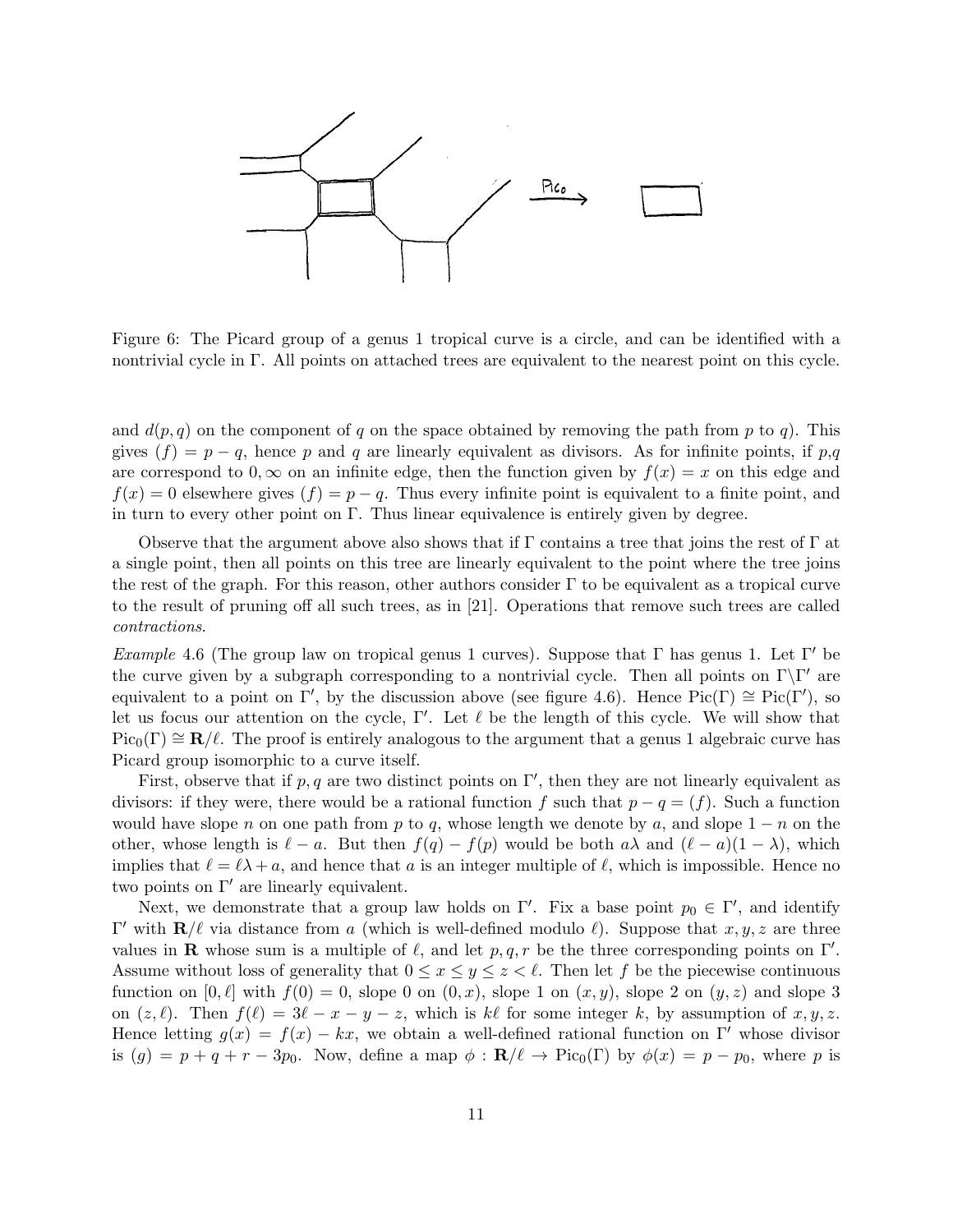the point distance x from  $p_0$ . Then it follows from the linear equivalence described above that  $\phi(x+y) = \phi(x) + \phi(y)$ . Also,  $\phi(0) = 0$ , so  $\phi$  is a homomorphism. The map  $\phi$  is surjective, since its image contains all divisors  $p - p_0$  and is closed under sum. The map is injective since  $\phi(p) = \phi(q)$ if and only if p is linearly equivalent to q, which is the case if and only if  $p = q$  by the previous paragraph. Hence  $\phi$  is an isomorphism.

Thus we have established that  $Pic_0(\Gamma)$  is isomorphic to a circle, with the usual group structure. Furthermore, this circle can be identified with any nontrivial cycle in  $\Gamma$  in a natural way.

Mikhalkin defines moduli spaces of tropical curves in [21] (up to an equivalence relation that contracts trees). The moduli space of genus 1 curves is simply  $\mathbf{R}_{+}$ , where the parameter is the length  $\ell$  above. In this sense, the length  $\ell$  can be regarded as the tropical analog of the j-invariant of an elliptic curve.

Proceeding with the analogy with algebraic curves, we now define ranks of divisors on tropical curves. We would like, of course, to define this in terms of the dimension of the vector space of global sections of some line bundle. It is possible to define line bundles on tropical curves and to associate them to divisors (see [22]), but the sections of these line bundles do not form a vector space (although they do form a tropical module).

The established convention is to carry over a different, equivalent, description of ranks of divisors on algebraic curves. On an algebraic curve, a divisor  $A$  has rank at least  $n$  if and and if for all effective divisors of degree n,  $|A-E|$  is nonempty. To see this, observe that for a section of the line bundle  $\mathcal{L}(A)$  to vanish on an effective divisor E is deg(E) linear conditions, hence if  $r(A) \geq n$ , then some nonzero section must vanish on E. Conversely, if  $r(A) < n$ , one can construct an effective divisor of degree at most n such that  $|A - E| = \emptyset$  inductively as follows: select any point p that is not a base point for |A| (i.e. such that not all global sections of  $\mathcal{L}(A)$  vanish at p). Then  $r(A - p) < r(A)$ . Proceeding in this way will construct the desired divisor E.

Bearing in mind this equivalent formulation for algebraic curves, we make the following definition.

**Definition 4.7.** A divisor E is effective if all its coefficients are nonnegative. The notation  $A \leq B$ will indicate that  $B-A$  is effective, and |A| will denote the set of effective divisors linearly equivalent to A. The rank of a divisor A is:

$$
r(A) = \min\{\deg(E) : E \ge 0, \ |A - E| = \emptyset\} - 1.
$$
 (1)

Do not take the analogy between ranks of divisors on tropical and algebraic curves too literally; while a linear series on an algebraic curve is a bona fide geometric object whose dimension is the rank, the same is not true for linear series on tropical curves. Linear series on tropical curves can be understood geometrically as polyhedral complexes, as in [14], but the dimensions of these complexes are not the same as the rank.

The reader may well protest, on the basis of these pathologies, that we have surely defined ranks of divisors incorrectly, and all consideration of them is a sham. In our defence, we offer the specialization lemma 6.1, which is a powerful testament to the ability of our notion of rank to prove nontrivial facts about divisors on algebraic curves. We also offer the Riemann-Roch theorem, whose persistence under this definition of rank is surely a testament to its rich underlying content.

#### 4.1 The Riemann-Roch criterion

Baker and Norine [4] prove that the Riemann-Roch formula can be deduced from an abstract criterion which only concerns divisors of degree  $g - 1$ . To motivate this criterion, observe that on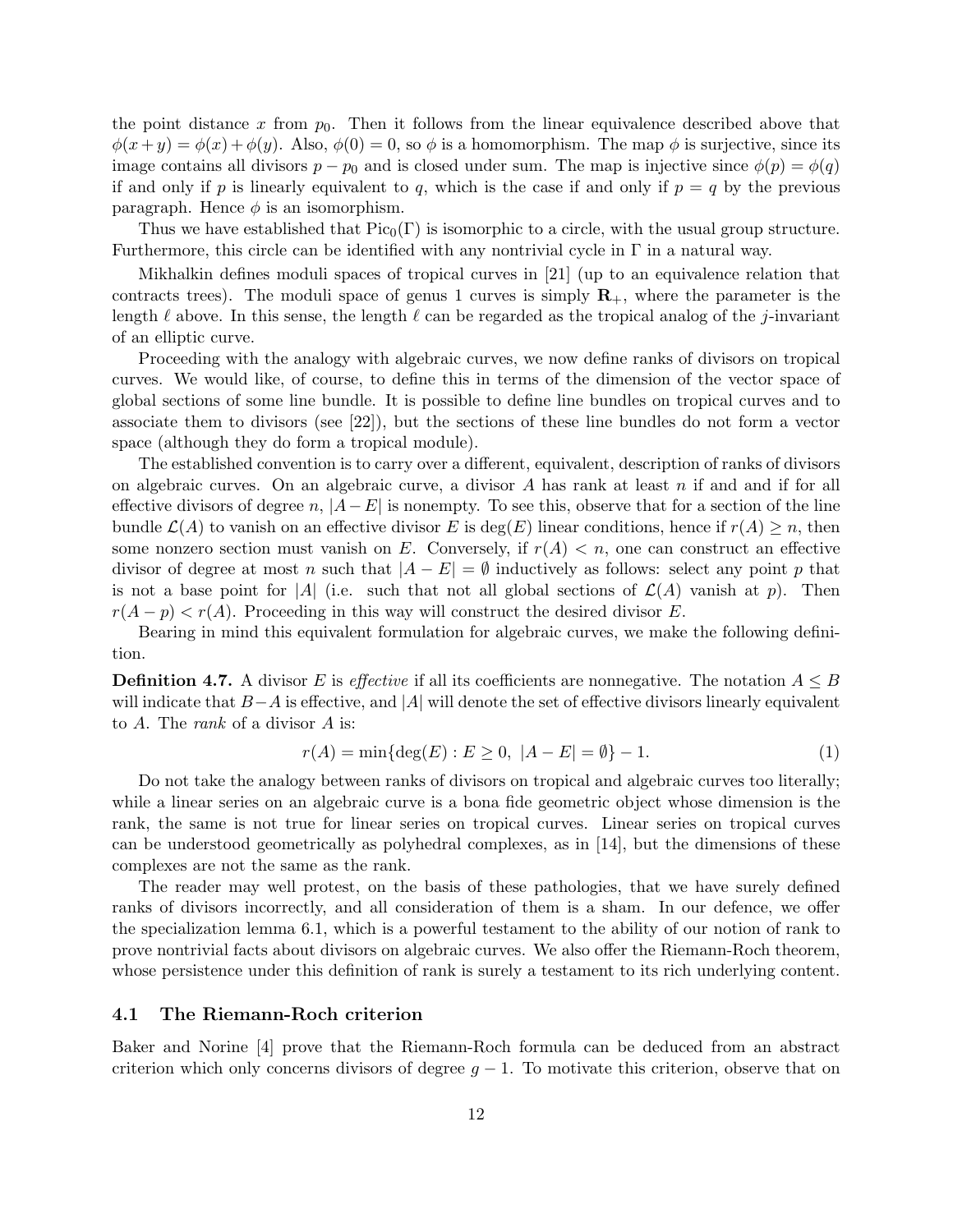an algebraic curve, if  $D \leq E$ , then  $|E| = \emptyset$  implies that  $|D| = \emptyset$ . Hence, to understand which divisors give an empty linear series, it suffices to understand the maximal such divisors, under the ordering given by ≤. It can be deduced from the Riemann-Roch theorem and formula 1 that all such divisors on a curve have degree  $g - 1$ . In addition, the set N of degree  $g - 1$  divisors with empty linear series is symmetric about any canonical divisor, in the sense that  $K - \mathcal{N} = \mathcal{N}$ . The basic observation in [4] is that the full Riemann-Roch formula can be recovered from only these two facts. Thus the tropical Riemann-Roch formula will follow from an understanding of the maximal divisors with empty linear series on graphs.

In order to formulate the Baker-Norine criterion in its full generality, we shall define the notion of a *divisor system*. We include this only for the sake of generality; the reader may simply think of divisors and divisor classes on an algebraic curve, graph, or tropical curve.

**Definition 4.8.** Let D be an abelian group, and  $\mathcal{E}$  a sub-semigroup of D. Suppose that  $\pi : \mathcal{E} \to \mathcal{P}$ is a surjective homomorphism, and that deg :  $\mathcal{P} \to \mathbf{Z}$  is a homomorphism. By abuse of notation, we will also use deg to denote the composition deg  $\circ \pi$  and its restriction to  $\mathcal{E}$ . We will refer to the image under deg of an element in  $\mathcal{E}, \mathcal{D}$ , or  $\mathcal{P}$  as the degree of that element. We shall also assume that all nonzero elements of  $\mathcal E$  have positive degree. The data of  $\mathcal E, \mathcal D, \mathcal P, \pi$ , and deg satisfying these conditions will be referred to collectively as a divisor system, and we will usually simply refer to the system as a whole as  $D$ . Elements of  $D$  will be called *divisors*, elements of  $E$  will be called effective divisors, and elements of P will be called divisor classes. Two divisors  $A, B \in \mathcal{D}$  will be called *equivalent* if  $\pi(A) = \pi(B)$ .

**Definition 4.9.** Suppose that D is a divisor system. Then for  $A, B \in \mathcal{D}$ , we shall write  $A \geq B$  to denote  $A - B \in \mathcal{E}$ . For any  $A \in \mathcal{D}$ , |A| will denote the set of all effective divisors equivalent to A. The *rank* of a divisor is  $r(A) = \min \{ \deg E : E \in \mathcal{E}, |A - E| = \emptyset \} - 1.$ 

Note that the condition that  $\deg(A) \neq 0$  for nonzero effective divisors is imposed to ensure that for divisors A of degree 0,  $r(A) = 0$  holds if and only if  $\pi(A) = 0$ .

Using this terminology, we can now formulate the necessary criterion. We point out that the Riemann-Roch criterion in [4] is phrased somewhat differently, but it is equivalent. The criterion simply expresses the fact that maximal divisors with empty linear series form a symmetric set in a single degree.

**Definition 4.10.** A divisor system is called *Baker-Norine* if there is a set  $N$  of divisors, all of the same degree, such that the following two conditions hold.

BN1 For any divisor  $A$ ,  $|A| = \emptyset$  if and only if  $A \leq \nu$  for some  $\nu \in \mathcal{N}$ .

BN2 There exists a divisor K such that  $K - \mathcal{N} = \mathcal{N}$ .

The set  $\mathcal N$  is called the set of moderators, and the genus g is the integer such that all moderators have degree  $q-1$ .

Observe that in a Baker-Norine divisor system, the genus and moderator set are uniquely determined (the moderator set must include *all* divisors of degree  $g - 1$ ). The divisor K is not uniquely determined, but we will see momentarily that its divisor class is. (ALSO remark on tropical curves)

As we observed at the beginning of this section, the divisors on an algebraic curve give a Baker-Norine system. In fact, the Baker-Norine criterion is equivalent to the Riemann-Roch formula., due to the following theorem, originally proved by Baker and Norine [4].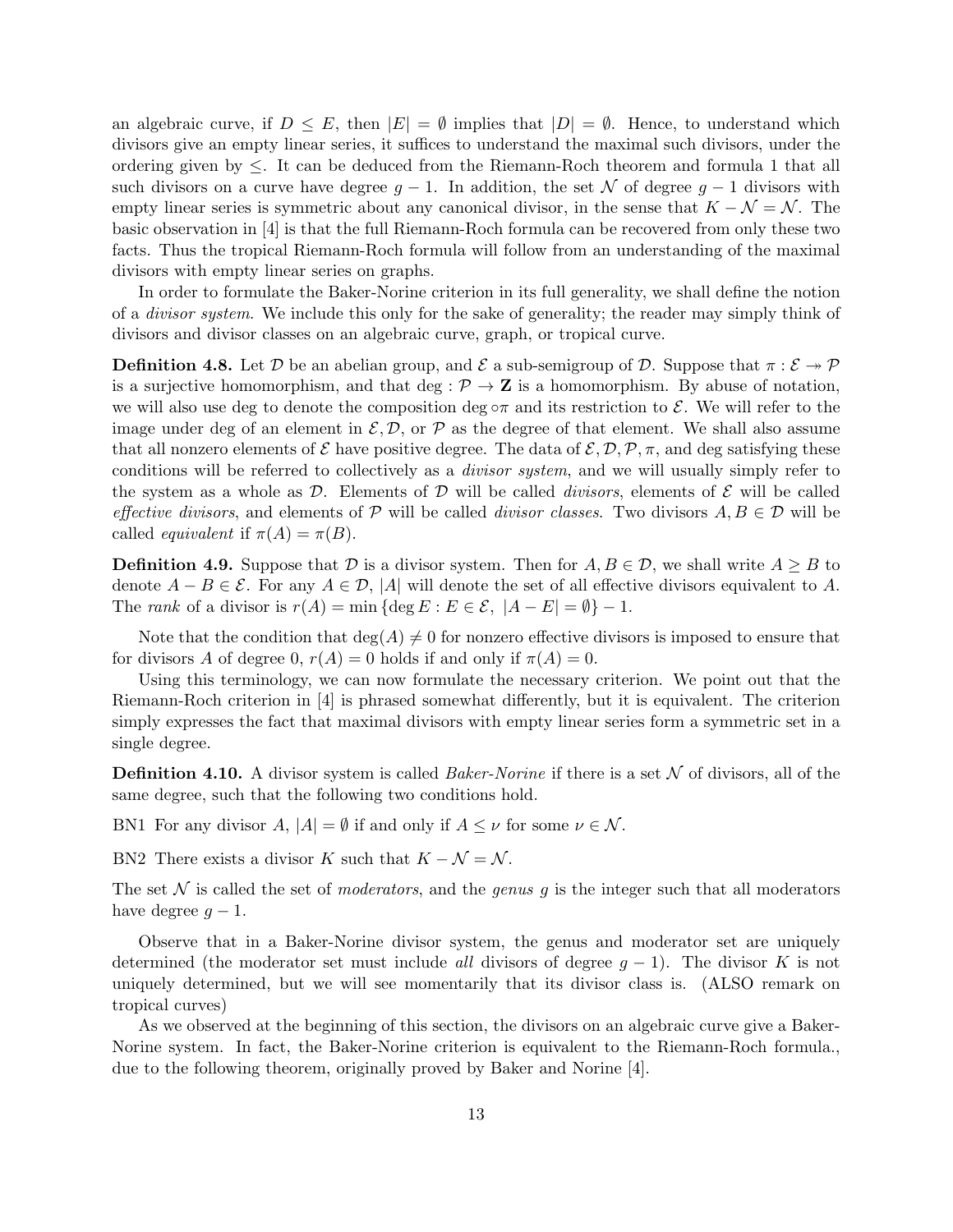Theorem 4.11. A divisor system is Baker-Norine if and only if there exist an integer g and a divisor K that satisfy the Riemann-Roch formula for all divisors A:

$$
r(A) = r(K - A) + \deg(A) + 1 - g.
$$
 (2)

*Proof.* First, suppose that g, K exist such that equation 2 holds. Then for any divisor A of degree  $g-1$ ,  $r(A) = r(K-A)$ , and property BN2 follows. Also, for any divisor A,  $r(A) < 0$  if and only if  $r(K-A) < g-1-\deg(A)$ . By definition, this is true if and only if there is some effective divisor E of degree  $g-1-\deg(A)$  such that  $r(K-A-E) < 0$ . In this case,  $\deg(K-A-E) = g-1$ . In other words,  $r(A) = -1$  if and only if there exists some  $\nu \in \mathcal{N}_{q-1}$  such that  $\nu \leq K - A$ , i.e.  $A \leq K - \nu$ . But since property BN2 holds, this is true if and only if  $A \leq \nu$  for some  $\nu \in \mathcal{N}_{q-1}$ . Thus property BN1 holds as well, and the divisor system is Baker-Norine.

Conversely, suppose that the divisor system is Baker-Norine, for some  $q, K$ . Let A be any divisor, and suppose that E is some effective divisor such that  $r(A - E) = -1$ . The existence of E can be used to construct a corresponding effective divisor F for  $(K - A)$ , as follows. By property BN1, there exists some  $\nu \in \mathcal{N}_{g-1}$  such that  $A - E \leq \nu$ , i.e. there is an effective divisor F such that  $A - E = \nu - F$ . This is equivalent to  $(K - A) - F = (K - \nu) - E$ . Now, by property RR2,  $K - \nu \in \mathcal{N}_{q-1}$ , and thus by property RR1,  $r((K - A) - F) = -1$ . By definition, this implies that  $r(K - A) \leq deg(F) - 1$ . Now,  $deg(F) = g - 1 + deg(E) - deg(A)$ . If E is chosen to have the smallest possible degree, namely  $r(A) + 1$ , then we obtain the following inequality:

$$
r(K - A) \le r(A) - \deg(A) - 1 + g. \tag{3}
$$

Replacing A with  $K-A$  gives the reverse inequality, and establishes the Riemann-Roch formula.  $\Box$ 

**Corollary 4.12.** In a Baker-Norine divisor system, the integer q is unique, and K is unique up to equivalence.

*Proof.* That g is unique follows from the remark after definition 4.10. Suppose  $K_1$ ,  $K_2$  are two distinct divisors such that  $\mathcal{N}_{g-1}$  is symmetric about both. Then formula 2 holds using either divisor, hence  $r(K_1 - A) = r(K_2 - A)$  for all divisors A. In particular,  $r(K_1 - K_2) = r(0) = 0$ , and it follows that  $K_1 - K_2$  is equivalent to 0.  $\Box$ 

#### 4.2 Tropical Riemann-Roch

The basic idea in [4], used to prove the Riemann-Roch theorem for graphs, is to identify a specific divisor in any given equivalence class that is extremal in a suitable sense, and demonstrate the condition BN1 for such extremal divisors. The same notion does not apply verbatim in the case of tropical curves, but can easily be adapted to it. We follow roughly the same approach as citeMZ. An alternative proof can be found in [12], where the Riemann-Roch theorem for tropical curves is deduced from the Riemann-Roch theorem for graphs.

For various reasons, it will be easier in the discussion that follows to exclude infinite edges.

**Lemma 4.13.** Let  $\Gamma$  be a tropical curve, and  $\Gamma'$  a metric graph such that  $\Gamma$  can be obtained by adding infinite edges to  $\Gamma'$ . Then  $Div(\Gamma)$  is Baker-Norine if and only if  $Div(\Gamma')$  is Baker-Norine.

*Proof.* As observed in the paragraph before example 4.6, any divisor on  $\Gamma$  is linearly equivalent to a divisor with no support on infinite edges, by simply moving all points in the divisor to the nearest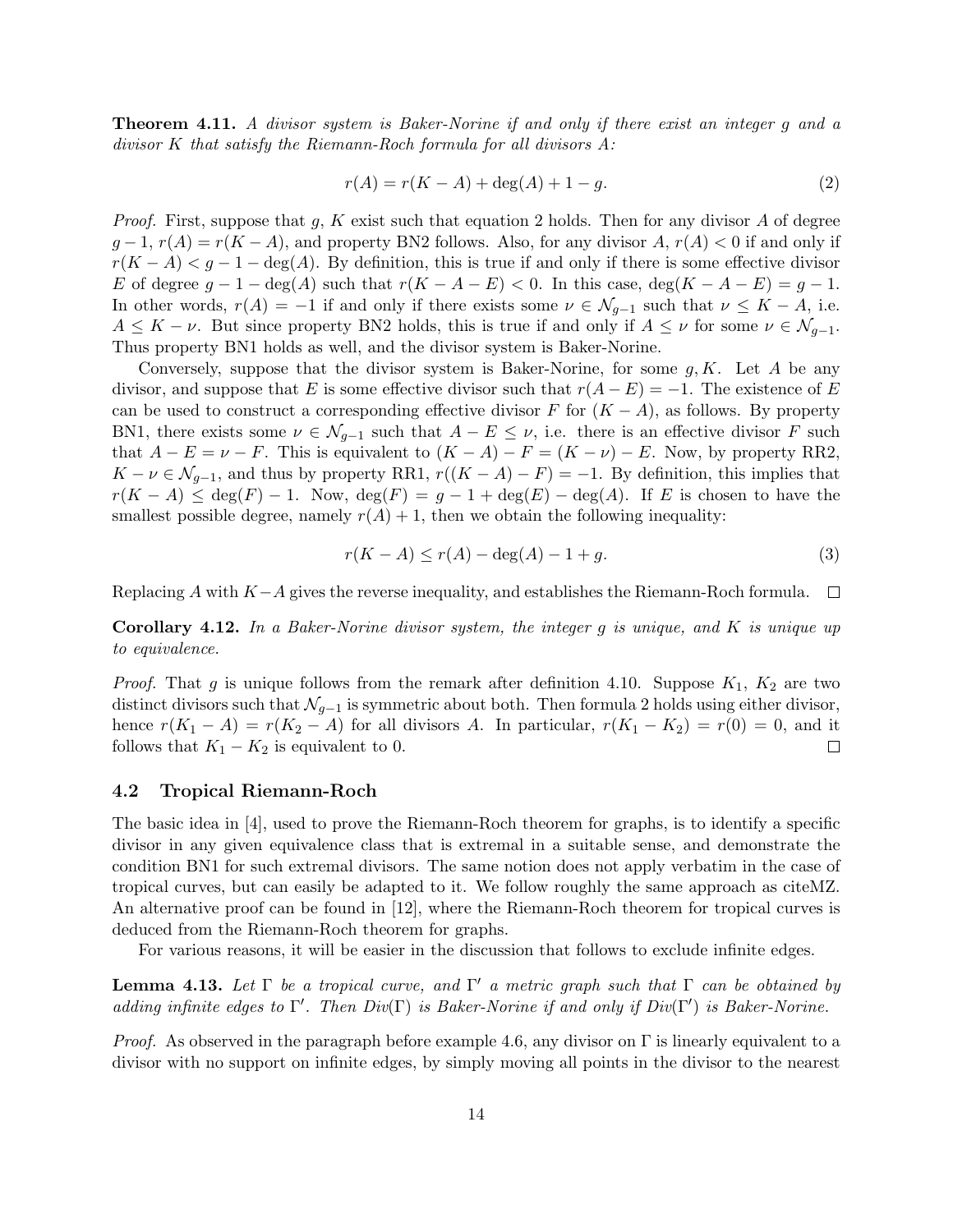vertex in Γ'. Hence we obtain a map  $Div(\Gamma) \rightarrow Div(\Gamma')$  that induces an isomorphism of Picard groups and preserves effective divisors. Hence this map also preserves ranks of divisors. It follows that Riemann-Roch is true for  $\Gamma$  if and only if it is true for  $\Gamma'$ , i.e. Div( $\Gamma$ ) is Baker-Norine if and only if  $Div(\Gamma')$  is Baker-Norine.  $\Box$ 

Other proofs of the tropical Riemann-Roch theorem proceed by studying so-called  $v$ -reduced divisors, which are unique divisors in a given divisor class that are particularly easy to study. The analog for algebraic curves is as follows: given a divisor  $A$  and a point  $p$  on an algebraic curve, one can ask what the maximum order of vanishing (possibly negative) is for a meromorphic section of the line bundle  $\mathcal{L}(A)$  that is holomorphic at all points except v. There is a unique section (up to scale) that achieves this maximum; its divisor is called v-reduced. Baker and Norine studied an analogous notion for graphs in [4], and used this notion to prove the Riemann-Roch theorem for graphs, and the same idea has been generalized to tropical curves. Given a tropical curve, a chosen point  $v$ , and a divisor class, there is a unique  $v$ -reduced divisor in this class. In this article, we define a weaker notion, which we call a divisor *tight at v*. Unlike v-reduced divisors, divisors tight at  $v$  are not unique in their divisor class, however the notion is still strong enough to prove the Riemann-Roch theorem. We have adopted it here because we believe that it makes the proof slightly more comprehensible.

**Definition 4.14.** Let  $\Gamma$  be a metric graph, and let  $v \in \Gamma$ , and suppose that A, B are two divisors on Γ. Then A is called *nearer to v* than B if there exists a radius  $r \geq 0$  such that all point within distance r of v in  $\Gamma$  have at least as large a coefficient in A as in B, and at least one point has a strictly larger coefficient in A. This relations is transitive. A divisor A is called tight at v if it is effective away from  $v$ , and no other divisors in its equivalence class and effective away from  $v$  is nearer to v than A.

**Lemma 4.15.** On a metric graph  $\Gamma$ , for each  $v \in \Gamma$  and each divisor class, there exists a divisor in this class that is tight at v.

*Proof.* First, we verify that given a divisor  $A$ , there is some  $A'$  equivalent to  $A$  that is effective away from v. It suffices to show that for any  $p \neq v$ , there is a rational function f such that  $(f) - p$ is effective away from v. Taking a finite sum of such functions, we will be able to find such a divisor  $A'$ , by successively canceling all negative coefficients (at the expense of more and more negative coefficients at v). Such a function  $f$  can be constructed as a continuous piecewise linear function of the distance from  $v$  in  $\Gamma$  whose slope increases by a sufficient quantity at each distance where a vertex of  $\Gamma$  occurs.

Now, given that such divisors  $A'$  exist, restrict attention to those with the largest possible coefficient at v. Now, the degree of these divisors away from  $v$  is fixed. By compactness, we may restrict to only those divisors whose point nearest to  $v$  attains the minimum possible value, and also restrict to those divisors which attain this minimum at a particular chosen point. We may proceed in this fashion until each point in the divisor has been uniquely specified. The result must be a divisor equivalent to  $A$  that is tight at  $v$ .  $\Box$ 

**Definition 4.16.** An ranking  $\rho$  of a tropical curve  $\Gamma$  is a choice of orientation for all edges in some subdivision of Γ, with the property that there are no oriented cycles in Γ. The rank divisor of a ranking  $\rho$  is the divisor  $\nu_{\rho}$  on Γ, supported on the vertex set of the subdivision used to define  $\rho$ , whose coefficient at a point  $p$  is one less than the number of outward-oriented edges incident to  $p$ .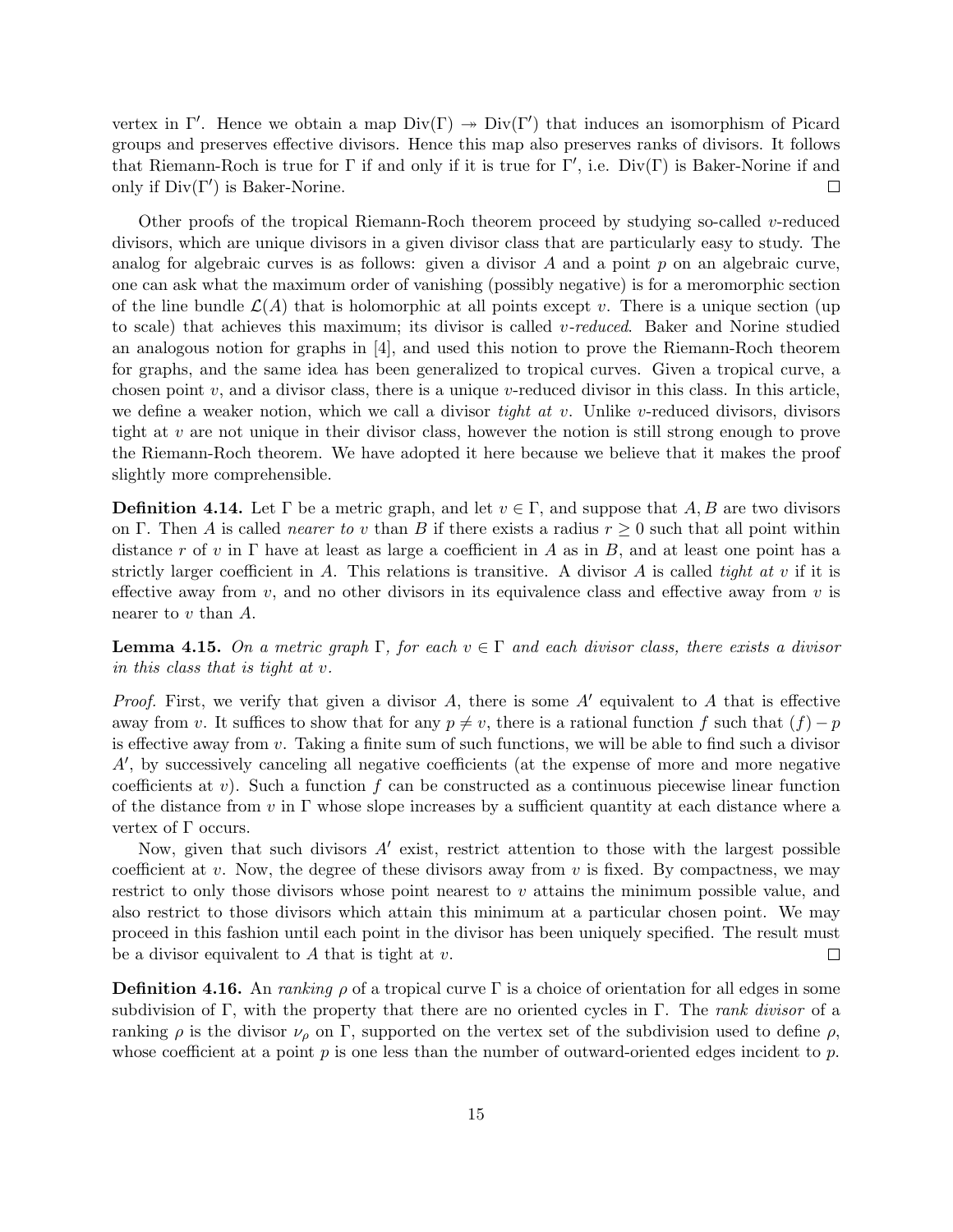

Figure 7: Rank divisors for two opposite rankings on a graph.

**Lemma 4.17.** A rank divisor  $\nu_{\rho}$  has degree  $g-1$  and  $|\nu_{\rho}| = \emptyset$ . If  $\rho'$  is the opposite ranking of  $\rho$ , then  $\nu_{\rho} + \nu_{\rho'}$  is the canonical divisor.

*Proof.* The degree of  $\nu_{\rho}$  is simply  $\sum_{v \in \Gamma} (\nu_{\rho}(v) - 1) = |E| - |V| = g - 1$ , where E, V are the edges and vertices of some subdivision of  $\Gamma$  that includes all points in the support of  $\nu_{\rho}$ . Now, suppose  $|\nu_{\rho}| \neq \emptyset$ . Then there is some rational function f such that  $\nu_{\rho} + (f)$  is effective. The ranking  $\rho$ generates a partial order on the vertices of and subdivision of Γ that includes all places where the orientation changes direction. Among all vertices in a sufficient subdivision, consider the points that maximize f. Among these points, choose one point,  $p$ , that is minimal with regard to the order induced by  $\rho$ . Then the slope of f is negative along each edge out of p that is oriented away from p, and it is at most zero in all other directions. It follow that the coefficient of p in  $\nu_{\rho} + (f)$ is negative, and hence this divisor is not effective. It follows that  $|\nu_{\rho}| = \emptyset$ . The final statement follows immediately from definitions.  $\Box$ 

The fact that  $\nu_{\rho} + \nu_{\rho'}$  is the canonical divisor will be the final step in the proof of the Riemann-Roch theorem, and will explain why the canonical divisor functions as a dualizer.

**Lemma 4.18.** For any v-reduced divisor A that is not effective, there exists some rank divisor  $\nu_{\rho}$ such that  $A \leq \nu_{\rho}$ .

*Proof.* Let G be a multigraph obtained by a subdivision of  $\Gamma$  that includes all vertices in the support of A as vertices. We shall construct an order on the vertices of  $G$ , which will given rise to a ranking  $\rho$ , by orienting each edge in the direction of the lower-ordered vertex. Let the highest-order vertex be  $v$ , and construct the rest of the order inductively, as follows. Suppose that at a given stage, the set of vertices already placed in the order is S, and let T be the complement of S in  $V(G)$ . Let  $\ell$  be the length of the shortest edge between a vertex of  $S$  and a vertex of  $T$ . Define a rational function f that is equal to 0 on S,  $\ell$  on T, and has slope 1 for the length  $\ell$  segment beginning in T for each edge between S and T. Then  $(f)$  is a divisor with positive coefficient for some point on each edge between S and T, and whose coefficient at any vertex in T is the number of edges from that vertex to a vertex in S. Then  $A + (f)$  must have negative coefficient at some point in T, or else it would be a a divisor effective away from v that is nearer to v than A. This point must be a vertex  $w$  in T; let w be the next vertex in the order of  $V(G)$ .

Having constructed this order, and the associated orientation  $\rho$  in this way, each vertex in  $V(G)$ other than  $v$  has more edges oriented towards it than its coefficient in the divisor  $A$ , by construction. But this means precisely that  $A \leq \nu_{\rho}$  away from v. However, we assumed that A was not effective,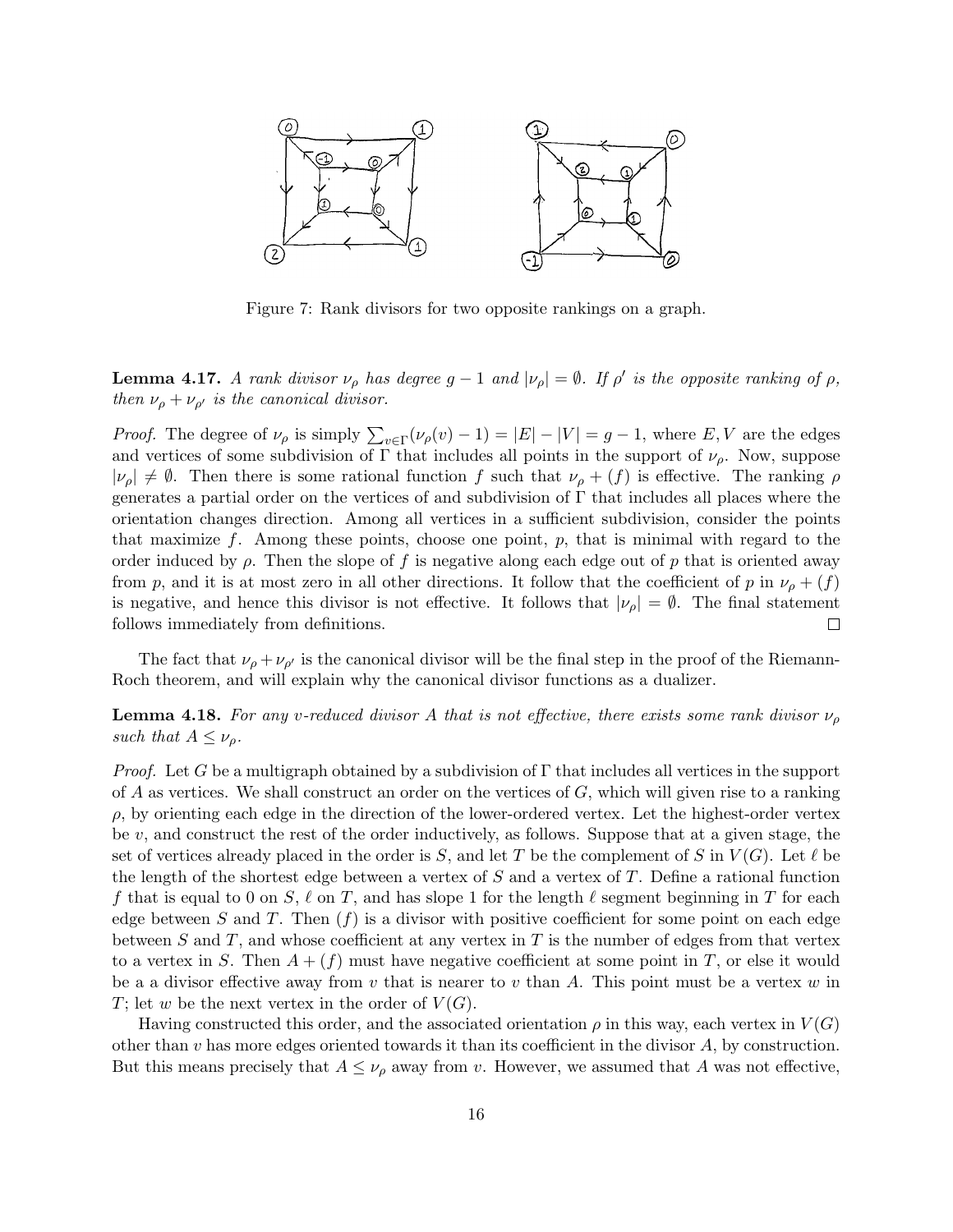so the coefficient of v in A is at most  $-1$ , which is the coefficient of v in  $\nu_{\rho}$ . Thus  $A \leq \nu_{\rho}$ , as desired.  $\Box$ 

Combining these lemmas, we obtain the Riemann-Roch theorem for tropical curves.

**Theorem 4.19** (Tropical Riemann-Roch). Let  $\Gamma$  be a tropical curve, with canonical divisor K and genus g. Then for all divisors A,

$$
r(A) = r(K - A) + \deg(A) + 1 - g.
$$
\n(4)

*Proof.* By lemma 4.13, it suffices to prove the result for metric graphs, so assume that  $\Gamma$  has no infinite edges. Let  $\mathcal N$  be the set of all divisors which are linearly equivalent to a rank divisor. By lemma 4.17, these are all divisors with empty linear series and in the same genus. Now, for any divisor A, if  $A \leq \nu$  for some  $\nu \in \mathcal{N}$ , then clearly A has empty linear series. Conversely, if A has empty linear series, then upon fixing a vertex v, A is linearly equivalent to a v-reduced divisor  $A<sup>'</sup>$ by lemma 4.15, and by lemma 4.18,  $A' \leq \nu$  for some  $\nu \in \mathcal{N}$ , and thus  $A \leq A + (\nu - A')$ , and  $A + (\nu - A') \in \mathcal{N}$ . Thus condition BN1 from definition 4.10 is satisfied for the set N.

Now, observe that for any rank divisor  $\nu_{\rho}$ , if  $\rho'$  is the ranking obtained by reversing all the orientations of  $\rho$ , it follows from the definition of K that  $\nu_{\rho} + \nu_{\rho'} = K$ . It follows that N is symmetric about K, so condition BN2 from definition 4.10 is satisfied, and hence DivΓ is Baker-Norine. By theorem 4.11, the Riemann-Roch formula holds.  $\Box$ 

We are not aware of an interpretation of the tropical Riemann-Roch theorem that views the quantity  $r(A) - r(K - A)$  as an Euler characteristic, as it is often viewed in classical geometry. If such an interpretation could be found and generalized, then it could potentially be brought together with the general tropical intersection theory apparatus developed by Mikhalkin in [21] to prove a tropical Hirzebruch-Riemann-Roch theorem. This would be a marvelous development, but we are not currently aware of any progress in this direction.

## 5 Tropical plane curves

We now study tropical curves that arise as non-archimedean amoebas in  $\mathbb{R}^2$ . Such amoebas can be studied more simply not as the image of curves over  $\bf{K}$  under valuation, but as the corner sets of tropical polynomials. Theorem 2.4 is the basic tool that permits this correspondence. Each tropical polynomial can be lifted to many polynomials over  $K$ , all of which share properties with the tropical curve in  $\mathbb{R}^2$ . We begin with summarizing some notions from tropical algebra.

#### 5.1 Tropical algebra and tropical projective space

**Definition 5.1.** The tropical semifield **T** is the set  $\mathbb{R} \cup \{-\infty\}$  endowed with the following two operations.

- Tropical addition:  $x \oplus y = \max(x, y)$ .
- Tropical multiplication:  $x \otimes y = x + y$ .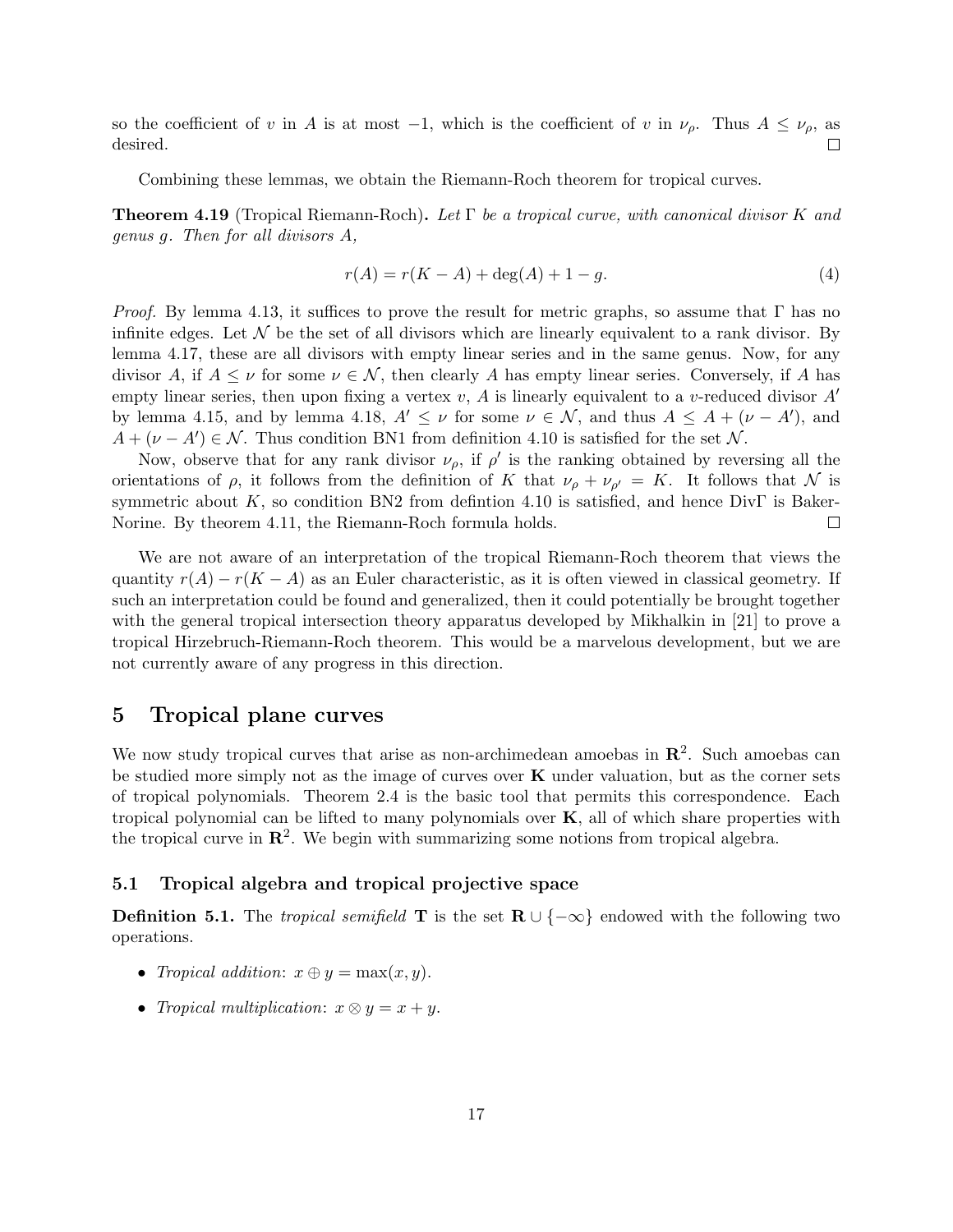

Figure 8: A stratification of the projective tropical plane, which is homeomorphic to a closed disc.

Observe that T, with tropical addition and multiplication, satisfies all the axioms of a field (where the additive and multiplicative identities are  $-\infty$  and 0), except for the existence of additive inverses. Such inverses clearly cannot exist because  $x \oplus x = x$  for all  $x \in \mathbf{T}$ .

Some authors (for example, [25]) use a different convention, defining tropical addition to be given by maximum, rather than minimum. In this case, the underlying set includes  $+\infty$  rather than  $-\infty$  as the additive identity.

A tropical polynomial is simply an expression in some number of unknowns, constructed using tropical addition and multiplication. Tropical polynomials are piecewise-linear functions with integer slope where differentiable.

In this section, we shall only work in  $\mathbb{R}^2$ . However, there are various compactifications of the plane available; in particular, each compact toric surface gives a compactification. We shall not need these for our purposes, but we mention the most straightforward example to give a sense for where tropical plane curves might more naturally live.

**Definition 5.2.** The tropical projective plane  $\mathbf{TP}^2$  is the set  $\mathbf{T}^3 \setminus \{[-\infty, -\infty, -\infty]\}$  modulo tropical multiplication.

Observe that the tropical projective plane has the topology of a closed disc (see figure 8). In particular, the points at infinity form a topological boundary component. This contrasts with  $\text{CP}^2,$ where the choice of the line at infinity is entirely arbitrary.

#### 5.2 Tropical curves in  $\mathbb{R}^2$

We now describe how tropical polynomials in two variables give rise to tropical curves in the sense of [11], along with a geometric realization in  $\mathbb{R}^2$ . More precisely, we will describe a way to associate, to each tropical polynomial in two variables, an abstract tropical curve  $\Gamma$ , together with a continuous map from the finite points of the curve to  $\mathbb{R}^2$  such that piecewise linear functions on  $\mathbb{R}^2$  pull back to rational functions on Γ.

For notational convenience, we shall denote by  $\Gamma_{fin}$  the finite part of  $\Gamma$ .

Let  $p(x, y) = \bigoplus_{(i,j) \in I} (c_{i,j} \otimes x^{\otimes i} y^{\otimes j})$  be a tropical polynomial in two variables. Here, I is called the monomial set, and we assume that each  $c_{i,j} \neq -\infty$ . Of course, we could just as well take I to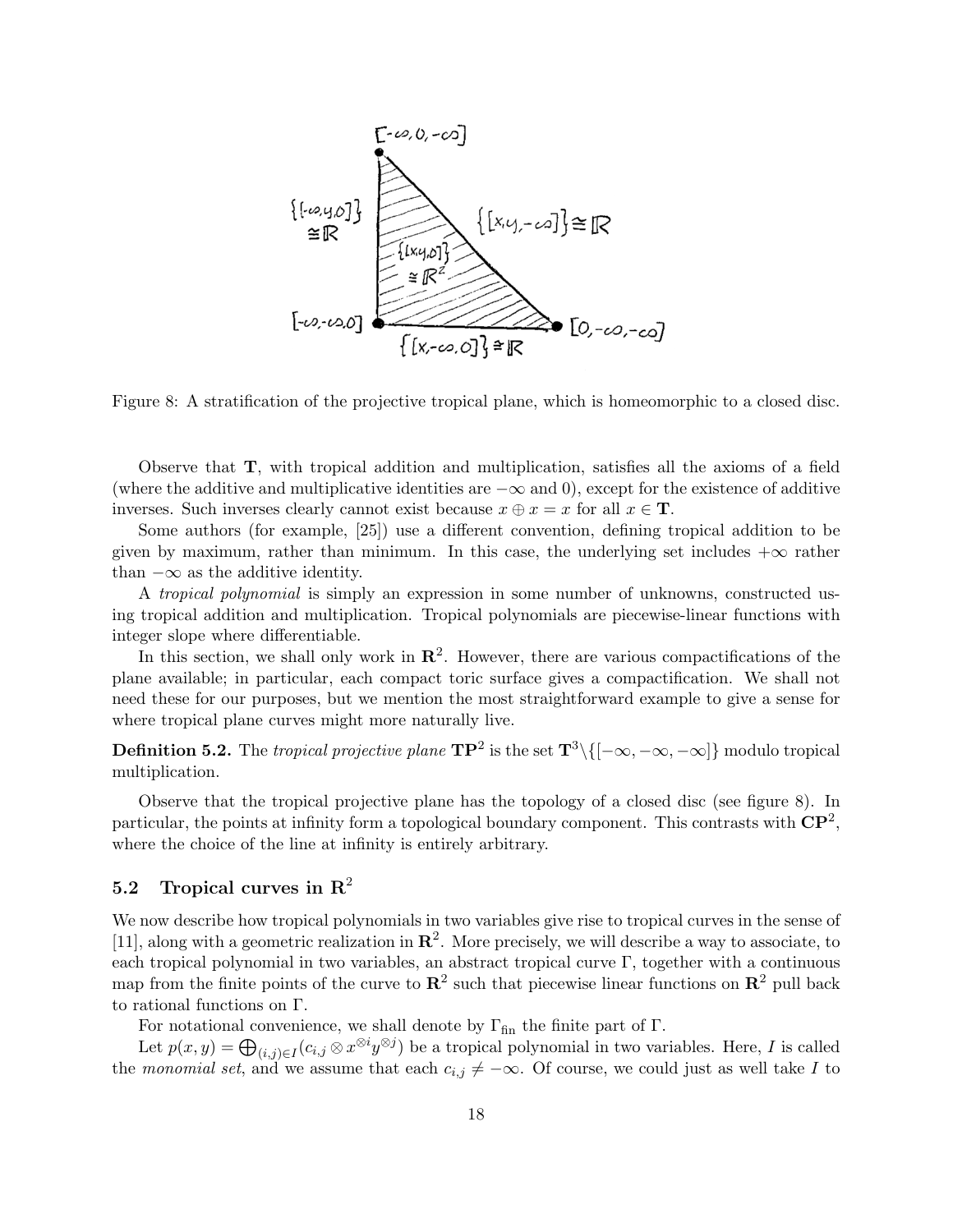

Figure 9: Four tropical curves, along with their Newton subdivisions and defining polynomials.

be  $N \times N$  and stipulate that all but finitely many  $c_{i,j}$  are  $-\infty$ . However, as we will see, the set I of finite coefficients is very important to the behavior of the curve.

We define the tropical plane curve defined by  $p$  (as a set) as follows.

**Definition 5.3.** Let  $p(x, y)$  be as above. Then for all  $(x, y) \in \mathbb{R}^2$ , define the valence of  $(x, y)$ with respect to be the number of monomials  $c_{i,j} \otimes x^{\otimes i}y^{\otimes j}$  which achieve the value  $p(x, y)$ . The tropical plane curve corresponding to  $p(x, y)$  is the closure in  $\mathbb{R}^2$  of the set of points with valence greater than 1. A subspace of a tropical plane curve is called an edge if it is a maximal subspace homeomorphic to an open interval, and points that do not lie on edges are called *vertices*.

Figure 9 shows the tropical curves in  $\mathbb{R}^2$  corresponding to four different tropical polynomials. As we shall do for the rest of this paper, we have drawn the Newton subdivision to the left of each curve. The Newton subdivision is a convenient way to represent the coefficients of a tropical polynomial, as we shall see.

**Definition 5.4.** Let  $p(x, y)$  be a tropical polynomial, and suppose that the indices  $(i, j)$  of the monomial set are plotted in  $\mathbb{Z}^2$ . Then the convex hull of these points is called the Newton polygon of p. Suppose in addition that an edge is draw between all pairs of indices such that the corresponding monomials simultaneously achieve the value  $p(x, y)$  somewhere in the plane. The result is a subdivision of the Newton polygon into small polygons. This subdivision is called the Newton subdivision, and the smaller polygons are called the faces of the subdivision.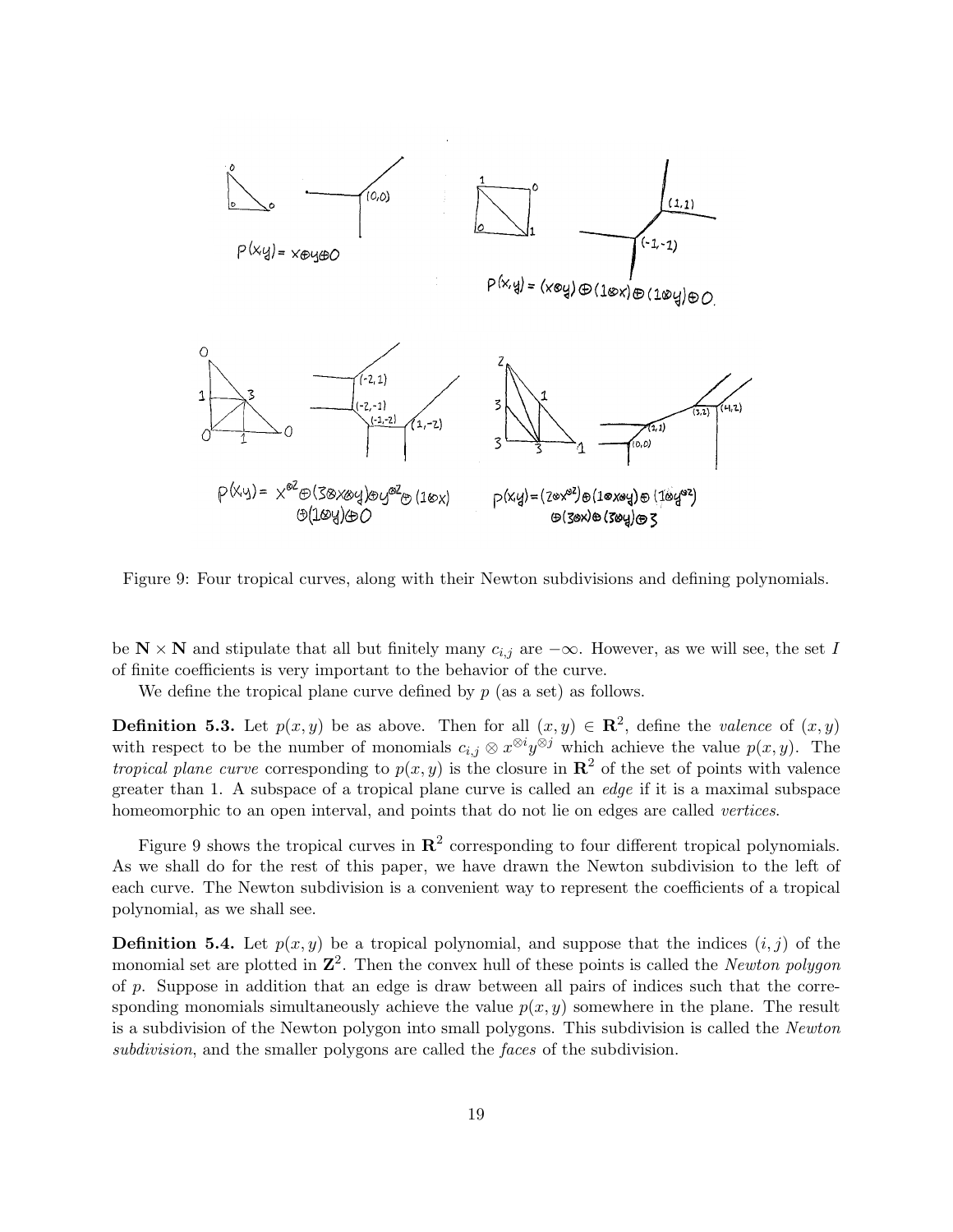

Figure 10: A plane tropical curve of genus 2.

When drawing the Netwon polygon, we typically label vertices with the coefficient  $c_{i,j}$ , as in figure 9. The resulting picture is a useful visualization tool, because it gives a dual graph for the tropical plane curve, in the sense that the faces of the subdivision correspond to vertices of the curve, and the edges correspond to edges of the curve. The edges on the boundary of the Newton polygon correspond to infinite edges. We shall see that several other attributes, including the genus of the curve and various notions of multiplicity, are most easily expressed in terms of the Newton subdivision.

Figure 10 shows a more complicated tropical curve, of genus 2. We point out that the general shape of the curve can be completely read off of the Newton subdivision; in this case, we have not even bothered to choose the coefficients. This curve is also a good illustration of the genus formula, which we shall see in section 5.3.

The duality between the Newton polygon (labelled with coefficients) and the plane curve can be observed as follows. Given a point  $(x, y) \in \mathbb{R}^2$ , we obtain a linear form  $(i, j, c_{i,j}) \mapsto c_{i,j} + ix + jy$ on  $\mathbb{Z}^2$  which described how large each possible monomial is. This form defines a plane  $\Lambda$  through the origin in  $\mathbb{R}^3$ . Now, if we imagine putting the Newton subdivision into  $\mathbb{R}^3$  by raising each vertex  $(i, j)$  to heigh  $c_{i,j}$ , the largest monomial, at the point  $(x, y)$ , will correspond to the vertex that rises the highest above this plane. Hence the edges in the plane curve will correspond precisely to pencils of planes that are equal on some set of coefficients; these coefficients must, then, all lie on a line in  $\mathbb{R}^3$ . The vertices of the plane curve correspond to a plane that contains three or more vertices that do not lie on a line; this will precisely be a face of the Newton subdivision. Finally, the slope of any edge in the plane curve will be perpendicular to the slope of the corresponding edge in the Newton subdivision; this is a straightforward calculation. In many ways, the Newton subdivision appears to be the most efficient way to quickly visualize and draw tropical plane curves. In addition, in provides the correct combinatorial framework for some enumerative problems in tropical geometry, as in [19].

All of the examples of tropical plane curves that we have presented so far have had had fully subdivided Newton polygons (i.e. the subdivision breaks the polygon into triangles of area  $\frac{1}{2}$ ). However, consider what happens when this is not the case. For example, we can deform the bottom two tropical curves in figure 9 by changing a single coefficient to bring two of the infinite tentacles into coincidence. The result is shown in figure 11. Clearly we should regard the edges that are drawn double in this figure as being edges of multiplicity 2. Thus we make the following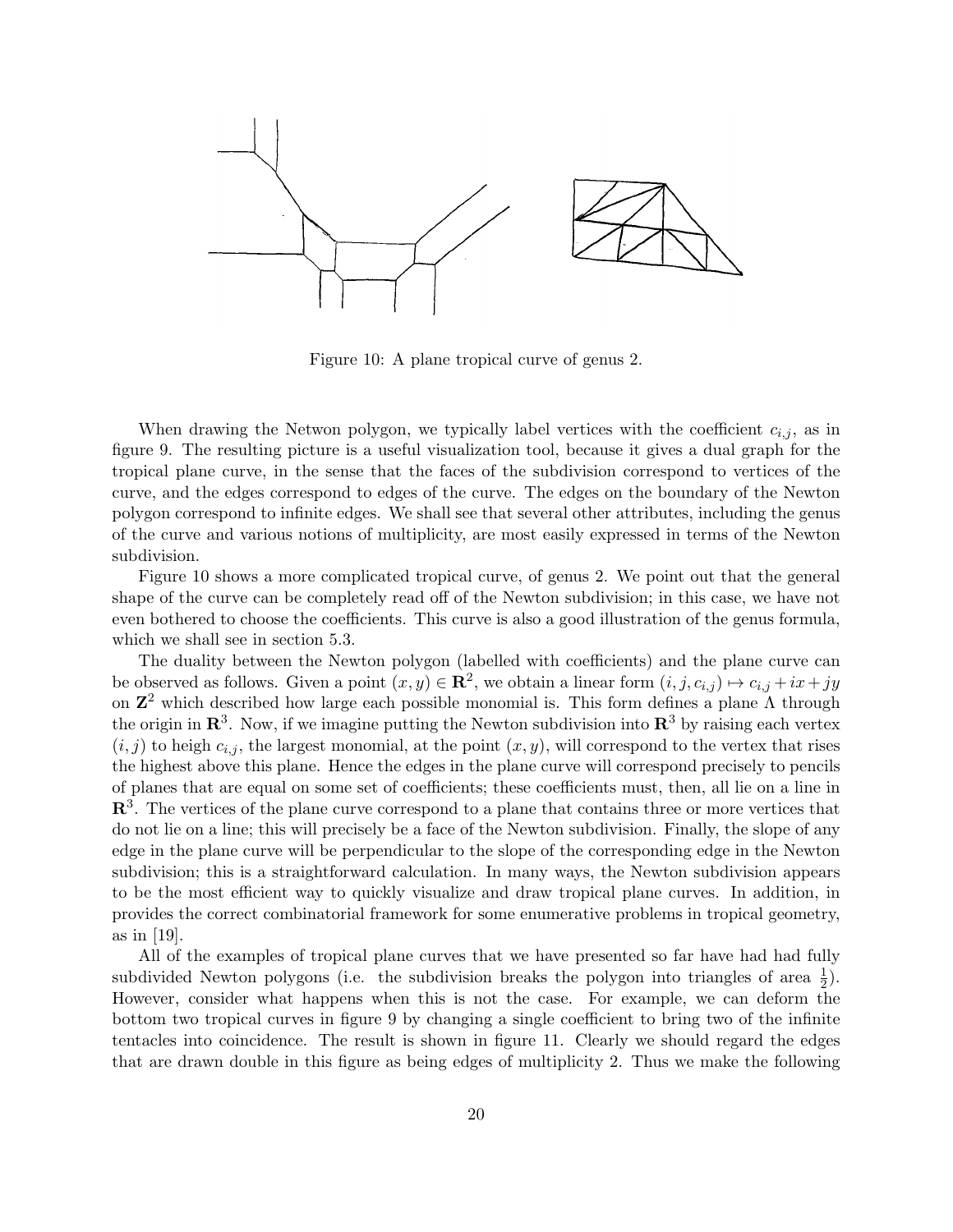

Figure 11: The tropical quadrics from figure 9, upon having two tentacles brought together to produce an edge of higher multiplicity.

definition.

**Definition 5.5.** The *multiplicity* of an edge in a hypersurface is the val $(p) - 1$ , where p is any point on the interior of the edge.

Edge multiplicity is very easy to read off of the Newton polygon: each edge in the hypersurface passes through some number of vertices of the polygon, and the multiplicity is one less than this number.

An informal justification for this definition of multiplicity can be seen by considering how an edge with multiplicity could arise from a degeneration of an amoeba. Suppose that an edge arises due to the equality of the terms corresponding to monomials  $x^i y^j, x^{i+d} y^{j+e}, \ldots x^{i+md} y^{j+me}$ , where m is the multiplicity. Then  $d$  and  $e$  are relatively prime, or else there would be more monomials in between in the Newton polygon. Thus the edge in question arises from the degeration of a part of the curve that eventually comes to look like it is given by an equation  $0 = x^i y^j \cdot q(x^d y^e)$ , where  $q$  is a polynomial of degree  $m$  in one variable. But this equation factors, and once points that do not lie in  $(\mathbb{C}^*)^2$  are thrown out, what remains are m irreducible curves (one for each root of q). Hence in the limit, the resulting edge in  $\mathbb{R}^2$  corresponds to m different curves layering on top of each other. All this can be understood more rigorously be using Puiseux series, and the critical technical ingredient is Hensel's lemma; we will discuss how this works in section 5.5.

Thus we see that in order to specify a tropical plane curve, we should really give not only the set in  $\mathbb{R}^2$ , but also the edge multiplicities. The reader can verify that these data unique determine the polynomial defining the curve, up to tropical multiplication by a scalar. We can now describe how to associate to a tropical plane curve a map from an abstract tropical curve.

**Definition 5.6.** Given a tropical polynomial  $p(x, y)$  that defines a tropical plane curve T, we define a tropical curve  $\Gamma$  as follows. For each vertex in T,  $\Gamma$  has a finite vertex. For each edge of multiplicity m between finite points in T,  $\Gamma$  has m edges between the corresponding finite points. For each infinite edge of multiplicity m in T,  $\Gamma$  has m infinite edges originating from the corresponding finite vertex. If  $T$  has an edge with no finite end, first subdivide this edge with a finite vertex and proceed as already described.

For each edge  $[0, \ell]$  in  $\Gamma$ , we define a linear map this edge to T such that  $f(0)$  is the finite vertex corresponding to the vertex  $0$ , and the slope of  $f$  is precisely the primitive integer vector pointing in the direction of the edge in T. Taken together, this defined a continuous rational map  $f : \Gamma_{fin} \to T$ .

This definition seems rather complicated, but it actually quite simple: the plane curve essentially gives a model for the metric graph. The only wrinkles are that edges with multiplicity must be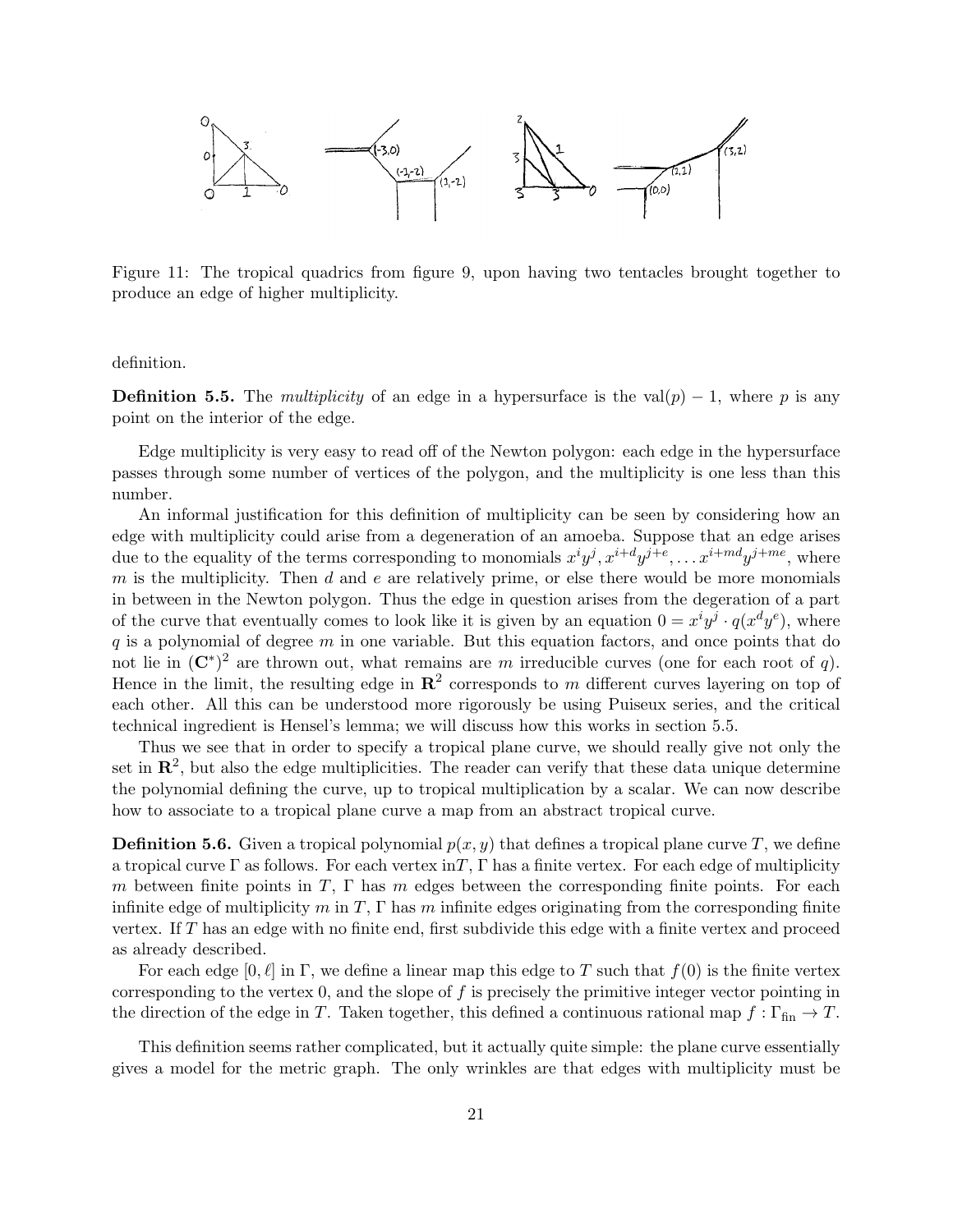

Figure 12: A tropical curve with multiple edges and its corresponding abstract tropical curve.

split into several edges between the same vertices, points at infinity must be split to avoid having several infinite edges go to the same point at infinity, and edge lengths must be assigned in such a way that the map from  $\Gamma$  to the plane curve is piecewise linear with integer slope.

Figure 12 depicts a tropical plane curve with its Newton subdivision, and the corresponding abstract tropical curve. Notice that the plane curve has two double edges; the one going to infinity becomes two edges to two different infinite points, while the finite one becomes two edges between the same two vertices. Although this may seem like a curious convention (as opposed to allowing the doubled infinite edge to become two edges to the same infinite vertex), it is actually very convenient. For example, we shall see that the genus formula discussed in the following section would not hold in nearly as nice a form if we used a different convention.

To demonstrate that our convention on lengths of edges and edge multiplicity makes sense, we prove the following proposition (which we should certainly hope to be true if the definition properly mirrors the degenerations of amoebas we are trying to formalize). In [11] and elsewhere, this proposition is called the balancing condition, and is phrased in different language that does not make use of abstract tropical curves. A second, perhaps more convincing, vindication of this convention will come in the following section.

**Proposition 5.7.** Suppose  $f : \Gamma_{fin} \to T$  is as above. The functions x and y on  $\mathbb{R}^2$  pull back to  $\Gamma$ as rational functions whose divisors are supported at infinite points only.

*Proof.* It is clear that x pulls back to each edge of  $\Gamma$  as a linear function, so its divisor must be supported on the vertex set. Consider one vertex,  $v$ . For a sufficiently small neighborhood of  $v$  in  $\mathbb{R}^2$ , T consists of several rays emanating from v. In between each two rays is a region in which a unique monomial of p achieves  $p(x, y)$ . Suppose that two adjacent such regions correspond to monomials  $c_{i_1,j_1} \otimes x^{i_1} \otimes y^{j_1}$  and  $c_{i_2,j_2} \otimes x^{i_2} \otimes y^{j_2}$ . Then the edge dividing these two regions has slope  $\frac{1}{m}(j_2 - j_1, i_1 - i_2)$ , where m is the multiplicity of the edge. Thus the outward slope of the pullback of the function x is  $\frac{1}{m}(j_2 - j_1)$ . Now, summing for all such edges in  $\Gamma$  results in summing  $j_2 - j_1$  for each edge in T leaving v, which clearly cancels. Thus the divisor of x must be supported only at infinity. The same reasoning will apply to the pullback of the function  $y$  to  $\Gamma$ .  $\Box$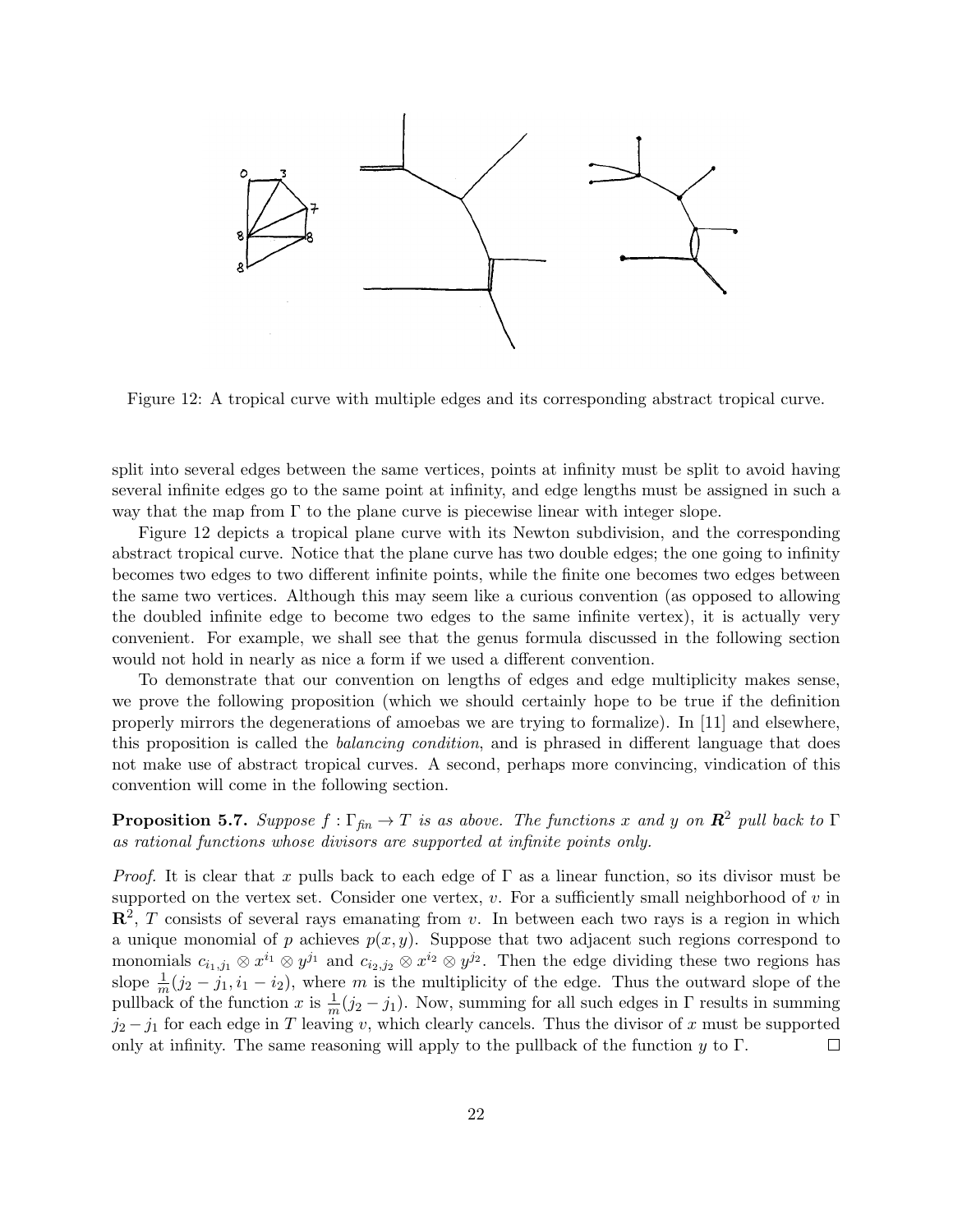

Figure 13: Degeneration to the singular point of the curve in figure 12, together with the corresponding part of the Newton subdivision.

#### 5.3 Calculation of the genus

One would hope that the tropical curve obtained by degenerating an amoeba would have the same genus as the original curve. This following theorem shows that this is nearly true, and gives a criterion to see where it fails.

**Theorem 5.8.** Suppose that  $p(x, y)$  is a tropical polynomial, associated to a map  $f : \Gamma \to T \subset \mathbb{R}^2$ from an abstract tropical curve. Then the genus of  $\Gamma$  is equal to the number of vertices on the interior of the Newton polygon of p that are not on the interior of any face of the Newton subdivision.

We shall prove this theorem momentarily, but we first make some remarks. Referring back to figures 10 and 12 give two examples of this theorem. The curve in figure 10 uses all of the vertices in its Newton polygon for subdivision. The curve in figure 12, on the other hand, has one vertex whose corresponding face in the Newton subdivision has an interior point (the point is not marked, but lies in the triangle bounded by coefficients 3, 7, 8). We may regard the corresponding point in the curve as a singular point, which causes the genus of the tropical curve to drop. Figure 13 illustrates how a cluster of nonsingular points (which would have contributed 1 to the genus of the plane curve) can degenerate to the singular point of the curve in figure 12.

Just as in the case of algebraic curves, to each such "singularity" we may associate an integer (in this case, the number of vertices inside the corresponding face of the Newton subdivision) which measures, precisely, the contribution of the singularity to the genus of the tropical curve. This suggests the following definition, to carry on the analogy to algebraic curves. We are not aware whether the following definition is standard in the literature.

**Definition 5.9.** The *arithmetic genus* of a tropical plane curve is the number of points in the interior of the Newton polygon of the defining tropical polynomial. The *geometric genus* of the curve is the genus of the abstract tropical curve  $\Gamma$ .

In [19], tropical plane curves whose Newton subdivisions completely subdivide the Newton polygon into triangles of area  $\frac{1}{2}$  are called *smooth*. So we see that for a smooth curve, the genus is precisely the number of interior points of the Newton polygon. Hence we have the following two calculations, which agree with what we expect from algebraic curves of degree d in the plane and of bidegree  $(d, e)$  on  $\mathbf{P}^1 \times \mathbf{P}^1$ , respectively.

Corollary 5.10. A smooth tropical plane curve which has monomials of all degrees up to d has genus  $\binom{d-1}{2}$  $\binom{-1}{2}$ .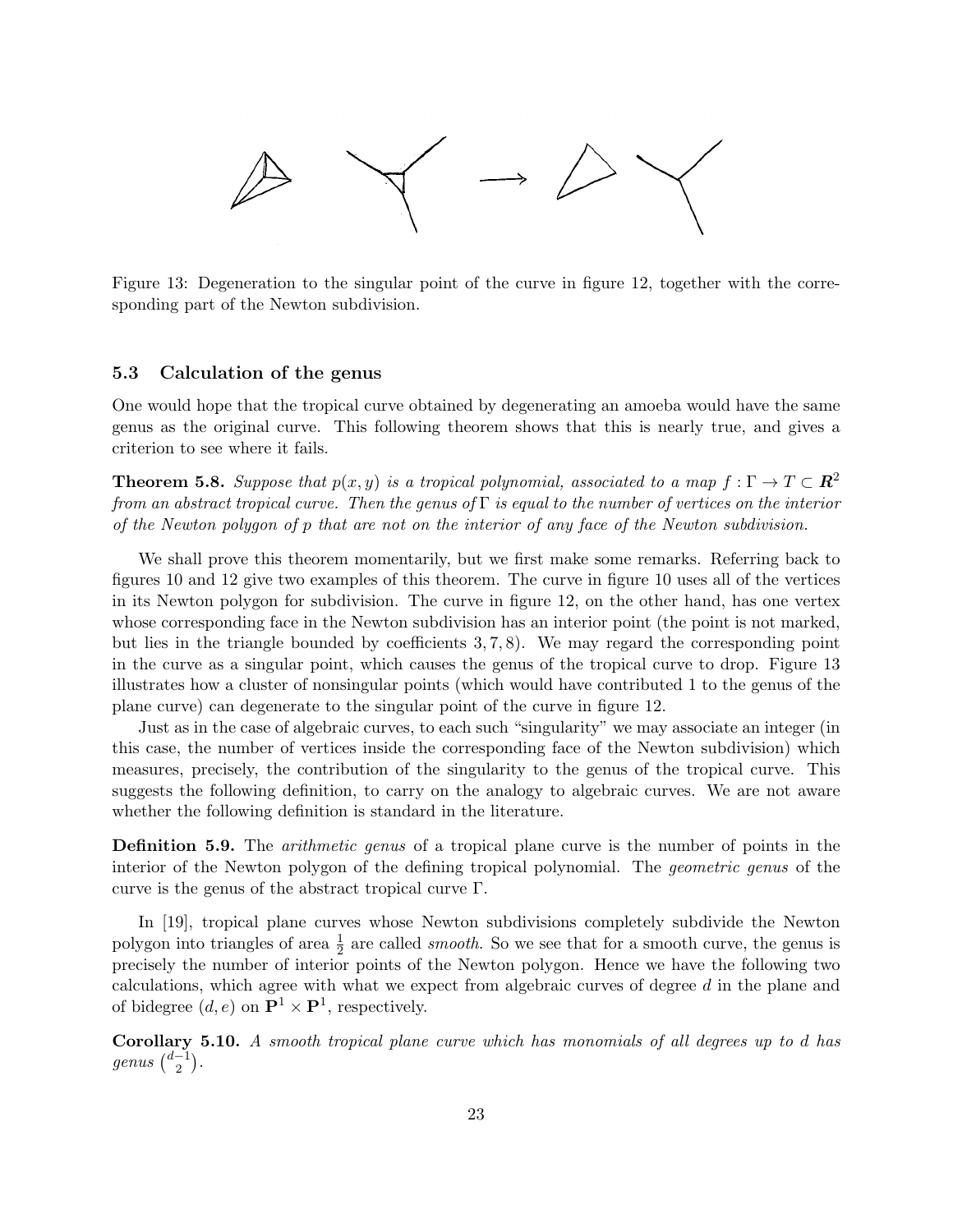Corollary 5.11. A smooth tropical plane curve which has monomials of all bidegrees that are componentwise less than or equal to  $(d, e)$  is  $(d - 1)(e - 1)$ .

We now give the proof of the theorem, which is essentially an exercise in Pick's theorem.

*Proof of theorem 5.8.* Let the faces of the Newton subdivision be  $F_1, \ldots, F_n$ . Let  $I_i, B_i$  be the number of verticies on the interior and boundary of the face  $F_i$ , respectively. Let  $v_i$  be the finite vertices of  $\Gamma$  corresponding to face  $F_i$ . Let  $w_1, \ldots, w_m$  be the infinite vertices of  $\Gamma$ . Then the number of vertices of  $\Gamma$  is  $n+m$  and the number of edges is  $\sum_{v \in V(\Gamma)} \frac{1}{2}$  $\frac{1}{2}$ val $(v) = \sum_{i=1}^{n} \frac{1}{2}$  $\frac{1}{2}$ val $(v_i) + \frac{1}{2}m$ , so the genus of  $\Gamma$  is  $\sum_{i=1}^{n} \frac{1}{2}$  $\frac{1}{2}$ val $(v_i) - \frac{1}{2}m - n + 1 = \sum_{i=1}^{n} (\frac{1}{2})$  $\frac{1}{2}$ val $(v_i) - 1$  –  $\frac{1}{2}m + 1$ . Now, val $(v_i)$  is the number of edges around the face  $F_i$  counted with the correct multiplicity, which is simply  $B_i$ . Let  $A_i$  be the area of the face  $F_i$ . By Pick's theorem,  $A_i = I_i + \frac{1}{2}B_i - 1$ . Now, using this, it follows that the genus of  $\Gamma$  is equal to  $\sum_{i=1}^{n} (A_i - I_i) - \frac{1}{2}m + 1 = A - \sum_{i=1}^{n} (I_i) - \frac{1}{2}m + 1$ , where A is the area of the Newton polygon. Now, observe that applying Pick's theorem to all of the Newton polygon, and using the fact that  $m$ , the number of infinite vertices, is equal to the number of vertices on the boundary of the polygon, it follows that  $A - \frac{1}{2}m + 1$  is the number of vertices on the interior of the Newton polygon. It follows that the genus of  $\Gamma$  is the number of of vertices inside the Newton polygon that are not inside any of the faces of the subdivision.  $\Box$ 

#### 5.4 Stable intersection and the tropical Bézout theorem

One of the very convenient aspects of tropical plane geometry is that the intersection of two curves, as a set of points with multiplicity is always well-defined, even when intersecting a curve with itself. To distinguish this notion from the set-theoretic intersection of two tropical curves, we define the notion of stable intersection, as follows.

**Definition 5.12.** Let  $T_1, T_2$  be two tropical plane curves, associated to maps  $f_i: (\Gamma_i)_{fin} \to \mathbb{R}^2$ from abstract tropical curves to the plane. Then the function  $p_2$  pulls back to a rational function on  $\Gamma_1$ , with a divisor  $A \in Div(\Gamma_1)$ . Then the *stable intersection* of the  $\Gamma_1, \Gamma_2$  in  $\mathbb{R}^2$  is the divisor A, restricted to the finite part of  $\Gamma_1$  and pushed forward to  $\mathbb{R}^2$ .

From this definition, it is clear that the stable intersection is a finite number of points (counted with some multiplicities). However, the definition has the defect that it is not immediately clear that it is symmetric (i.e. that the same multiset is obtained if  $T_1, T_2$  are interchanged). For now, we shall regard stable intersection as being a notion defined only for ordered pairs of tropical polynomials. After we have proven the B´ezout theorem, however, we will prove in corollary 5.16 that in fact the stable intersection does not depend on the order that the two polynomials are given. After that, we may regard it as a symmetric notion.

Stable intersection can also be defined using perturbations: if the images of the two curves in  $\mathbb{R}^2$  do not intersect transversely, then they can be perturbed slightly to produce a transverse intersection. Then, taking a limit as this perturbation returns to the original polynomials, one obtains the stable intersection. We have chosen to instead use the notion of rational functions on tropical curves, because we believe that it reduces the technicalities involved in proving that the notion is well-defined.

Figure 14 shows the stable intersection of two tropical lines whose ordinary intersection is not discrete. Figure 15 shows a single tropical curve intersecting a line in several different ways. Multiplicities are indicated next to intersections.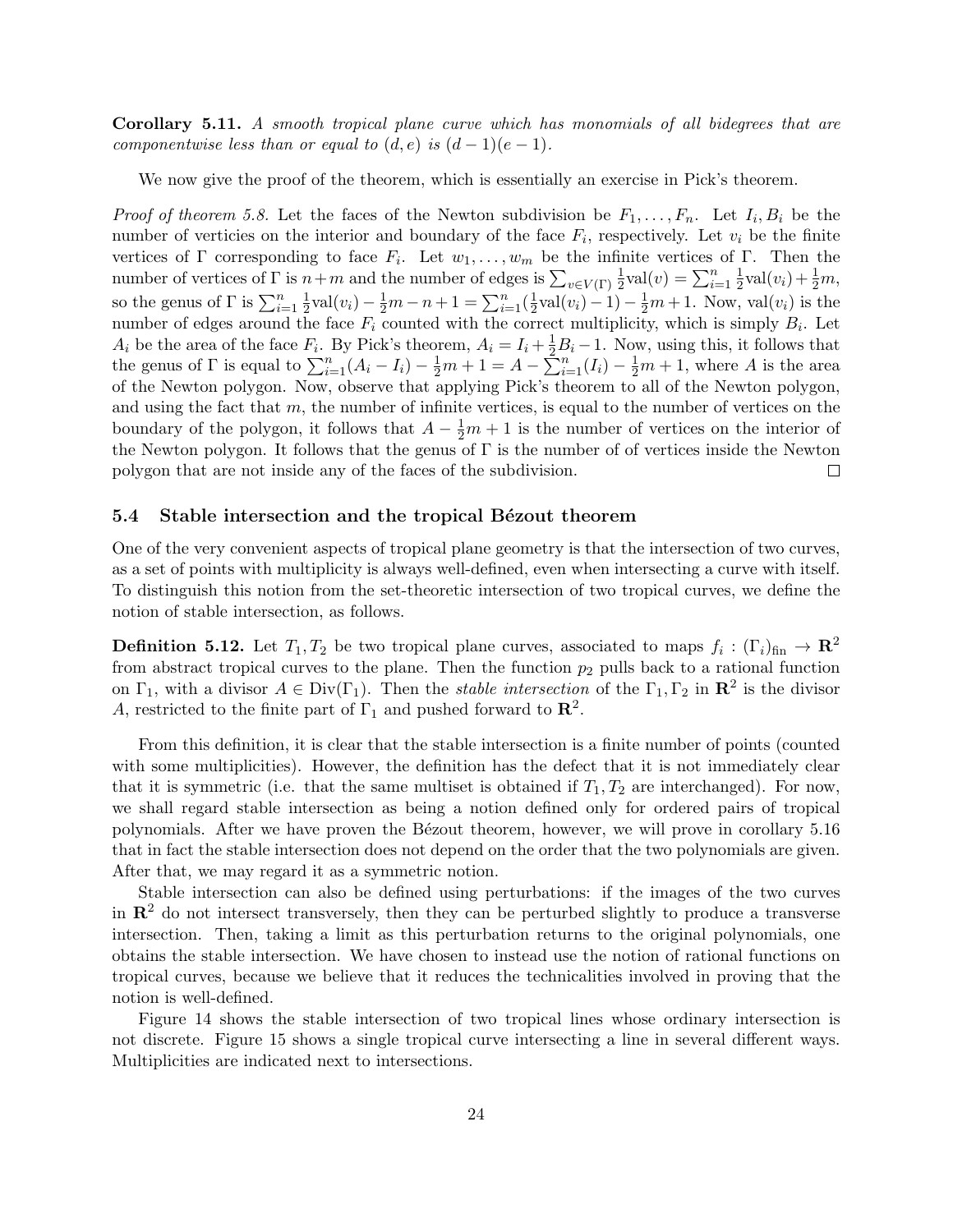

Figure 14: The stable intersection of two tropical lines.



Figure 15: A tropical curve and its stable intersection with several different tropical lines.

Stable intersection can be visualized geometrically by observing that tropical curves are given by the "creases" in the graphs of piecewise-linear functions. Hence when intersecting two curves, we should only include the points on one curve which can "see" the crease of the function defining the other curve. In the case of the two lines intersecting in figure 14, the two functions crease in exactly the same direction, so the crease on the large set-theoretic intersection cannot be seen from the lines themselves, except at the point of stable intersection.

Observation 5.13. The same idea that underlies stable intersection can also be used very fruitfully for interpolation. The simplest example of interpolation is determining a tropical line through two chosen points. Such a line always exists, but is not always unique. However, a method is described in [25] which defines a unique line through two points in a natural way. The approach is closely related to the definition of stable intersection, which is also discussed in the same paper. Similarly, any five points define a unique quadric, in a suitable sense. An implementation of such tropical interpolation techniques and a discussion of some applications can also be found in [25].

Upon defining stable intersection, we are able to prove a tropical version of the Bézout theorem: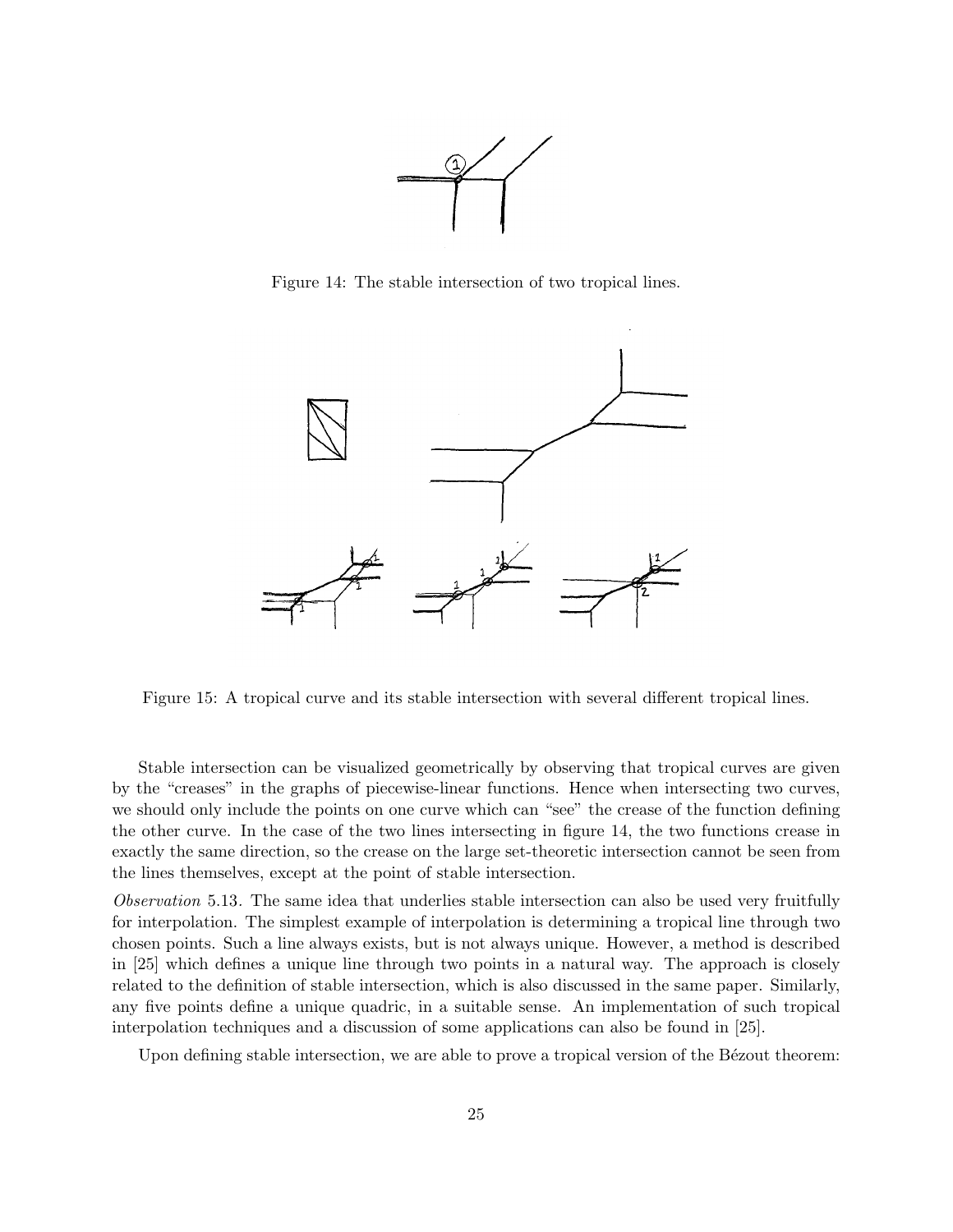

Figure 16: The computation of mixed volume for the intersection of a line and bidegree (2, 1) curve.

the degree of the stable intersection of two tropical curves depends only on the coefficient sets of the two polynomials.

**Theorem 5.14** (Tropical Bézout). If  $p_1, p_2$  are tropical polynomials in two variables with coefficient sets having Newton polygons  $N_1, N_2$ , then the degree of the stable intersection of the corresponding tropical curves  $T_1, T-2$  is equal to the mixed volume of  $N_1, N_2$ . That is, the number of intersections is  $Area(N_1+N_2)-Area(N_1)-Area(N_2)$ . Here we intend  $N_1+N_2$  to mean  $\{x+y : x \in N_1, y \in N_2\}$ .

Before proving the theorem, we illustrate it with figure 16, which shows the computation of the relevant mixed volume for the intersection of a line and a bidegree  $(2, 1)$  curve shown in figure 15. The Newton subdivision shown is for the union of the two curves, and includes all the faces of the line (vertical hatching) and the other curve (horizontal hatching). What is left consists of a total area of 3. Each of the two remaining faces has area equal to the intersection multiplicity at that point.

*Proof.* Suppose that  $p_1, p_2$  are tropical polynomials with Newton polygons  $N_1, N_2$ , and the rational function  $p_2|_{\Gamma_1}$  on the tropical curve  $\Gamma_1$  of  $p_1$  is given by pulling back the function  $p_2$  to  $\Gamma_1$ .

First, we prove that the number of intersections (with multiplicities) does not depend on the particular polynomial  $p_2$ , once  $N_2$  has been fixed. To see this, observe that for a given Newton polygon for a polynomial p, there exists some radius R such that for  $(x, y)$  outside a circle of radius R, the slope of the function  $p(x, y)$  does not depend on the choice of the coefficients of p. Then sufficiently far along the infinite edges of  $\Gamma_1$ , the slope of the function  $p_2|_{\Gamma_1}$  is determined by the polygon  $N_2$ . Thus the portion of the divisor  $(p_2|_{\Gamma_1})$  supported on the infinite part of  $\Gamma_1$  is independent of the choice of  $p_2$ . Since the part of the divisor that is supported on the finite part of  $\Gamma_1$  is linearly equivalent to the additive inverse of the part supported on the infinite part, the divisor class of the finite part of the divisor is independent of  $p_2$ . In particular, the degree of the finite part is fixed. It follows from this that the number of points in the stable intersection in  $\mathbb{R}^2$ , counted with multiplicities, is independent of the choice of  $p_2$ .

Thus in order to calculate this number, we may begin by assuming that  $p_2$  is chosen as a general polynomial with polygon  $N_2$ . In particular, we may assume that all points of intersection of the two curves in  $\mathbb{R}^2$  consist of transverse intersections of two line segments, meeting at a point in the relative interior of both line segments. Now, consider the tropical curve given by  $p_1 \otimes p_2$ . The Newton polygon of this polynomial will be  $N_1 + N_2$ . The faces of the Newton subdivision will all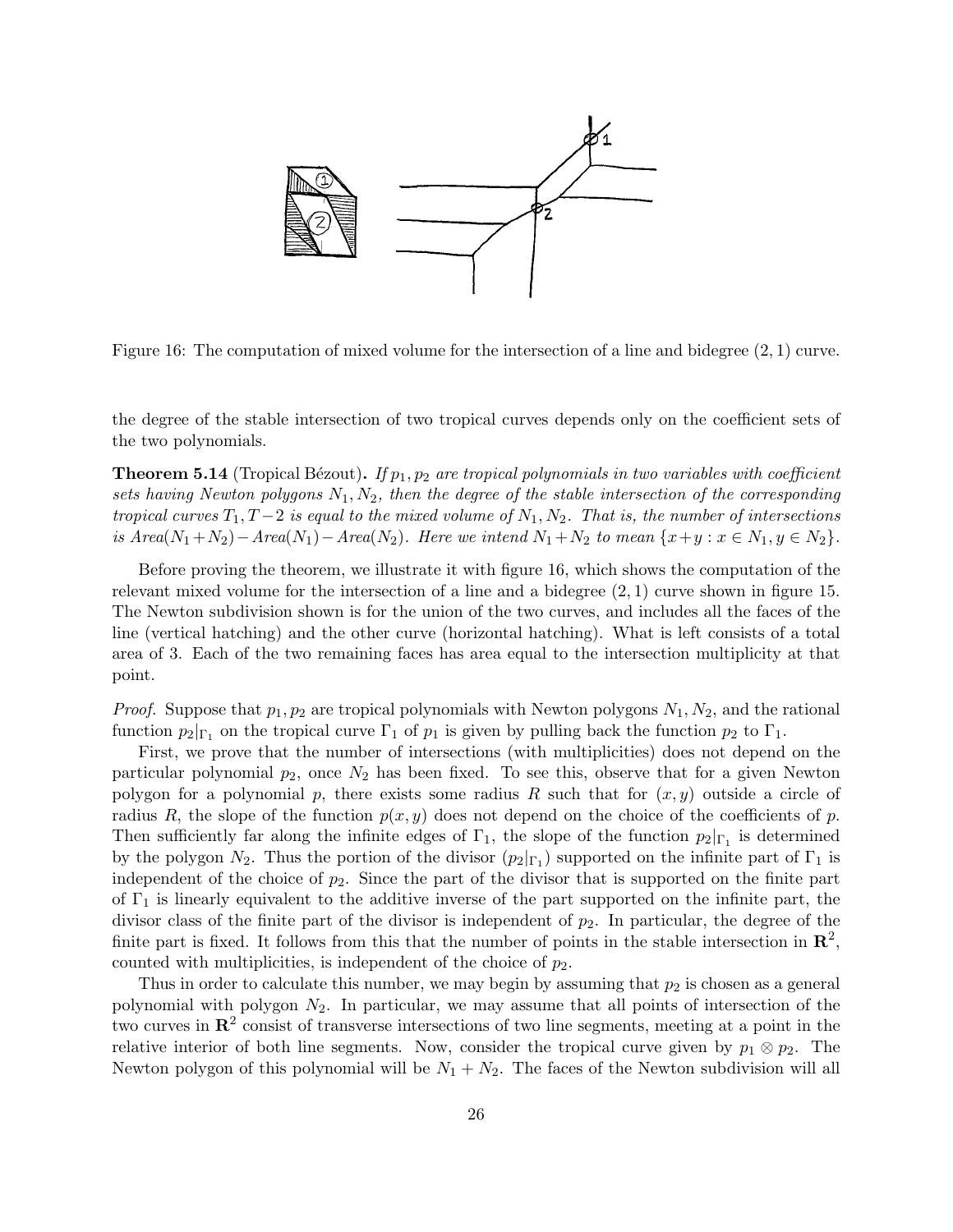correspond to either vertices of  $\Gamma_1$ , vertices of  $\Gamma_2$ , or points of intersection of the two. The vertices of  $\Gamma_i$  will have faces identical to the corresponding faces in the subdivisions of  $N_i$ , thus they will account for a portion of the area of  $N_1 + N_2$  equal to the sum of the areas of  $N_1$  and  $N_2$ . On the other hand, the intersection of two lines with slopes (multiplied by multiplicities)  $(x_1, y_1), (x_2, y_2)$ will account for a face in the subdivision of  $N_1 + N_2$  with area det  $(\frac{x_1}{y_1} \frac{x_2}{y_2})$ . As is easy to verify, this is precisely equal to the intersection multiplicity of these two edges. Hence the total number of intersections, counted with multiplicity, is the difference between the total area of  $N_1 + N_2$  and the sum of the areas of  $N_1$  and  $N_2$ , as claimed.  $\Box$ 

Corollary 5.15. The number of intersections of the two curves, counted with multiplicity, is symmetric between the two polynomials.

Corollary 5.16. The stable intersection, as a multiset, is symmetric between the two polynomials.

*Proof.* Let p be any point in the tropical plane. Then the multiplicity of the intersection of the two curves at p (possibly 0) can be calculated by restricting attention to the polynomials  $p_1, p_2$  in a small neighborhood of p. In this neighborhood, we may assume that both curves are simply stars (several rays emanating from  $p$ ). The stable intersection of these two stars must be supported only at p. By the previous corollary, the multiplicity of  $p$  in this intersection does not depend on the order the polynomials are presented. Hence the multiplicity of  $p$  in the original intersection also does not depend on the order that they were presented.  $\Box$ 

Observation 5.17. As we see in the proof of theorem 5.14, the number of intersections of two curves can be calculated as an inclusion-exclusion calculation. This bears resemblance to a sheaf-theoretic proof of the classical Bézout theorem (see  $[5]$ ), which we have deliberately attempted to mimic here, which proves that the number of intersections of two curves  $C, D$  on a surface S is given by

$$
#(C \cap D) = \chi(\mathcal{O}_S) - \chi(\mathcal{O}_S(-C)) - \chi(\mathcal{O}_S(-D)) + \chi(\mathcal{O}_S(-C - D)).
$$
\n(5)

It would be interesting to see whether equation 5 can be viewed as a sort of inclusion-exclusion as well, and indeed whether there is a tighter analogy between these two arguments that might even be able to be made precise.

We now consider some examples to illustrate the tropical Bézout theorem for some familiar Newton polygons.

Example 5.18. Suppose that  $p(x, y)$  is independent of y. This describes a tropical plane curve that is the disjoint union of several vertices lines. The Newton polygon is just a line of area 0. The intersection of any two such curves is 0 (indeed, they can be pulled away from each other). On the other hand, the intersection of two curves, one a set of horizontal lines, and one a set of vertical lines, is simply de  $(d \text{ and } e \text{ being the respective numbers of lines})$ , as can be seen from computing the area of the sum of these two segments. Of course none of this should be surprising.

*Example* 5.19. If  $p_1, p_2$  are general polynomials of degrees  $d_1$  and  $d_2$ , then their Newton polygons are simple right triangles as shown in figure 5.19. The mixed volume we obtain in this case is 1  $\frac{1}{2}(d_1 + d_2)^2 - \frac{1}{2}$  $\frac{1}{2}d_1^2 - \frac{1}{2}$  $\frac{1}{2}d_2^2 = d_1d_2$ . This is of course the result we would expect, from the classical Bézout theorem. This is illustrated in figure 17.

*Example* 5.20. Suppose  $p_1, p_2$  are general polynomials of bidegrees  $(d_1, e_1)$  and  $(d_2, e_2)$ . Then their Newton polygons, as well as the sum of their Newton polygons, are rectangles. The mixed volume is  $(d_1 + d_2)(e_1 + e_2) - d_1e_1 - d_2e_2 = d_1e_2 + d_2e_2$ . This is the result that we would expect for intersections of algebraic curves on a  $\mathbf{P}^1 \times \mathbf{P}^1$ . This is illustrated in figure 18.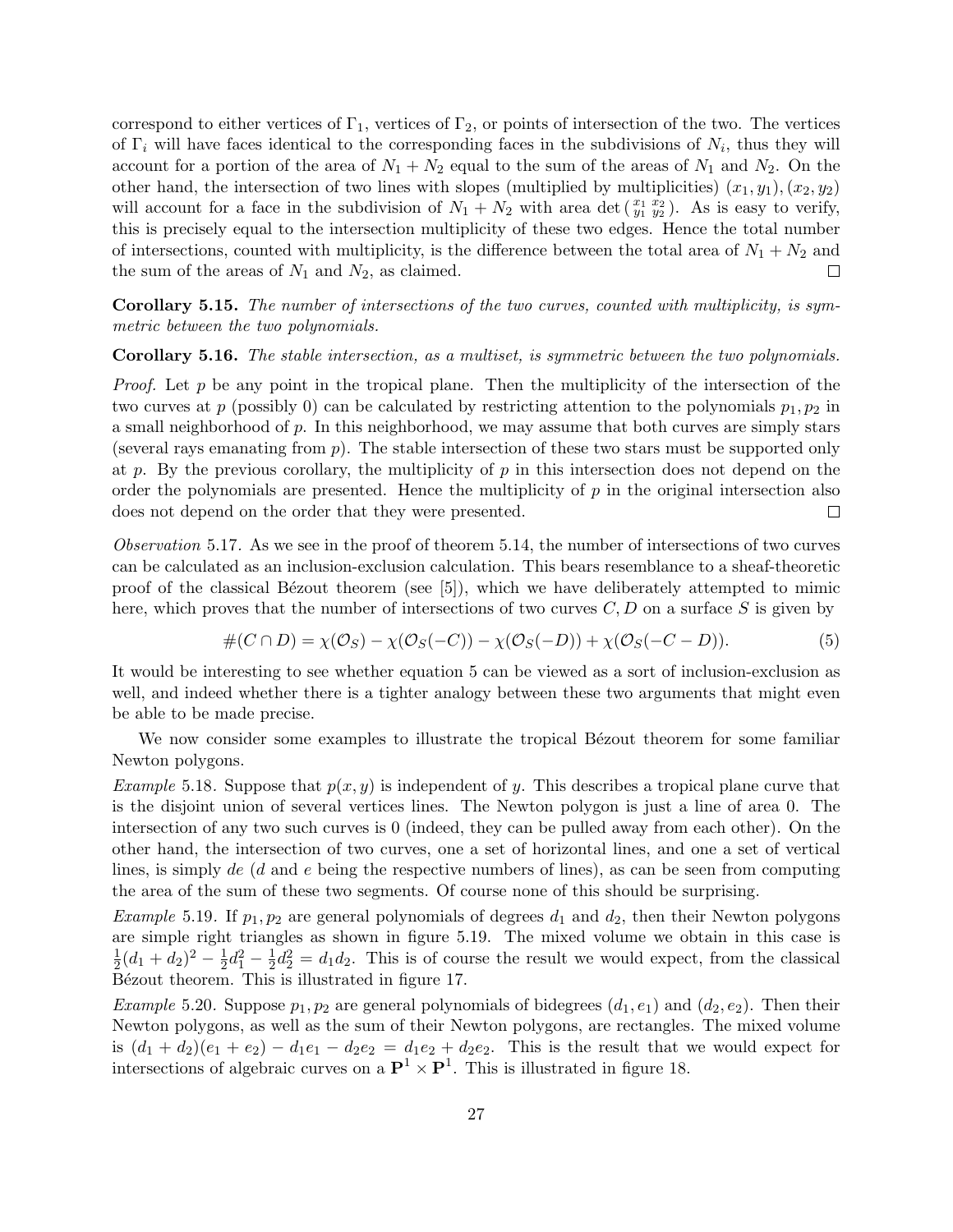

Figure 17: The intersection of a conic and a cubic in the plane, and the calculation of the relevant mixed volume.



Figure 18: The intersection of a tropical bidegree  $(2, 1)$  curve and a tropical bidgree  $(1, 2)$  curve.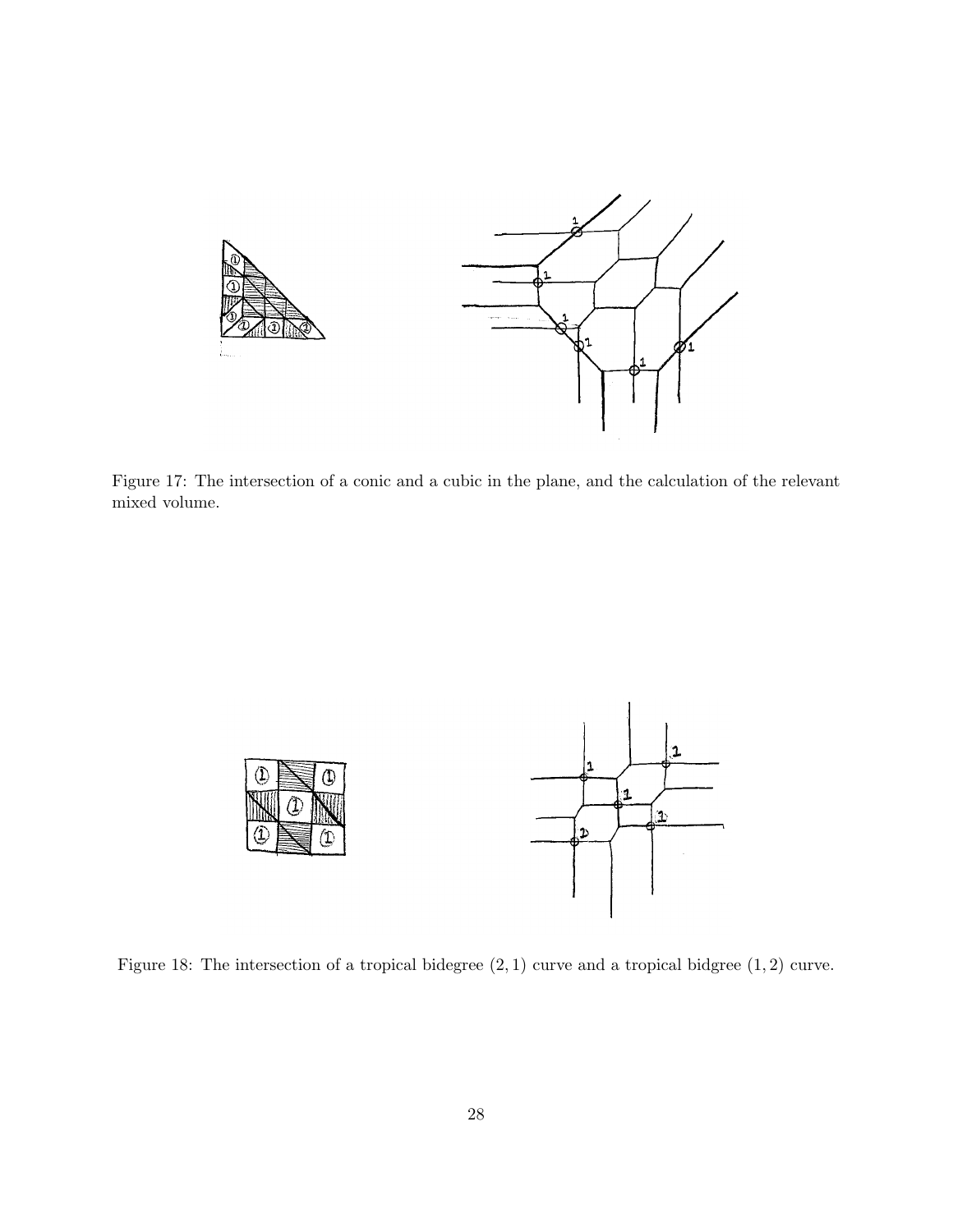Example 5.21. As a final example, revisit figure 10, which has a comparatively nonstandard Newton polygon. It intersects a tropical line in four points. It may be amusing to compute its intersection numbers with various other types of tropical plane curves.

Before moving on, we briefly observe that the shape of the Newton polygon of a tropical plane curve is sometimes referred to as its toric degree. Just as intersections of algebraic curves in the projective plane are entirely controlled by degree, intersections of tropical plane curves are controlled by toric degree. As we see from the proof of the tropical Bézout theorem, knowing the toric degree is equivalent to knowing the portion of the divisor of  $x^{\otimes i}y^{\otimes j}$  that is supported at the infinite points of the curve. As the name suggests, the toric degree of a curve described which toric surface the (algebraic) curve most naturally inhabits. For example, curves with Newton polygons that are right triangles naturally inhabit the projective plane, while curves with square Newton polygons naturally inhabit the quadric surface  $\mathbf{P}^1 \times \mathbf{P}^1$ . We shall not discuss any specifics about toric surfaces in this article; a detailed account of this perspective can be found in [16].

#### 5.5 Classical Bézout from tropical Bézout

One may well demand to know whether results such as the tropical Bézout theorem, or other tropical analogs of classical questions, can bear on classical algebraic geometry, or if they must be studied only for whatever independent interest they might have. In fact, there have been several applications (one is discussed in the next section) of tropical plane curves to classical geometry; in all such cases it is necessary to prove a suitable correspondence theorem. We illustrate one such correspondence theorem by describing how the classical Bézout theorem can be deduced from the tropical Bézout theorem (and more generally, the same correspondence can be used to calculate intersections on any toric surface).

The correspondence theorem that we shall discuss is only a special case of the general theorem that would be needed to prove Bézout: the case where the two tropical curves only meet at points on the interior of their edges. Of course this will suffice to prove the classical result for general curves, but the notion of stable intersection can be used to prove a more robust statement if desired. We shall not give a complete proof of this theorem, but we attempt at least to indicate the main points and the places where a complete proof becomes more technical. We have included this incomplete argument mainly because we believe that it provides excellent intuition for our notions of edge multiplicity and intersection multiplicity, by showing, at least in sufficiently general situations, what they actually correspond to in terms of the original curves.

**Theorem 5.22.** Let  $C_1, C_2$  be two plane curves over **K**, and let  $T_1, T_2$  be their non-archimedean amoebas in  $\mathbb{R}^2$ . Suppose that  $T_1, T_2$  only intersect at points on the interiors of their edges. Then each intersection of  $T_1, T_2$  corresponds to the same number of intersections of  $C_1, C_2$  as the intersection multiplicity defined in the previous section.

The idea behind this theorem is that the solutions in  $\mathbb{R}^2$  can be bootstrapped back to solutions over the Puiseux field by specifying them more and more and more closely (in the topology given by the valuation). The necessary technical ingredient is the following generalization of Hensel's lemma.

**Lemma 5.23.** Let  $p(x, y)$ ,  $q(x, y)$  be two polynomials over a complete discrete valuation ring R, and let  $\bar{p}(x, y), \bar{q}(x, y)$  be their reductions modulo the maximal ideal (as polynomials over the residue field k). Suppose that  $(\bar{x}, \bar{y}) \in k^2$  is a solution for  $\bar{p}$  and  $\bar{q}$ , and that the matrix of derivatives  $\begin{pmatrix} \bar{p_x} & \bar{p_y} \\ \bar{q_x} & \bar{q_y} \end{pmatrix}$  $\left(\begin{smallmatrix} \bar{p_x} & \bar{p_y} \ \bar{q_x} & \bar{q_y} \end{smallmatrix}\right) \; i s$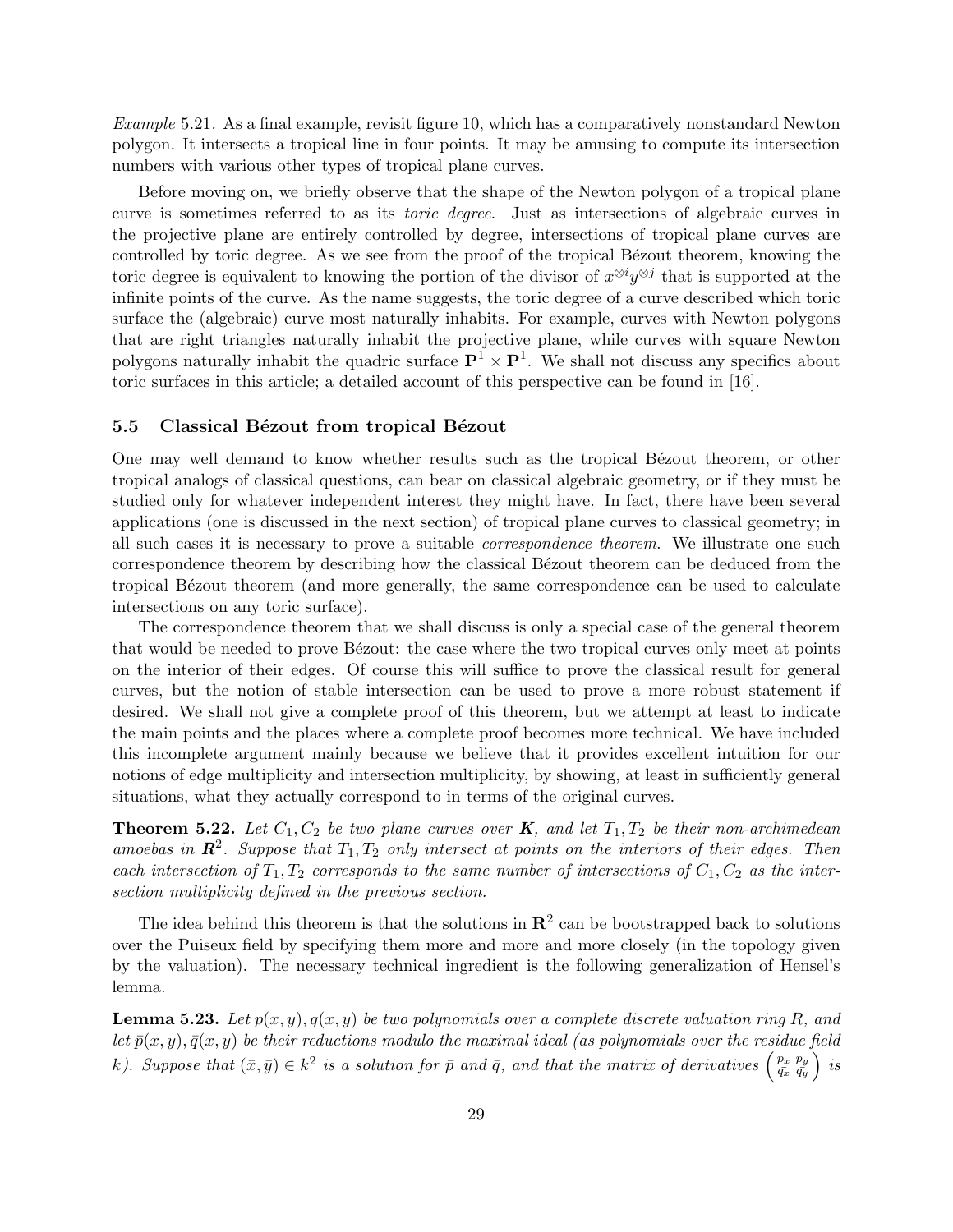nonsingular at the point  $(\bar{x}, \bar{y})$ . Then there is a unique solution  $(x, y) \in R^2$  to the polynomials p, q reducing to  $(\bar{x}, \bar{y})$ .

Proof. This is (a special case of) exercise 7.26 in [10]. If David Eisenbud is allowed to leave it as an exercise to the reader, then so am I.  $\Box$ 

For our purposes, R is the ring  $\mathbf{C}[[t]]$ , and k is C. Now, given an intersection point  $(u, v)$  of the two tropical curves, we can assume without loss of generality that  $(u, v) = (0, 0)$  by first replacing t by  $t^k$  for k sufficiently large that  $u, v$  become integers, and then translating to the origin. Let us also choose k sufficiently large that  $p, q$  have no fractional exponents in their coefficients. By rescaling  $p$ and q by some power of t, we may also assume that the valuation that is achieved at  $(0, 0)$  is 0. Now, reducing  $p$  and  $q$  modulo  $t$  will remove all monomials that are not tying for the maximum valuation at the origin. The remaining terms have exponents in an arithmetic progression, as follows.

$$
\bar{p}(x,y) = c_0 x^i y^j + c_1 x^{i+a} y^{j+b} + \dots + c_m x^{i+m} y^{j+m} \n\bar{q}(x,y) = d_0 x^k y^l + d_1 x^{k+c} y^{l+d} + \dots + d_n x^{k+nc} y^{l+nd}.
$$

Here  $(a, b)$  and  $(c, d)$  are primitive integer vectors (i.e. the arguments of each have no common factor) corresponding to the slope of the corresponding edge in the Newton polygon, while  $m, n$ are the precisely the multiplicities of the two edges that are meeting at the origin. We require that  $c_0, c_m, d_0, d_n$  are all nonzero, but the other coefficients may be zero.

Now, we are observe that this means that  $\bar{p}, \bar{q}$  can be written in the following form, for r, s degree m, n polynomials of one variable, respectively.

$$
\overline{p}(x, y) = x^i y^j r(x^a y^b)
$$
  

$$
\overline{q}(x, y) = x^k y^l s(x^c y^d).
$$

We are only interested in solutions where both coordinates are nonzero, since otherwise the valuation would not be 0. Hence the number of solutions to this pair of equations in  $(\mathbb{C}^*)^2$  is the number of solutions to  $r(x^a y^b) = s(x^c y^d) = 0$ .

Forgive us now for making an assumption: we shall assume that  $r$  and  $s$  have no multiple roots. If this is the case then a straightforward calculation will show that the derivative matrix of  $\bar{p}, \bar{q},$ evaluated at any solution  $(x, y)$ , will be nonzero so long as  $\left| \begin{array}{c} a & b \\ c & d \end{array} \right| \neq 0$ , which is simply means that the two tropical edges in question intersect transversely. Hence each solution to  $r(x^a y^b) = s(x^c y^d) = 0$ will give exactly one point in the intersection of  $C_1$  and  $C_2$  over **K**. But r has precisely m roots, s has precisely n roots, and for each of the mn choices  $(\mu, \nu)$  for  $(x^a y^b, x^c y^d)$ , choosing the actual values  $(x, y)$  amounts to solving the equation  $\begin{pmatrix} a & b \\ c & d \end{pmatrix} \begin{pmatrix} \log(x) \\ \log(y) \end{pmatrix}$  $\begin{pmatrix} \log(x) \\ \log(y) \end{pmatrix} = \begin{pmatrix} \log(\mu) \\ \log(\nu) \end{pmatrix}$  $\log(\mu)$ . Of course, all the logarithms are only well-defined modulo  $2\pi i$ . The lattice of possible branches for the right hand side has its area shrunk by a factor of the determinant  $(ad - bc)$  under the map  $\left(\begin{array}{c} a & b \\ c & d \end{array}\right)^{-1}$ , hence the number of possible solutions modulo  $2\pi i$  is precisely  $(ad - bc)$ .

Summing up, we see that the number of intersections of the curves  $C_1, C_2$  that are send by the valuation map to this particular point in the amoeba is precisely  $mn(ad - bc)$ . Indeed, this is precisely the suggested intersection multiplicity that is used in the tropical B´ezout theorem.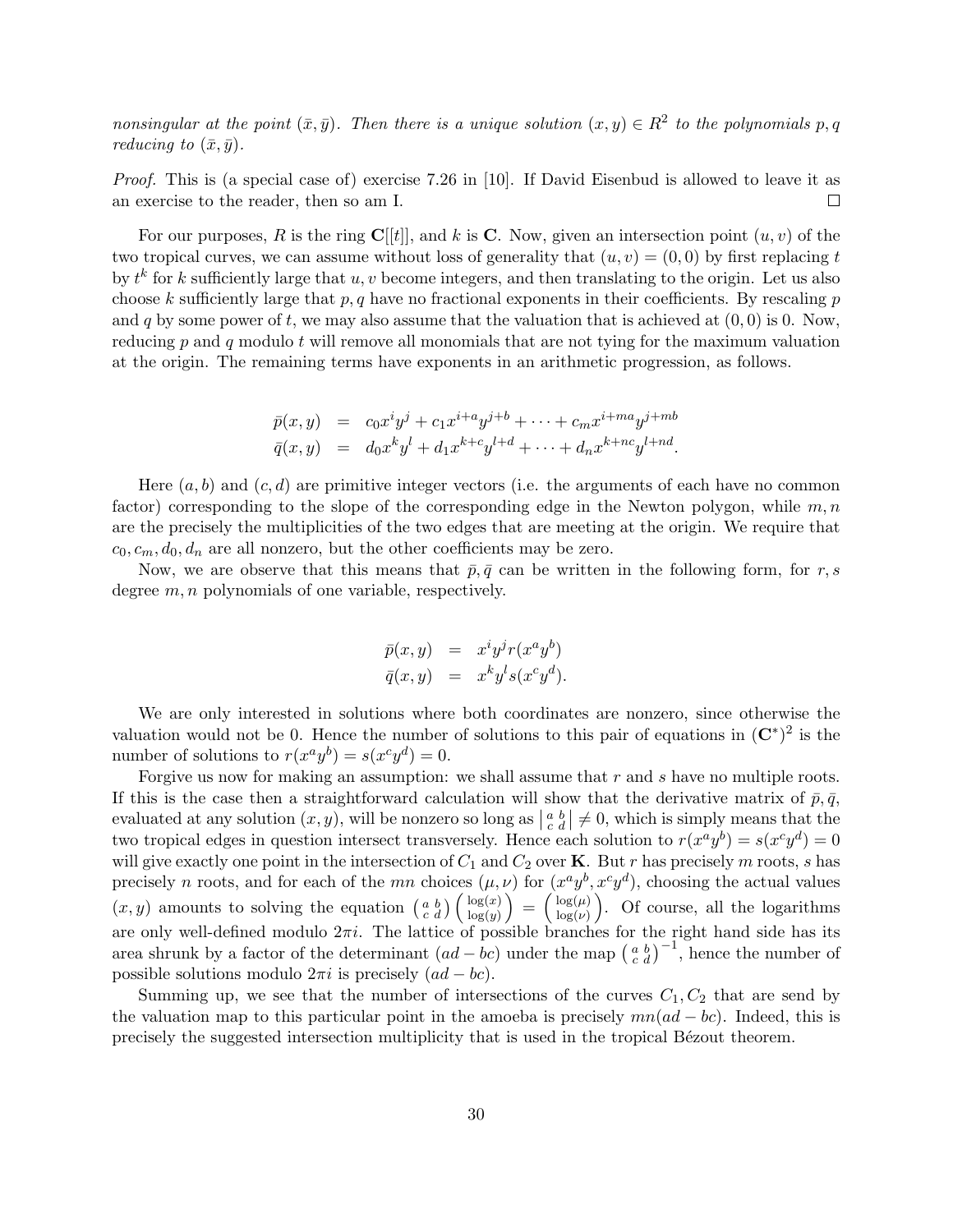#### 5.6 Enumerative geometry of tropical plane curves

We shall briefly describe in the section that work of Mikhalkin [19], which is an excellent application of plane tropical curves to classical algebraic geometry. Recall the following invariants.

**Definition 5.24.** Let g, d be nonnegative integers. The the *Gromov-Witten invariant*  $N_{g,d}$  of  $\mathbf{P}^2$ is the number of curves of geometric genus g and degree d in the plane through  $3d + g - 1$  points.

The parameter  $3d+g-1$  is chosen to be the threshold where the family of such curves becomes finite. A method for computing these invariants classically is described in [6]. Mikhalkin posed and solved the corresponding problem for tropical plane curves. One wrinkle in the tropical case is that one must assign each curve of the given genus and degree through the chosen points a multiplicity, which is easiest to describe as the product, over all faces in the Newton subdivision, of twice the area of each face (observe that for smooth curves, all faces are triangles of area  $\frac{1}{2}$ , so the multiplicity is 1). However, if the curves are counted with these multiplicities, then the tropical analogs of the number  $N_{q,d}$  are well-defined, and can be computed. In addition, Mikhalkin proved a correspondence theorem, which demonstrates that the invariants  $N_{a,d}$  are equal for the tropical and classical problems. The enumerative method proposed in Mikhalkin proceeds by consider lattice paths in the Newton polygon, and thus gives a concrete, combinatorial approach to this enumerative problem. In addition, the same method applies equally well to Newton polygons other than right triangles, and in this way it provides a method for calculating the analogous invariants for any toric surface.

The Gromov-Witten invariants had already been calculated by classical means. However, the same enumerative techniques also suffice to compute the *Welschinger invariants*, which so far can only be calculated by tropical means. The Welschinger invariants are analogous to the Gromov-Witten invariants in real algebraic geometry, although so far they have only been proved to be well-defined for genus 0 curves. The problem is this: given a parameter d and  $3d-1$  general points in  $\mathbb{RP}^2$ , how many rational curves of degree d, defined over R, pass through these points? This question is ill-formed as it stands, because the number depends on the choice of points. However, as the points vary, the solution curves are created and annihilated in pairs, hence the number of solutions is well-defined if they are counted with an appropriate sign (just as intersection theory over R must keep track of orientation, since there is no natural orientation as for complex manifolds). The correct sign for a solution curve is  $(-1)^m$ , where m is the number of nodes that occur in the complexification of the curve that appear in the real plane as an isolated point (that is, that are locally  $x^2 + y^2 = 0$ ). Once the curves are counted with these signs, their number becomes invariant; it is called the Welschinger invariant  $W_d$ .

Mikhalkin devises a means of calculating all Welschinger invariants and proves that it gives the correct number for classical real algebraic geometry. In face, the enumeration method proceeds first by finding all tropical solutions, but counting them with a different multiplicity than in the complex case: if a curve was counted with multiplicity m for the Gromov-Witten invariant  $N_{0,d}$ , then for the Welschinger invariant  $W_d$ , it should be counted with multiplicity  $(-1)^{(m-1)/2}$  if m is odd, and not counted at all otherwise. Intuitively, if  $m$  is even, then the tropical curve found corresponds to an even number of complex curves, which annihilate each other in pairs when included in the Welschinger count.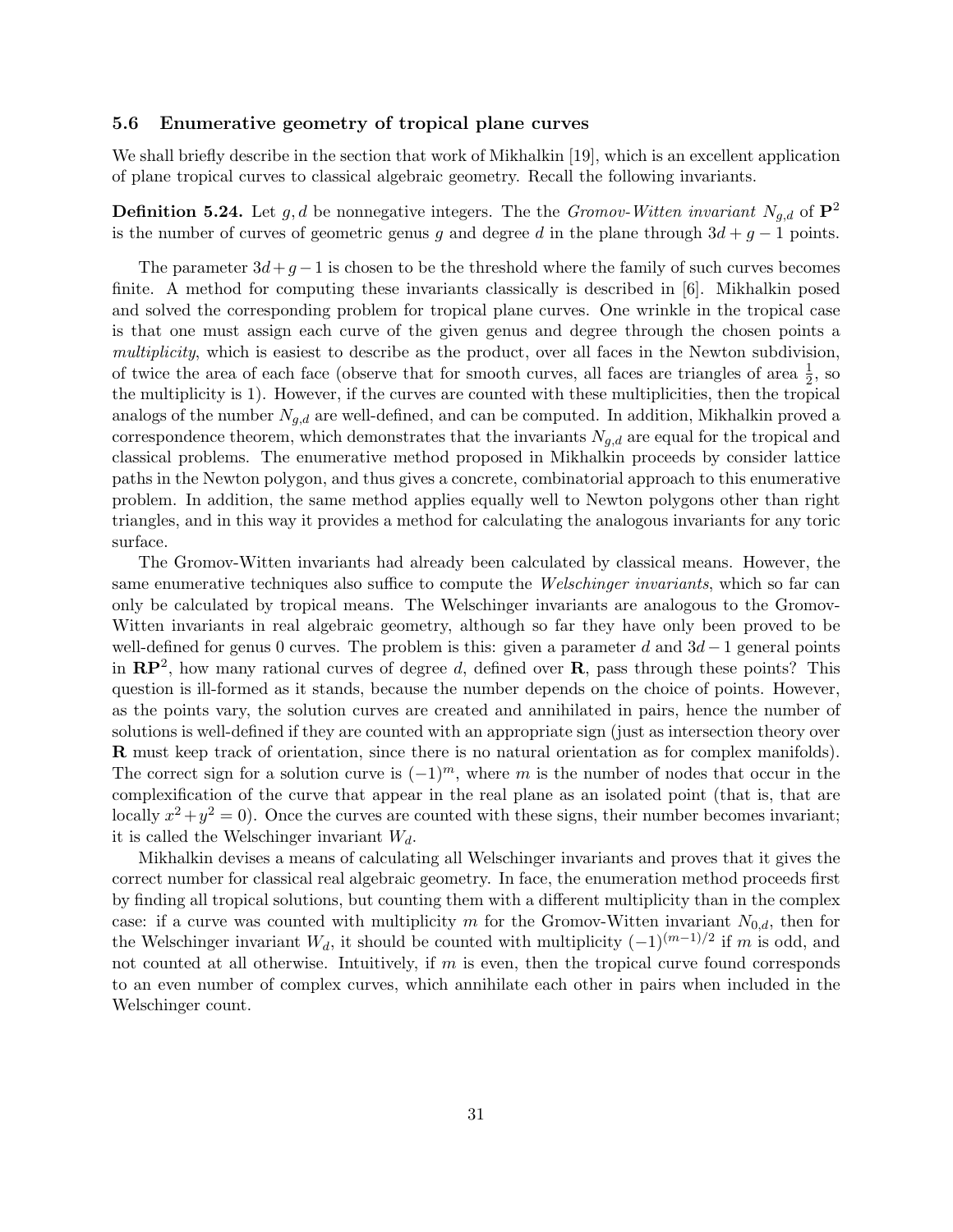## 6 Tropical curves via specialization

We now elaborate on the method described in subsection 2.3 for specializing a smooth curve to a tropical curve. Throughout this section, R will be a complete discrete valuation ring with algebraically closed residue field k and field of fractions K, and  $\bar{K}$  will be a fixed algebraic closure of K. We will usually have in mind  $R = \mathbb{C}[[t]]$ , and  $\overline{K}$  the field of Puiseux series, although other choices of R may be used to prove results in arbitrary characteristic.

The key results of this section are the specialization lemma 6.1, which translates between ranks of linear series on tropical and algebraic curves, and theorem 6.7 from deformation theory, which shows the existence of curves specializing to a given graph. In section 6.3 we present a recent application of this method, and in section 6.2 we give the promised justification for our assertion that tropical curves have a god-given canonical divisor within their canonical divisor class.

This entire section closely follows the exposition from [2]. Indeed, the reader is probably better served by consulting Baker's original exposition, but we shall describe it anyway.

#### 6.1 The specialization map and specialization lemma

Let X be a smooth curve over K, and  $\mathfrak X$  a regular strongly semistable model with dual graph G. We shall denote by  $X_{\bar{K}}$  the curve  $X \times_{\text{Spec} K} \text{Spec} \bar{K}$ , and by  $\Gamma$  the metric graph associated to G by assigning all edges unit length. Our first objective is the define the specialization map:

$$
\tau_*: \text{Div}(X_{\bar{K}}) \to \text{Div}(\Gamma),
$$

We prove that  $\tau_*$  preserves degree and effective divisors, and then prove the specialization lemma:

**Lemma 6.1** (Specialization lemma, [2]). For any divisor A on  $X_{\bar{K}}$ ,

$$
r(A) \le r(\tau_*(A)).\tag{6}
$$

We begin by defining a map  $\rho : Div(X) \to Div(G)$ , as follows. Because X is smooth and  $\mathfrak X$  is regular, Weil divisors are the same as Cartier divisors, hence we can make use of the intersection theory of arithmetic surfaces, which is described in [17].

**Definition 6.2.** Let  $C_1, \ldots, C_n$  be the irreducible components of the special fiber, corresponding to vertices  $v_1, \ldots, v_n$  in G. For any divisor  $A \in Div(X)$ , let A be the closure of A in  $\mathfrak{X}$ . Then:

$$
\rho(A) = \sum_{i=1}^{n} (C_i \cdot A) v_i.
$$
\n(7)

The map  $\rho$  is degree-preserving, preserves linear equivalence, and preserves effective divisors. We omit the details, which follow from intersection theory on arithmetic surfaces; see [2] for further discussion.

In order to construct a map from the divisor group of  $X_{\bar{K}}$ , we must understand the behavior of this apparatus under field extension. The key facts are the following two lemmas, whose proofs we omit; further details can be found in [2], which in turn relegates the technical facts about dual graphs and base change to [7].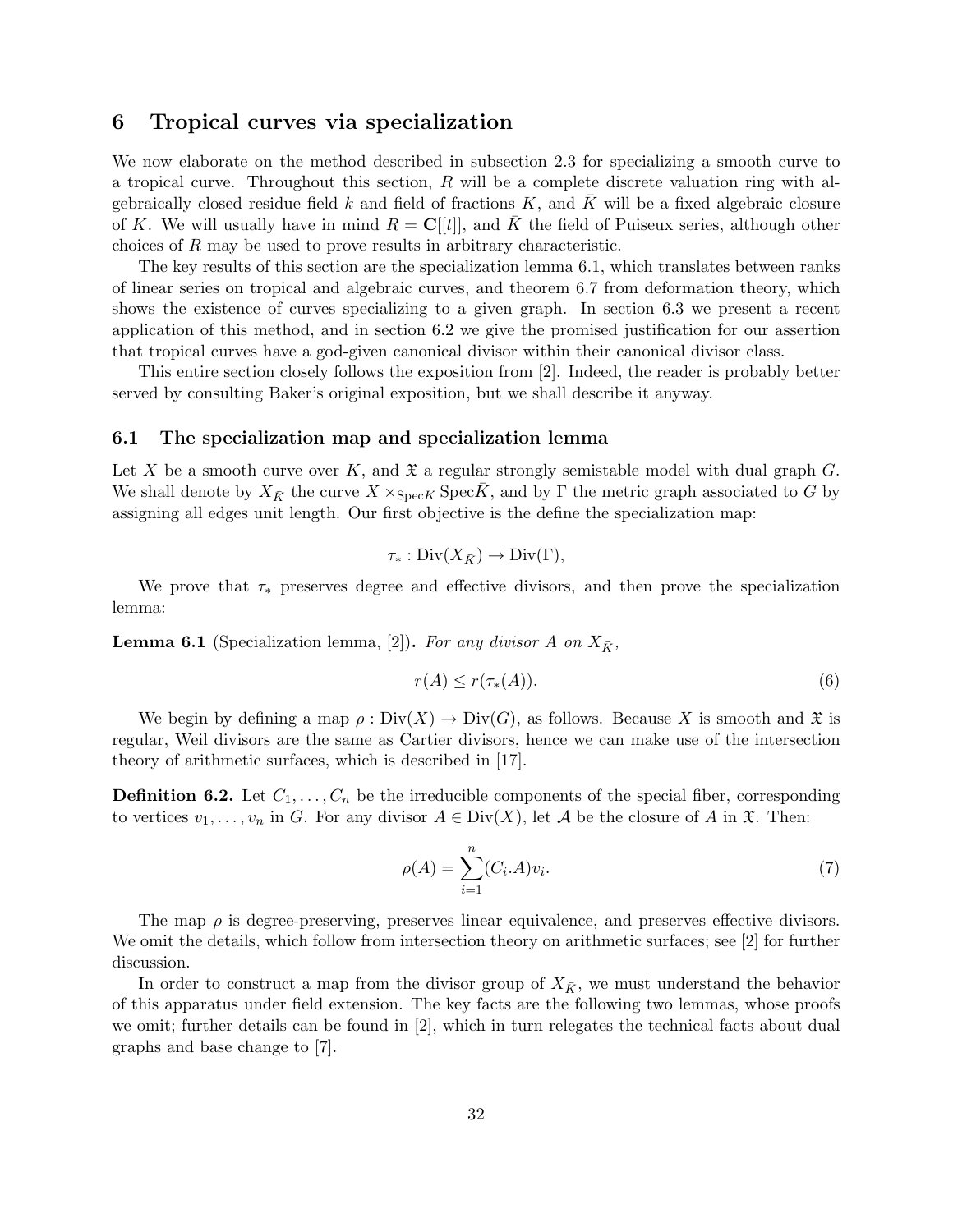**Lemma 6.3.** Suppose that  $\mathfrak{X}$  is totally degenerate. For a finite extension  $K'$  of  $K$ , with  $R'$  the integral closure of  $R$  in  $K'$ , there is a unique relatively minimal totally degenerate strongly semistable model  $\mathfrak{X}'$  dominating the fiber product  $\mathfrak{X} \times_{Spec R} Spec R'$ . The dual graph G' of the special fiber  $\mathfrak{X}'_k$ is given by subdividing each edge of  $G$  into a path of length e, where  $e$  is the ramification index of  $K'/K$ .

Hence, we may regard both G and G' as giving rise to the same metric graph  $\Gamma$ , if the edges of G' are taken to have length  $1/e$ . This suggests that we should be able to define a single map to  $Div(\Gamma)$ , valid for all field extensions. This is almost true.

**Lemma 6.4.** The map  $\rho' : Div(X') \to Div(\Gamma)$  agrees with  $\rho$  for divisors which are finite sums of points defined over K. For an arbitrary divisor A on X corresponding to divisor A' on X,  $\rho(A)$ and  $\rho'(A')$  are linearly equivalent on  $\Gamma$ .

To get some idea why  $\rho$  and  $\rho'$  do not agree on all divisors, recall that the divisors of X can be identified with  $Gal(K'/K)$ -invariant divisors on X'. Hence in passing to a field extension, a single divisor may split into a sum of Galois-conjugate divisors, whose images in  $Div(\Gamma)$  may be supported on points that are not vertices of  $G$ , but are created in  $G'$  by the subdivision. Forunately, the result is the same up to linear equivalence.

Given this apparatus, we are able to define the map  $\tau_*$ .

**Definition 6.5.** Let  $\tau : X_{\bar{K}} \to \Gamma$  send a point p defined over some extension K' of K to the vertex of Γ corresponding to the intersection of the closure of p in  $\mathfrak{X}'$  with the special fiber. Let  $\tau_*$  be the induced map  $Div(X_{\bar{K}}) \to Div(\Gamma)$ .

Now that we have established the definition of the specialization map, one technical detail is needed in order to prove the specialization lemma. The issue is that the image of  $\tau_*$  is not all of  $Div(\Gamma)$ ; it is only those divisors supported on points of rational distance from the vertices. Fortunately, this does not change things.

**Lemma 6.6.** Let  $\Gamma$  be a metric graph with integer edge lengths. For  $A \in Div(\Gamma)$  supported only on rational points (points of rational distance to all vertices), let  $r_{\mathbf{Q}}(A)$  be defined the same way as  $r(A)$ , except that we only subtract effective divisors supported on rational points. Then  $r_{\mathbf{Q}}(A) = r(A)$ .

Proof. This is corollary 1.5 from [2], which refers to a rational approximation argument found in [12].  $\Box$ 

*Proof of the specialization lemma.* Suppose that  $r(\tau_*(A)) < n$ . Then there exists an effective divisor E of degree n, supported on rational points of Γ, such that  $\tau_*(A) - E$  is not equivalent to any effective divisor. Then there exists an effective divisor F of degree n on X such that  $\tau_*(F) = E$ . But then  $A - F$  cannot be equivalent to any effective divisor, since otherwise its image under  $\tau_*$ would be equivalent to an effective divisor. Thus  $r(A) < n$  as well. The result follows.  $\Box$ 

In practice, it is difficult to actually construct models  $\mathfrak{X}$ . Fortunately, for many applications one does not have to: the following lemma from deformation theory ensures the existence of models specializing to any chosen graph.

**Theorem 6.7.** For any connected graph G and complete discrete valuation ring R with infinite residue field k, there exists a curve X with totally degenerate strongly semistable regular model  $\mathfrak X$ over R whose special fiber has dual graph G.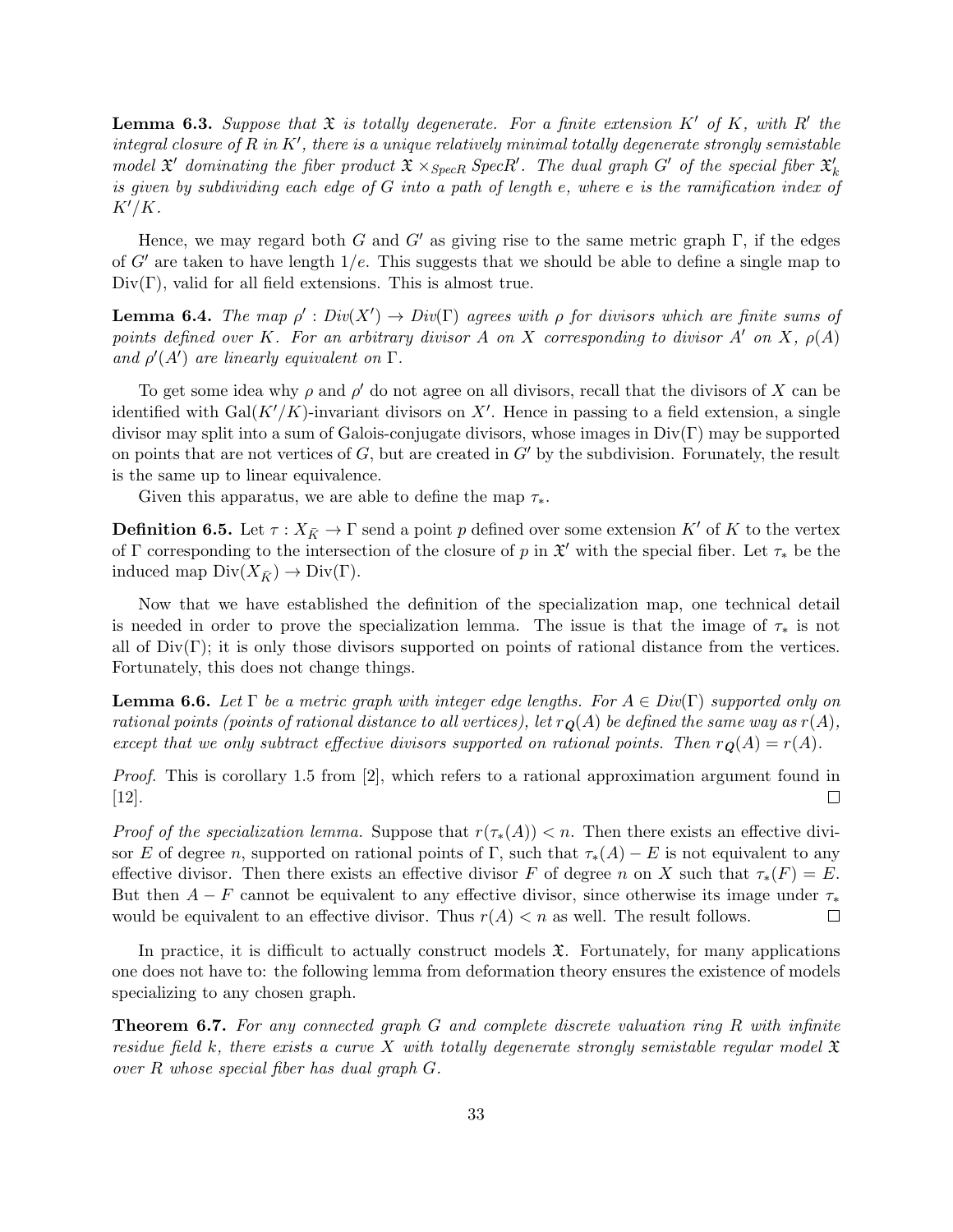Proof. This is the subject of appendix B to [2].

The specialization lemma and theorem 6.7 constitute a technical apparatus that allows theorems about algebraic curves to be proved by purely combinatorial means. We shall see an example in section 6.3.

#### 6.2 The canonical divisor of a graph is canonical

The definition of the canonical divisor of a tropical curve in section 3 was entirely unmotivated, aside from how conveniently it served as a dualizer in the Riemann-Roch theorem. However, we certainly must wonder whether the divisor itself (and not just its class) is truly canonical. However, specialization provides a succinct explanation for why we should prefer this particular divisor.

**Proposition 6.8.** Let  $\mathfrak X$  be a totally degenerate strongly semistable regular model for a curve X, and let G be the dual graph of the special fiber. Then for any canonical divisor  $\mathfrak{K}$  for  $\mathfrak{X}$ , the image of the restriction of  $\mathfrak K$  to X under the specialization map is the canonical divisor of  $\Gamma$ , as defined in section 3.

*Proof.* The proof is a straightforward intersection theory calculation. Let  $C_1, \ldots, C_n$  be the irreducible components of  $\mathfrak{X}_k$ , corresponding to vertices  $v_1, \ldots, v_n$  in G. Then by the adjunction formula for arithmetic surfaces (see [17]),

$$
\mathcal{L}(K_{C_i}) = \mathcal{L}(\mathfrak{K} + C_i)|C_i
$$
  

$$
\deg(K_{C_i}) = \mathfrak{K}.C_i + C_i.C_i
$$

Now,  $\deg(K_{C_i}) = -2$  since  $C_i$  has genus 0. To calculate  $C_i.C_i$  observe that  $C_i.C_1 + \cdots + C_n = 0$ since the latter is a fiber of the family and the former is contained entirely in a fiber. Also,  $C_i.C_j$ is 1 if there is an edge between  $v_i$  and  $v_j$ , and 0 otherwise. Hence  $C_i.C_i = -val(v_i)$ . Therefore, by definition 6.5, the coefficient of  $v_i$  in the specialization of  $\mathfrak K$  to G is  $\mathfrak K$ . $C_i = \text{val}(v_i) - 2$ , and we obtain definition 4.4 of the canonical divisor of a graph (or tropical curve).

 $\Box$ 

It is worth noting that it is not the case that every canonical divisor on X specializes to the canonical divisor on G (although it must always specialize to a divisor in the canonical class). This is because a canonical divisor on X may not have a canonical divisor on  $\mathfrak X$  as its closure.

We briefly remark that one intriguing consequence of this is that while ranks of divisors may jump during specialization (Baker provides several examples in [2], involving modular curves, demonstrating that the inequality in the specialization lemma can be strict), the ranks of divisors summing to a canonical divisor will always jump by the same amount, since the Riemann-Roch theorem holds both for the curve X and the tropical curve  $\Gamma$ .

#### 6.3 A tropical proof of the Brill-Noether theorem

We conclude this article with a brief description of a recent and exciting application of tropical techniques to classical geometry: it has recently produced a new proof of the Brill-Noether theorem in all characteristics. This theorem was originally prove by Griffiths and Harris [13].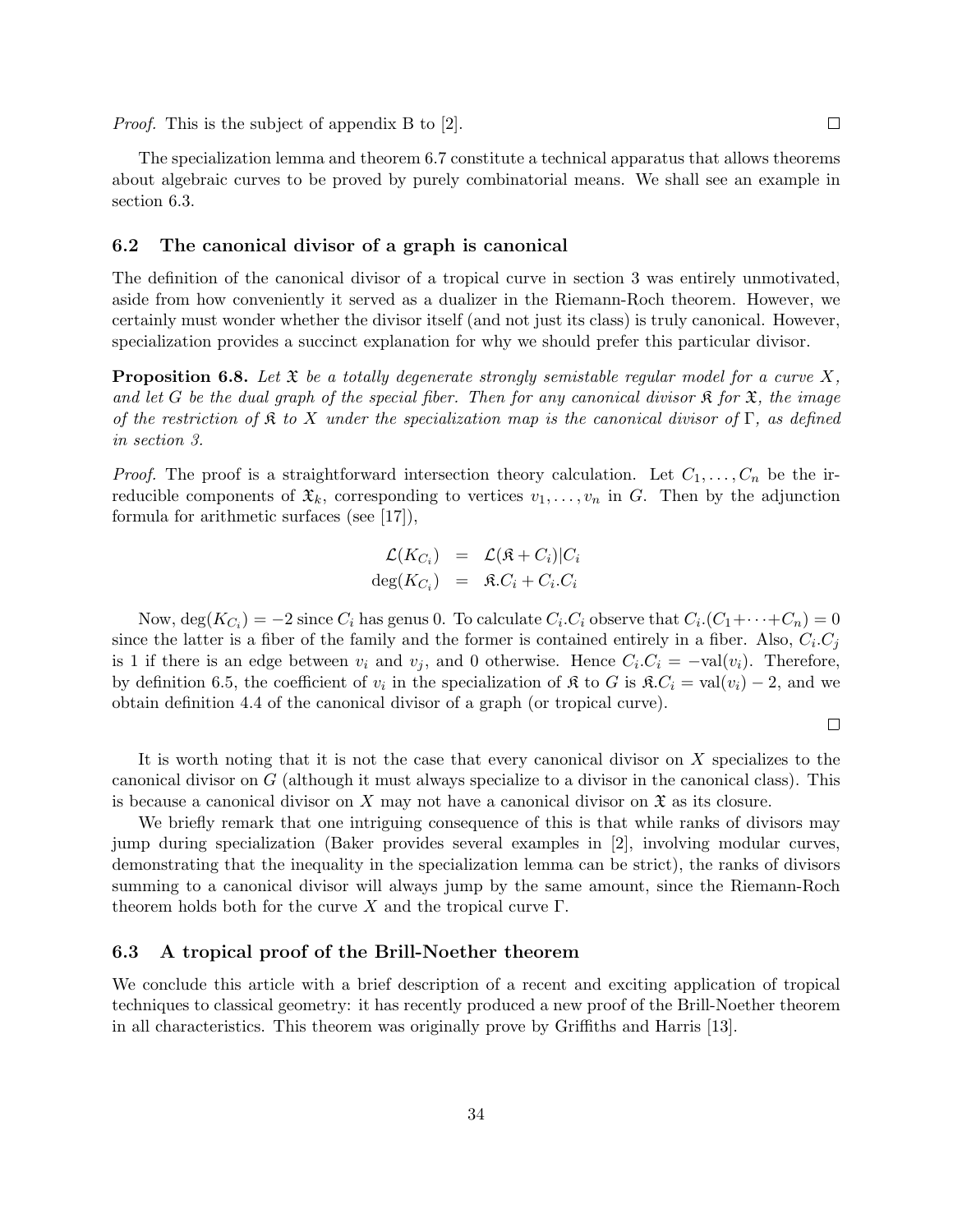**Theorem 6.9.** Let X be an algebraic curve of genus g. For integers  $r, d$ , let  $W_d^r(X)$  be the scheme of divisor classes in  $Pic_d(X)$  which move in a linear series of dimension at least r. Let  $\rho = g - (r + 1)(g - d + r)$ . Then if X is a general curve:

- 1. If  $\rho < 0$ , then  $W_d^r(X)$  is empty.
- 2. If  $\rho < 0$ , then the dimension of  $W_d^r(X)$  is  $\min(\rho, g)$ .

The fact that  $\min(\rho, g)$  is a lower bound for the dimension of  $W_d^r(X)$  is not difficult, and has been known for a long time. That  $g$  is an upper bound is trivial, since  $g$  is the dimension of the Jacobian. Thus, due to semicontinuity of  $W_d^r$  as X varies and the irredicibility of the moduli space of curves, the difficult aspect of the theorem is showing existence. In particular, it is necessary to show that for  $\rho < 0$ , there exists some curve X with no r-dimensional degree d linear series for part 1. For part 2, if  $\rho \geq 0$ , it sufficed to show the existence of a curve X and an effective divisor E of degree  $r + \rho + 1$  on X, such that there are no linear series of rank r and degree d containing E. The existence of both of these types of curves will prove the Brill-Noether theorem.

Theorem 6.7 and the specialization lemma reduce this existence problem to pure combinatorics: if a metric graph Γ with integer side lengths can be constructed such that it does not have any linear series of the type described above, then, in all characteristics, we can be assured that some curve degenerates to  $\Gamma$  via specialization, and hence proves the necessary existence statement.

In a recent paper [8], Cools, Draisma, Payne, and Robeva construct such a family of metric graphs. The graphs they consider have  $g + 1$  vertices  $v_0, \ldots, v_g$ , and 2g edges: on of length  $l_i$  and one of lenght  $m_i$  between vertices  $v_{i-1}$  and  $v_i$ . The main result of [8] is that for the lengths  $l_i, m_i$ chosen away from some collection of hyperplanes,  $\Gamma$  does not support and linear series of the types that we wish to exclude. What is remarkable about this paper is that the argument is entirely combinatorial, once one takes for granted the admittedly technical black boxes of specialization and deformation theory.

An intriguing question remains in this line of study, namely of the enumerative problem for  $\rho = 0$ . By the Brill-Noether theorem, the number of linear systems of rank r and degree d is finite when  $\rho = 0$ , and the number of such systems has been calculated. One can ask the analogous question for metric graphs of the family consider in [8], and the same number is obtained. However, unlike in the case of the Gromov-Witten and Welschinger calculations in [19] (discussed in section 5.6), it is not known whether this equality is an accident. Put differently, it is not known whether there is a bijection between thus systems on the curve and the graph, or if this equality is purely a coincidence due to all relevant terms canceling (see [8], conjecture 1.5).

## Acknowledgements

The author is grateful to Sam Payne for suggesting this topic and providing references and suggestions, as well as to Ryan Reich for helpful conversations.

## References

[1] O. Amini, Reduced divisors and embeddings of tropical curves, preprint, arXiv:1007.5364v1, 2010.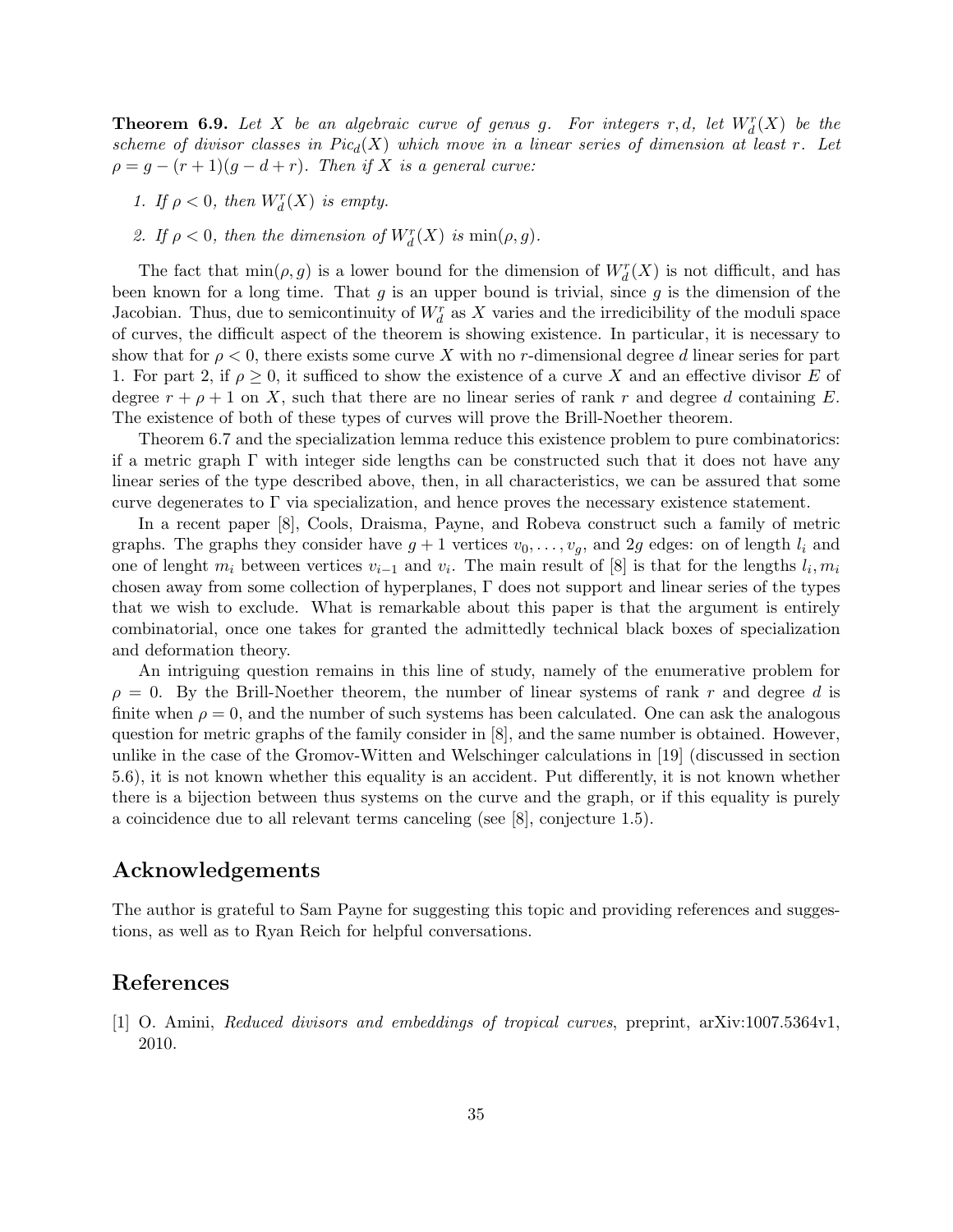- [2] M. Baker, Specialization of linear systems from curves to graphs, Algebra and Number Theory 2:6 (2008), 613-653.
- [3] M. Baker, S. Norine, Harmonic morphisms and hyperelliptic graphs, Int Math Res Notices (2011).
- [4] M. Baker, S. Norine, Riemann-Roch and Abel-Jacobi theory on a finite graph, Adv. Math. 215 (2007), 766-788.
- [5] A. Beauville, Complex Algebraic Surfaces, London Math. Society student texts, volume 34, Cambridge University Press, 1996.
- [6] L. Caporaso, J. Harris, Counting plane curves of any genus, Invent. Math. 131 (1998), 345-392.
- [7] T. Chinburg, R. Rumely, The capacity pairing, J. Reine agnew. Math. 434 (1993), 1-44.
- [8] F. Cools, J. Draisma, S. Payne, E. Robeva, A tropical proof of the Brill-Noether theorem preprint, arXiv:1001.2774v2, 2010.
- [9] M. Einsiedler, M. Kapranov, D. Lind, Non-archimedean amoebas and tropical varieties, Journal für die reine und angewandte Mathematik 601 (2006).
- [10] D. Eisenbud, Commutative algebra with a view toward algebraic geometry, Graduate Texts in Mathematics 150, Springer, 1994.
- [11] A. Gathmann, Tropical algebraic geometry, arXiv:math/0601322v1, 2006.
- [12] A. Gathmann, M. Kerber, A Riemann-Roch theorem in tropical geometry, Mathematische Zeitschrift 259 (2008), 217-230.
- [13] P. Griffiths, J. Harris, On the variety of special linear systems on a general algebraic curve, Duke Mathematical Journal 47 (1980), 233-272.
- [14] C. Haase, G. Musiker, J. Yu, Linear systems on tropical curves, DMTCS proc. AN, 2010, 295-306.
- [15] J. Hladký, D. Král, S. Norine, *Rank of divisors on tropical curves*, preprint, arXiv:0709.4485v3, 2010.
- [16] E. Katz, A tropical toolkit, Expositiones Mathematicae 27 (2009), 1-36.
- [17] Q. Liu, Algebraic geometry and arithmetic curves, Oxford Graduate Texts in Mathematics 6, Oxford University Press, Oxford, 2002.
- [18] Y. Luo, Rank-determining sets of metric graphs, preprint, arXiv:0906.2807, 2009.
- [19] G. Mikhalkin, *Enumerative tropical algebraic geometry in*  $\mathbb{R}^2$ , Journal of the American Mathematical Society 18 (2005), 313-377.
- [20] G. Mikhalkin, Tropical geometry, book in progress, http://www.math.toronto.edu/mikha/book.pdf.
- [21] G. Mikhalkin, Tropical geometry and its applications, Proceedings of the ICM 2006 Madrid, arXiv:math/0601041v2, 2006.